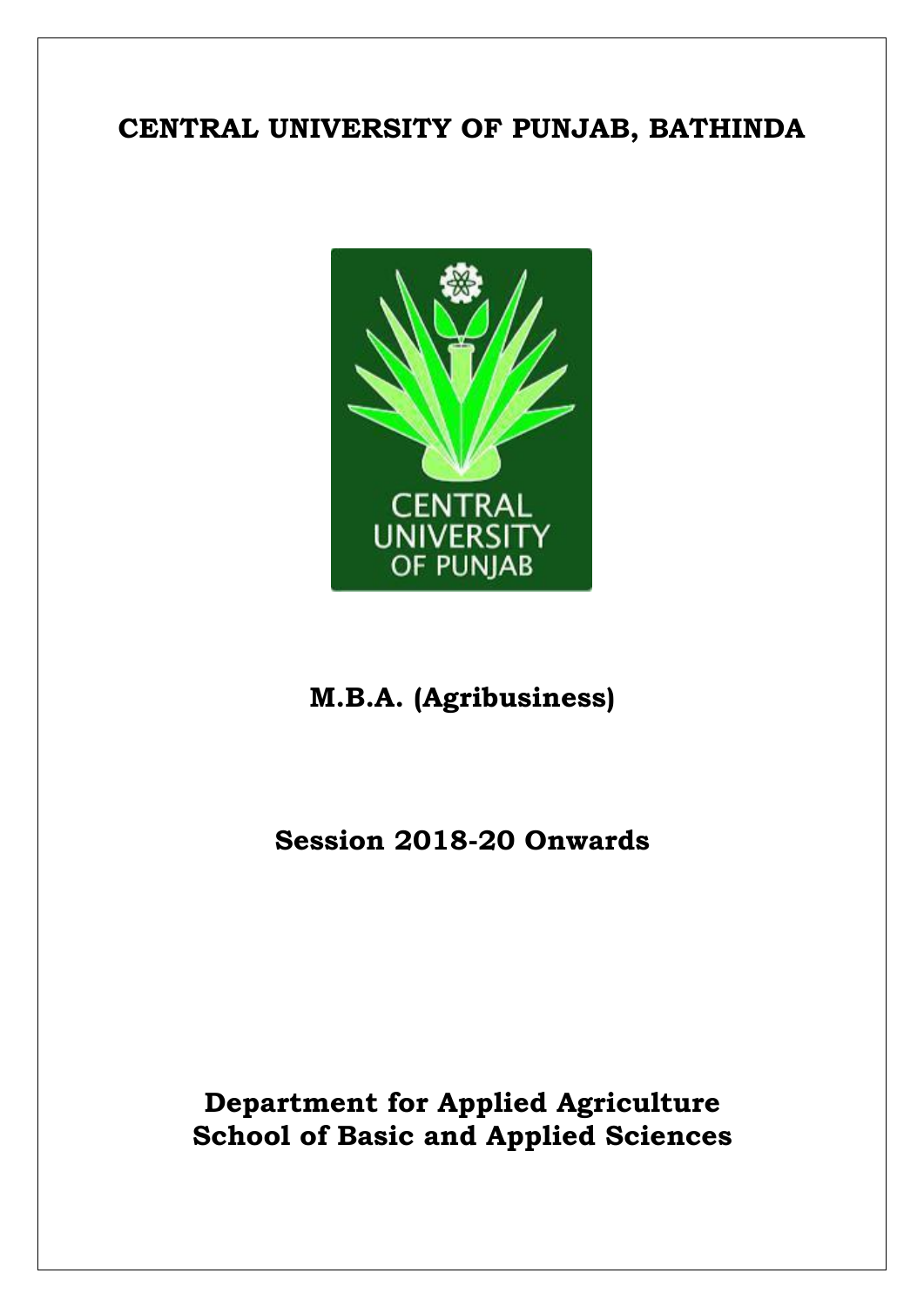| Course            | <b>Nature of</b><br><b>Course Title</b>                         |                                                                            |                | Hours/<br>week |          | <b>Cred</b>    |
|-------------------|-----------------------------------------------------------------|----------------------------------------------------------------------------|----------------|----------------|----------|----------------|
| Code              | course                                                          | L                                                                          |                | T              | P        | its            |
| <b>SEMESTER I</b> |                                                                 |                                                                            |                |                |          |                |
| CST.501           | CF                                                              | <b>Computer Applications</b>                                               | $\overline{2}$ | $\overline{0}$ | $\Omega$ | $\overline{2}$ |
| CST.502           | CF                                                              | <b>Computer Applications Practical</b>                                     | $\overline{2}$ | 0              | $\Omega$ | $\overline{2}$ |
| ABM.506           | CF                                                              | Quantitative Techniques for<br>$\overline{2}$<br><b>Business Decisions</b> |                | $\Omega$       | $\Omega$ | $\overline{2}$ |
| ABM.507           | $\mathcal{C}$                                                   | Marketing Management                                                       | 3              | $\Omega$       | $\Omega$ | 3              |
| ABM.508           | $\mathcal{C}$                                                   | Principles of Management and<br>Organizational Behaviour                   | 3              | $\Omega$       | $\Omega$ | 3              |
| ABM.509           | $\mathcal{C}$                                                   | <b>Managerial Economics</b>                                                | 3              | 0              | $\Omega$ | 3              |
| ABM.510           | Introductory Accounting for<br>$\mathcal{C}$<br><b>Business</b> |                                                                            | $\overline{4}$ | 0              | $\Omega$ | 4              |
| ABM.511           | Agribusiness and Rural<br>$\mathcal{C}$<br>Environment          |                                                                            | $\overline{4}$ | $\Omega$       | $\Omega$ | $\overline{4}$ |
| ABM.512           | <b>IDC</b><br>Essentials of Management (IDC)                    |                                                                            | $\overline{2}$ | 0              | $\Omega$ | $\overline{2}$ |
|                   | EF                                                              | Elective Foundation/Value Added<br>$\mathbf{1}$                            |                | 0              | $\Omega$ | 1              |
|                   |                                                                 | <b>Total</b>                                                               |                |                |          | 24             |

### **Course Structure of MBA (Agribusiness) (Under Credit based system)**

3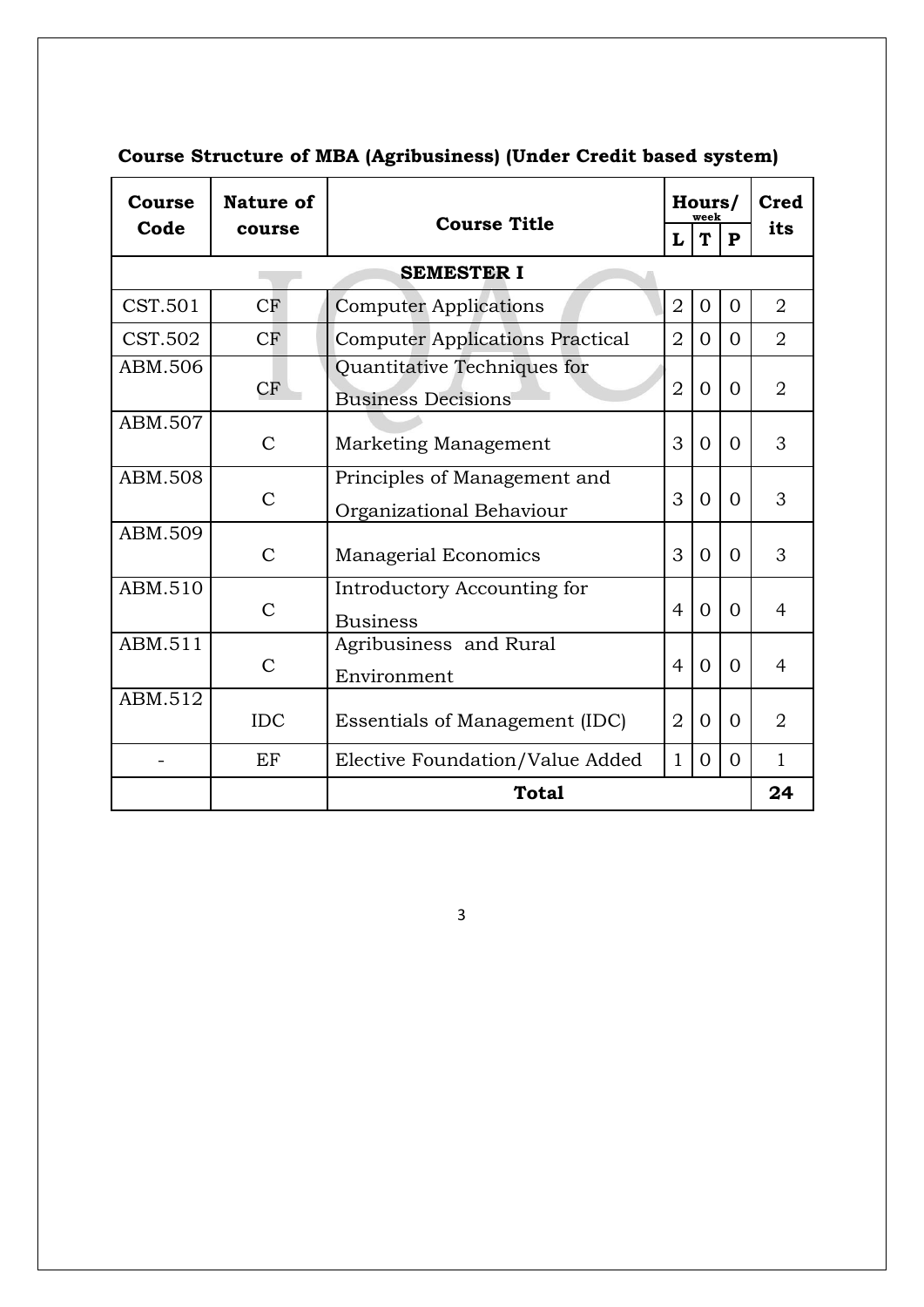| <b>SEMESTER II</b> |               |                                               |                |          |                  |                |  |
|--------------------|---------------|-----------------------------------------------|----------------|----------|------------------|----------------|--|
| ABM.521            | $\mathcal{C}$ | <b>Business Research Methods</b>              | $\overline{4}$ | 0        | $\left( \right)$ | 4              |  |
| ABM.522            | $\mathcal{C}$ | Food and Agriculture Policy                   | 3              | 0        | $\left( \right)$ | 3              |  |
| ABM.523            | $\mathcal{C}$ | $\overline{4}$<br><b>Financial Management</b> |                | 0        | ∩                | 4              |  |
| ABM.524            | C             | Production and Operations Management          | 3              | $\Omega$ | ∩                | 3              |  |
| ABM.525            | $\mathcal{C}$ | Human Resource Management                     | $\overline{2}$ | 0        | $\Omega$         | $\overline{2}$ |  |
| ABM.526            | C             | $\overline{2}$<br>Project Management          |                | 0        | $\Omega$         | $\overline{2}$ |  |
| ABM.527            | <b>IDC</b>    | Organizational Behaviour (IDC)                | $\overline{2}$ | 0        |                  | $\overline{2}$ |  |
| ABM.591            | <b>SBE</b>    | Rural Immersion Module*                       | $\Omega$       | 0        | 4                | $\overline{2}$ |  |
|                    | EF            | Elective Foundation/Value Added               |                | $\Omega$ |                  |                |  |
|                    |               | Total                                         |                |          |                  | 23             |  |

### **SEMESTER III**

| Course  | Nature of                                 | <b>Course Title</b>                              |          | Hours/<br>Week |          | Cred |
|---------|-------------------------------------------|--------------------------------------------------|----------|----------------|----------|------|
| Code    | <b>Course</b>                             |                                                  | L        | T              | P        | its  |
| ABM.551 | $\mathcal{C}$                             | Operations Research                              | 3        | $\Omega$       | $\Omega$ | 3    |
| ABM.552 | C                                         | Strategic Management                             | 3        | $\Omega$       | $\Omega$ | 3    |
| ABM.553 | $\mathcal{C}$                             | <b>Agricultural Marketing</b><br>4<br>Management |          | $\Omega$       | 0        | 4    |
|         | DE                                        | General Elective I                               | 3        | $\Omega$       | $\Omega$ | 3    |
|         | DE                                        | General Elective II                              | 3        | $\Omega$       | $\Omega$ | 3    |
|         | General Elective Courses (Choose any two) |                                                  |          |                |          |      |
| ABM.554 | DE                                        | <b>Business Analytics</b>                        | 3        | $\Omega$       | $\Omega$ | 3    |
| ABM.555 | DE                                        | Agri-Supply Chain Management                     | 3        | $\Omega$       | $\Omega$ | 3    |
| ABM.556 | DE                                        | International Agribusiness<br>Trade              | 3        | $\Omega$       | $\Omega$ | 3    |
| ABM.557 | DE                                        | Commodity Markets and<br><b>Futures Trading</b>  | 3        | $\theta$       | $\Omega$ | 3    |
| ABM.592 | <b>SBE</b>                                | Summer Internship*                               | $\Omega$ | $\Omega$       | 2        | 6    |
| ABM.543 | <b>SBE</b>                                | Seminar - I                                      | 0        | 0              | $\Omega$ | 1    |
|         | <b>Total</b>                              |                                                  |          |                |          | 23   |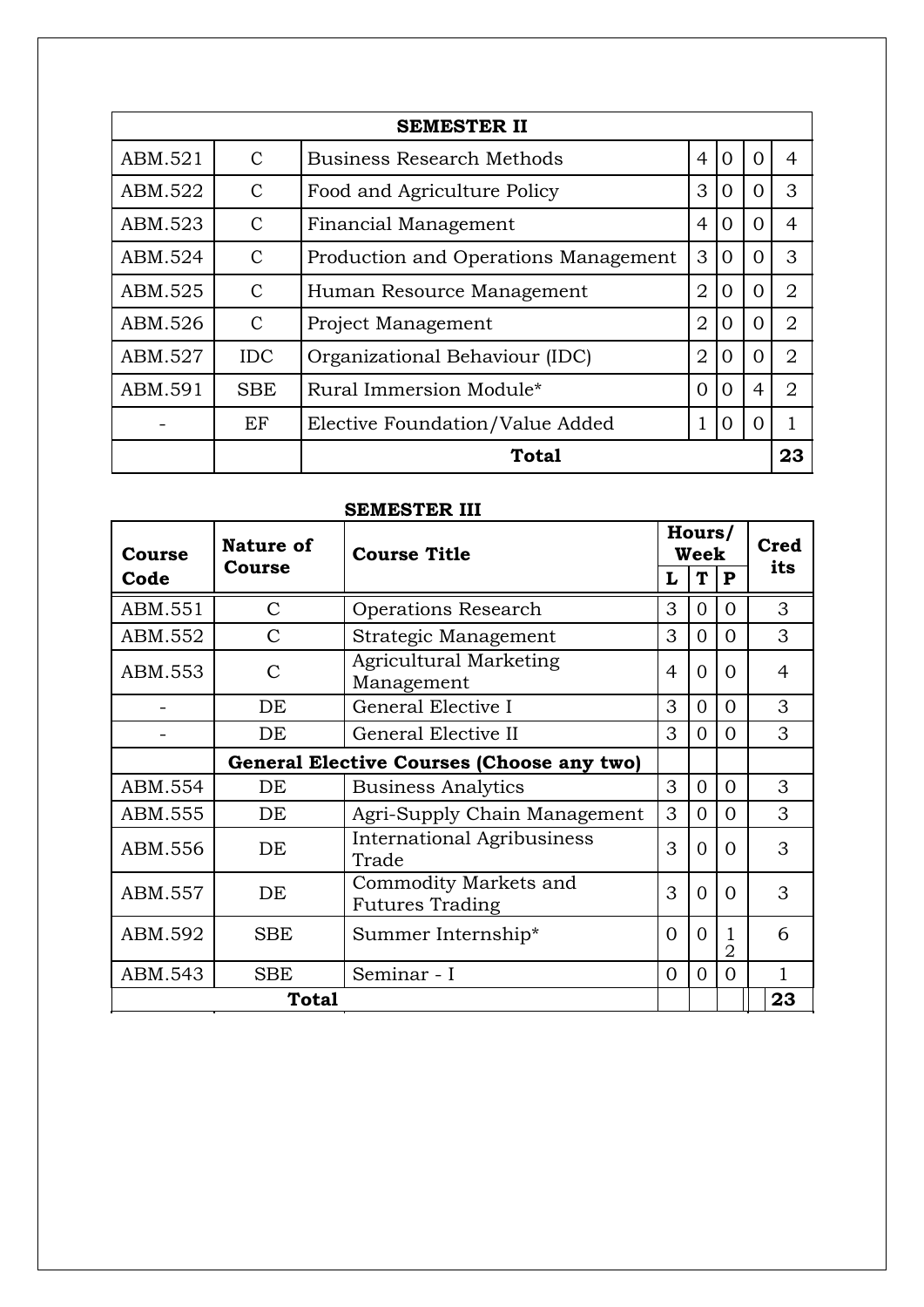| ABM.571                                                    | $\mathcal{C}$ | Agripreneurship Development                        | $\overline{2}$ | $\Omega$       | 0              | $\overline{2}$ |
|------------------------------------------------------------|---------------|----------------------------------------------------|----------------|----------------|----------------|----------------|
| ABM.572                                                    | $\mathcal{C}$ | <b>Business Laws and Ethics</b>                    | 3              | $\Omega$       | $\Omega$       | 3              |
| ABM.573                                                    | <b>DEC</b>    | Recent Trends in Agribusiness<br>Management $-I$   | $\Omega$       | $\overline{2}$ | $\Omega$       | $\overline{2}$ |
| ABM.574                                                    | <b>DEC</b>    | Recent Trends in Agribusiness<br>$Management - II$ | 0              | $\overline{2}$ | 0              | $\overline{2}$ |
|                                                            | DE            | Industry Oriented Elective I                       | 3              | $\Omega$       | 0              | 3              |
|                                                            | DE            | Industry Oriented Elective II                      | 3              | 0              | ∩              | 3              |
| <b>Industry Oriented Elective Courses (Choose any two)</b> |               |                                                    |                |                |                |                |
| ABM.575                                                    | DE            | Food Retail Management                             | $\overline{3}$ | $\Omega$       | 0              | 3              |
| ABM.576                                                    | DE            | Agricultural Input Marketing                       | 3              | $\Omega$       | O              | 3              |
| ABM.577                                                    | DE            | Management of Contract<br>Farming                  | 3              | $\Omega$       | $\Omega$       | 3              |
| ABM.578                                                    | DE            | Agri-Produce Post Harvest<br>Management            | 3              | $\Omega$       | $\Omega$       | 3              |
| ABM.544                                                    | <b>SBE</b>    | Seminar - II                                       | $\Omega$       | $\overline{O}$ | 0              | 1              |
| ABM.599                                                    | SBE           | Project*                                           | 0              |                | $\overline{2}$ | 6              |
| <b>Total</b>                                               |               |                                                    |                |                | 22             |                |
|                                                            |               | Grand Total (24+23+23+22)                          |                |                |                | 92             |

#### **SEMESTER IV**

**C = Core; CF = Compulsory Foundation; DE = Discipline Elective; IDC = Inter Disciplinary Course; EF = Elective Foundation/Value Added; SBE = Skill-Based Elective; DEC = Discipline Enrichment Course**

#### **Note**

- 1. \*Non-Credit Compulsory Courses.
- 2. The Electives will be chosen by the student among those being offered by the Centre in a particular Academic Session/Semester depending upon the infrastructure and academic expertise of the faculty members available in the Centre. The decision of Centre regarding Electives to be offered in a particular Academic Session/Semester shall be final and binding to the concerned.
- 3. Rural Immersion Module has to be carried out separately during the Winter Break (After completion of First Semester)
- 4. MOOC MOOC course of 2 to 4 Credits (in the entire programme) in each semester has to be chosen by the student from SWAYAM website of their choice and interest and on successful completion of this course, students are required to submit the pass certificate of MOOC Course before the declaration of result.
- 5. L stands for class room lecture session. T stands for tutorial session consisting of participatory discussion / deskwork/ brief seminar presentations by students and such other innovative methods. P stands for practical session and it consists of hands on experience / field studies / case studies etc.
- 6. Inter Disciplinary Courses (IDC) are offered to the students of other Department.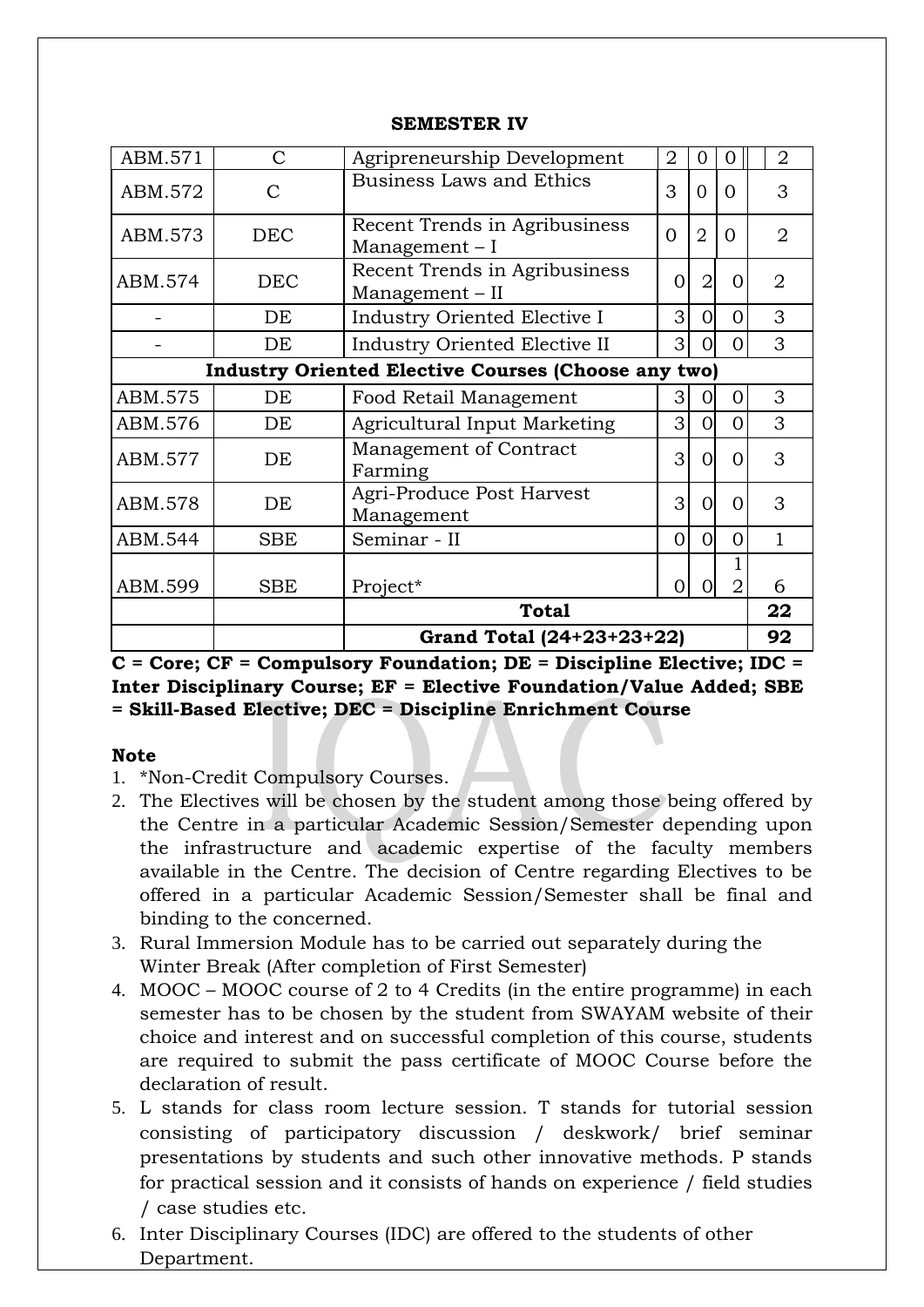#### **Annexure I (Detailed course content)**

### **Course Name: Computer Applications Course Code: CST.501**

Upon successful completion of this course, the student will be able to:

- 1. Use different operating system and their tools easily.
- 2. Use word processing software, presentation software, spreadsheet software and latex.
- 3. Understand networking and internet concepts.
- 4. Use computers in every field like teaching, industry and research.

#### **Course Contents:**

**Computer Fundamentals:** Introduction to Computer, Input devices, Output Devices, Memory (Primary and Secondary), Concept of Hardware and Software, C.P.U., System bus, Motherboard, Ports and Interfaces, Expansion Cards, Ribbon Cables, Memory Chips, Processors, Software: Types of Software, Operating System, User Interface of popular Operating System, Introduction to programming language, Types of Computer.

#### **Unit-II (10 hours)**

**Computer Network:** Introduction to Computer Network, Types of Network: LAN, WAN and MAN, Topologies of Network, Internet concept, WWW.

**Word Processing using MS Word**: Text creation and Manipulation; Table handling; Spell check, Hyper-linking, Creating Table of Contents and table of figures, Creating and tracking comments, language setting and thesaurus, Header and Footer, Mail Merge, Different views, Creating equations, Page setting, Printing, Shortcut keys.

#### **Unit-III (10 hours)**

**Presentation Tool:** Creating Presentations, Presentation views, Working on Slide Transition, Making Notes Pages and Handouts, Drawing and Working with Objects, Using Animations, Running and Controlling a Slide Show, Printing Presentations, Shortcut keys.

**Spread Sheet**: Entering and editing data in cell, Basic formulas and functions, deleting or inserting cells, deleting or inserting rows and columns, printing of Spread Sheet, Shortcut keys.

**Unit-IV (4 hours)**

**Use of Computers in Education and Research**: Data analysis tools, e-Library, Search engines related to research, Research paper editing tools like Latex.

### **Unit-I (6 hours)**

|  | D | J. |
|--|---|----|
|  |   |    |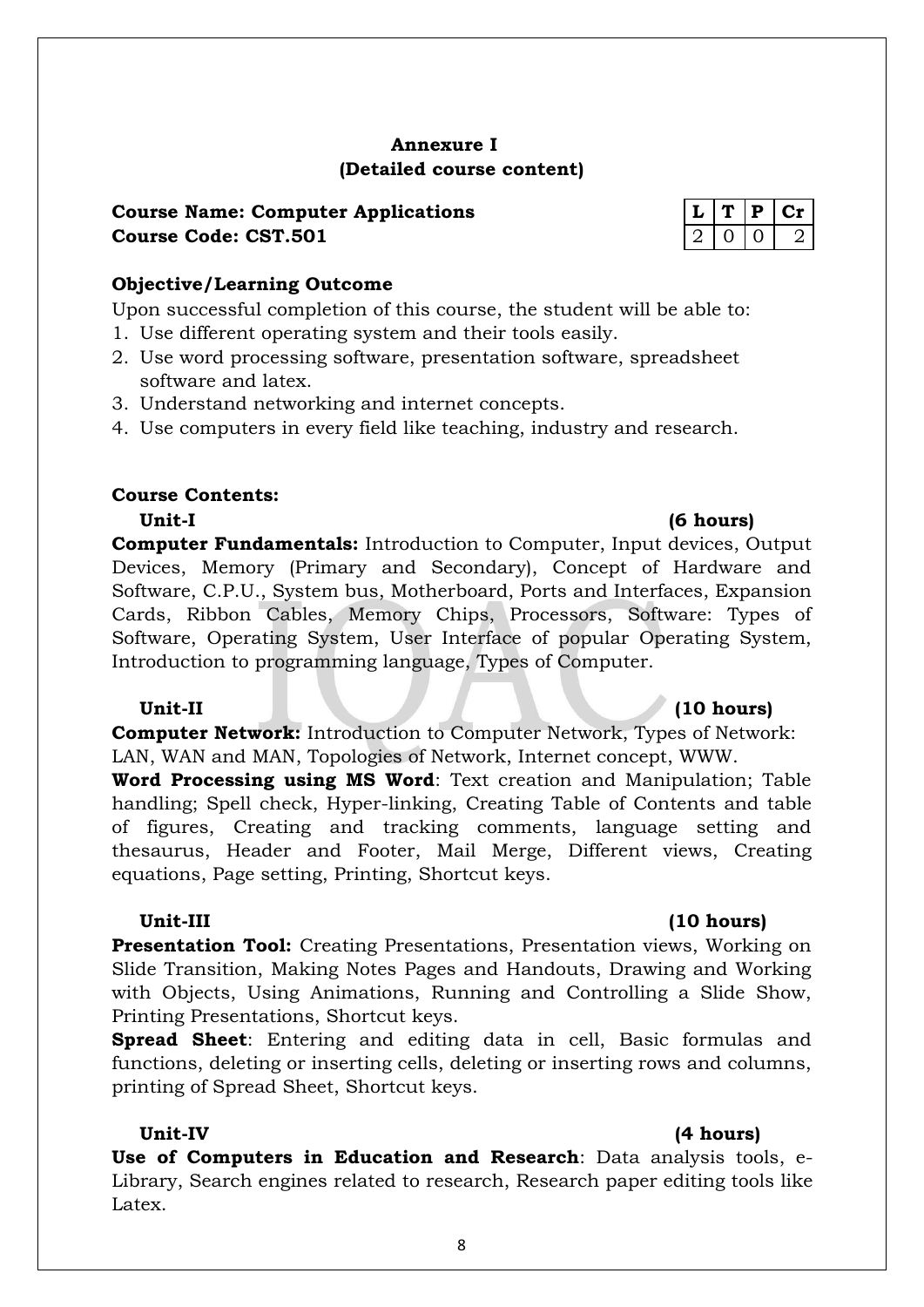#### **Suggested Readings:**  $|L|T|P|Cr$

- 1. Goel, A. and Ray, S. K., 2012, Computers: Basics and  $\begin{bmatrix} 2 & 0 & 0 & 2 \end{bmatrix}$ Applications. Pearson Education India
- 2. Microsoft Office Professional 2013 Step by Step https://ptgmedia.pearsoncmg.com/images/9780735669413/samplepa ges/9780735669413.pdf
- 3. Whiteley, D., 2008, E-Commerce: Strategy, Technologies and Applications. Tata McGraw-Hill Education.

#### **Course Name: Quantitative Techniques for Business Decisions Course Code: ABM 506**

### **Objective/Learning Outcome**

*The objective of this paper is to acquaint the students with various statistical tools and techniques used to decision making necessary for a manager.*

#### **Course Contents**

Introduction to Statistics, Statistical Survey - Planning and Execution, Basic terms - Units or Individuals - Population or Universe –Sample -Quantitative - Characteristic - Qualitative Characteristic – Variable, Collection of Data-Primary Data - Secondary Data - Pilot survey , Scrutiny and Editing of Data. Classification, Tabulation and Presentation of Data: Frequency and Frequency Distribution, Presentation of Data – Tabulation, Cross Tabs, Diagrams, Graphical Presentation – Histogram.

Measures of Central Tendency and Dispersion, Mean, Median, Mode, Dispersion, Range, Quartile deviations, Mean deviation, Standard Deviation - Properties of standard deviation Coefficient of Variance; Theory of Probability – Definition, Basic Terminology, Approaches; Rules of probability - Addition rule - Multiplication rule , Conditional Probability, Steps Involved in Solving Problems on Probability; Random Variables; Theoretical Probability Distributions, Discrete & Continuous probability distribution, Binomial Distribution, Poisson Distribution, Normal Distribution - Standard Normal Distribution

### **Unit III (8 hours)**

Sampling and Sampling Distributions: Introduction , Population and Sample - Universe or Population - Types of Population – Sample , Advantages of Sampling, Errors in Statistics, Measures of Statistical Errors , Types of Sampling - Probability Sampling - Non-Probability Sampling, Determination of Sample Size; Making Statistical Inference, Criteria of a Good Estimator – Unbiasedness – Efficiency – Consistency – Sufficiency, Point Estimates,

#### Unit II **(7 hours)**

#### Unit I (8 hours)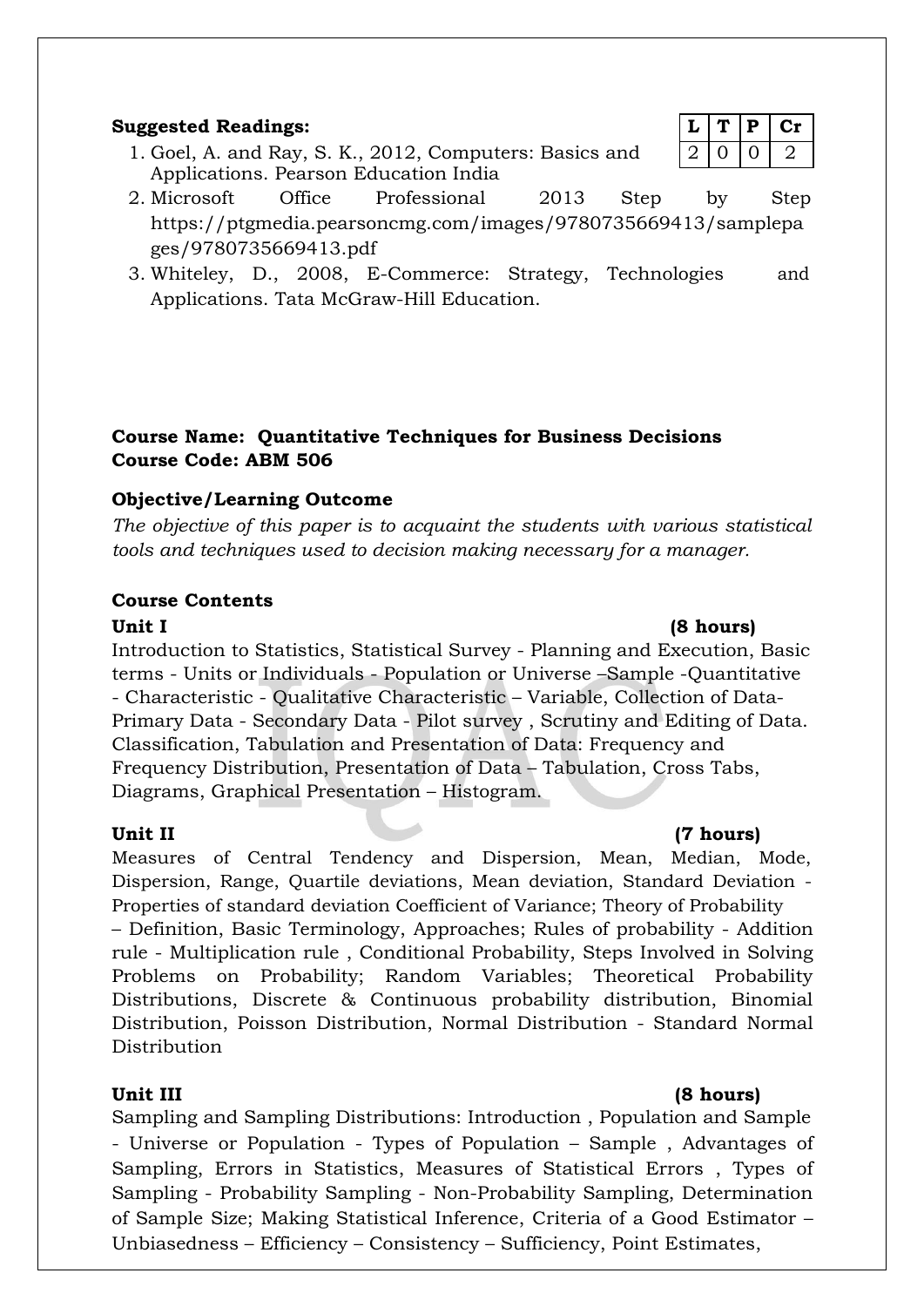Interval Estimates, Confidence Intervals, Determining the Sample Size in Estimation

#### **Unit IV (7 hours)**

Testing of Hypothesis in Case of Large and Small Samples, Statistical test used for hypothesis, t-Test, Z-test, F-test, Chi-square test, Test of goodness of fit; Correlation analysis, Types of Correlation, Karl Pearson's correlation coefficient, Spearman's Rank Correlation Coefficient , Partial Correlations , Multiple Correlations , Regression - Regression analysis - Regression lines - Regression coefficient , Standard Error of Estimate , Multiple Regression Analysis , Reliability of Estimates , Application of Multiple Regressions

#### **Suggested Readings**

- 1. Aczel, A.D. and Sounderpandian, J., *Complete Business Statistics*, Tata McGraw Hill, 2008
- 2. Anderson, D.R., Sweeney, D.J., Williams, T.A., Camm, J.D., and Cochran, J.J., *Quantitative Methods in Business*, Cengage Learning, 2007
- 3. Bierman H. Jr, C.P. Bonini and W.H. Hausman, *Quantitative Analysis for Business Decisions*, 7th Edition, Homewood, Ill., Irwin 2000
- 4. Levin, R.I., D.S. Rubin and J.P. Stingson, *Quantitative Approaches to Management*, 2009,McGraw - Hill.
- 5. Taha, Hamdy A., *Operations Research: An Introduction*, Prentice –Hall of India, 2014
- 6. Vohra N.D., *Quantitative Techniques in Management*, The McGraw Hill companies, 2010.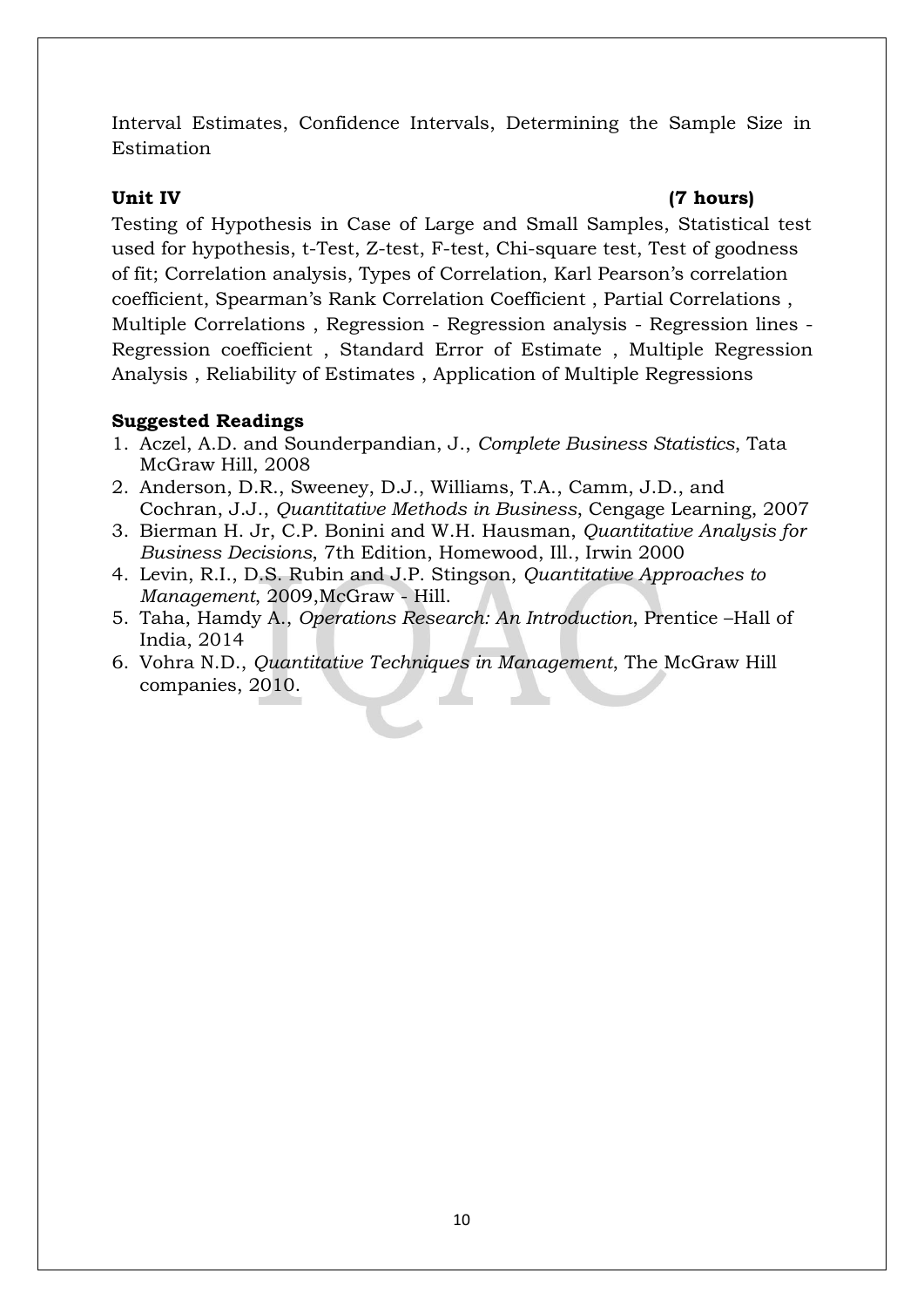### **Course Name: Marketing Management Course Code: ABM 507 L T P Cr Objectives/Learning Outcome**

*The objectives of this course are*

*To develop an understanding of the field of marketing. The focus will be on imparting knowledge of the basic concepts, tools, and functions of marketing.*

#### **Course Contents: Unit – I (12 hours)**

The Concept of Marketing Management; Marketing Environment; Marketing Mix, Strategic Marketing, Market Segmentation, Targeting, and Positioning; Buyer Behavior, Marketing Information System, Marketing Organization and Control.

### **Unit – II (11 hours)**

Marketing potential and forecasting, Classification of Products; Product Life Cycle; New Product Development; Product Line and Product Mix; Branding, Packaging and labeling.

### **Unit – III (12 hours)**

Factors affecting prices; Pricing Policies and Strategies; Pricing Methods, Types of Distribution Channels; Functions of Channel Members; Channel Management Decisions.

Promotion Mix; Introduction to Advertising, Personal Selling, Sales Promotion, Publicity and Public Relations.and Direct marketing, managing integrated marketing promotion, Customer Relationship Management.

### **Suggested Readings**

- 1. Ghosh P. K., 2002, Industrial Marketing. Oxford University Press, New Delhi.
- 2. Kotler, P. & Keller, K., 2015, Marketing Management.*Pearson Publishers*, New Delhi.
- 3. Neelamegham, S., 1988, Marketing in India: Cases and Readings, Vikas, New Delhi.
- 4. Palmere, A.,2011, Principles of Service Marketing. Oxford University Press.
- 5. Ramaswamy, V. S. and Namakumari, S., 2002, Marketing Management, Planning and Control. Macmillan India Ltd*.*, New Delhi.

#### **Unit – IV (10 hours)**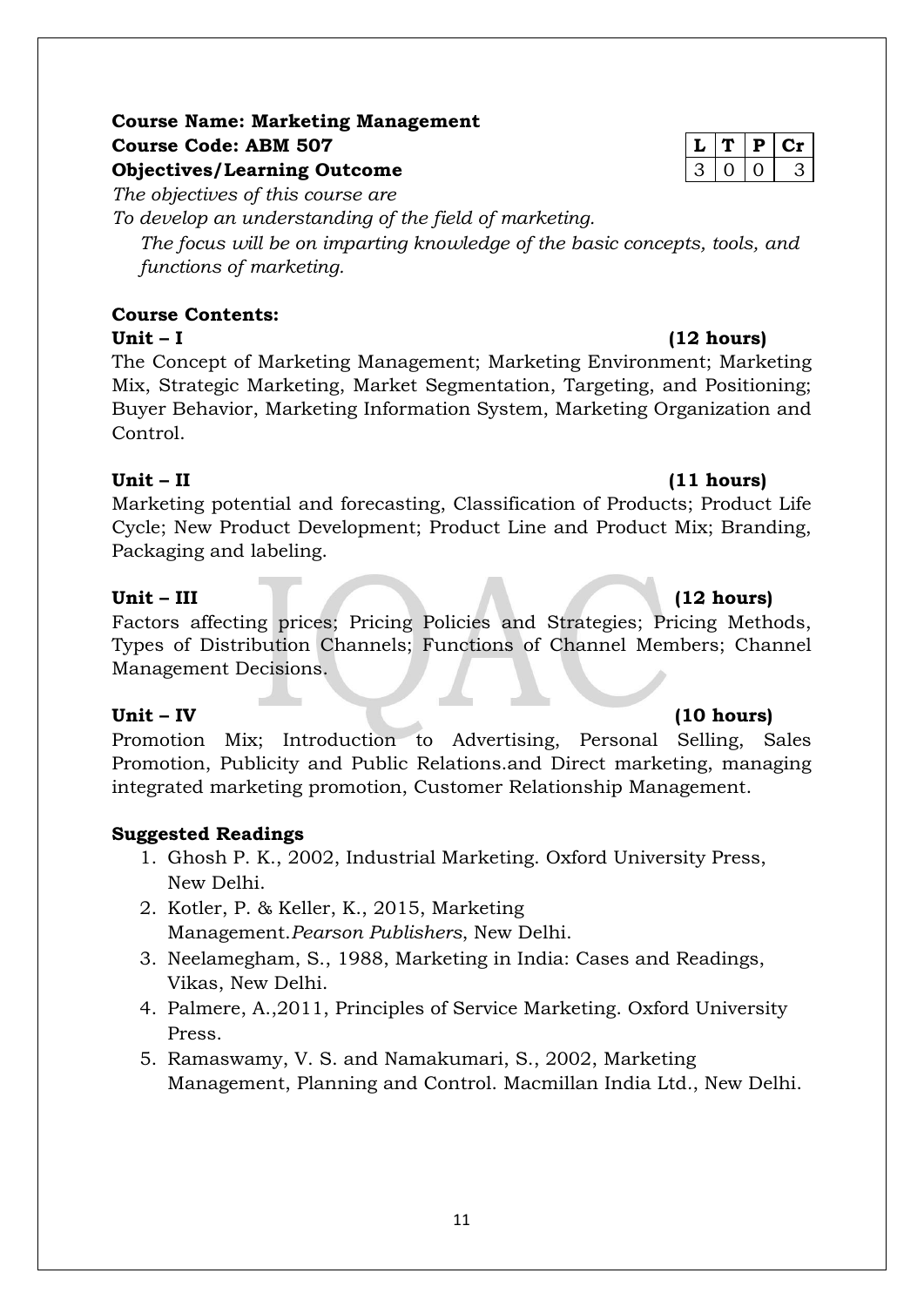### **Course Name: Principles of Management and Organizational Behaviour Course Code: ABM 508**

### **Objective/Learning Outcome**

*The objective of this course is to sensitize students to the various facets of management as well as human behavior at individual, group and organization level.*

#### **Course Contents Unit-I (12 hours)**

Management-nature, scope, significance and functions, Management theories, Planning, Organizing, Directing, Staffing, Controlling, Reviewing, Budgeting, Management By Objectives (MBO), MBO in India, Decision Making, Delegation of Authority, Organizational Communication, Corporate Social Responsibility (CSR), Knowledge Management, Business Crisis and Crisis Management.

### **Unit-II (12 hours)**

Introduction to Organizational Behaviour: An Evidence Based Approach, Environmental Context: Globalization, Diversity and Ethics, Organizational Context: Design and culture, Organizational context: Reward Systems; Cognitive Processes of Organizational Behaviour: Personality, Perception and Employee Attitudes;

Motivational Needs, Basic Motivational Processes, Work-Motivation Theories, Processes and Applications; Positive Organizational Behaviour and Psychological Capital; Dynamics of Organizational Behaviour: Business Communications; Stress and Conflict: Coping Strategies for Stress and Conflict, Negotiation Skills: Going beyond Conflict Management; Power and Politics.

Groups and Teams: Nature of Groups, Dynamics of Informal Groups, Dysfunctions of Groups and Teams; Behavioural Performance Management, Principles of Learning: Reinforcement and Punishment, Role of Organizational Rewards Systems; Effective Leadership Process, Traditional and Modern Theoretical Processes and Theories of Leadership, Leadership in New Environment,

### **Suggested Readings**

1. Cherunilam, F., 1993, Organisational Behaviour, Himalaya Publishing House, New Delhi.

### **Unit-III (10 hours)**

### **Unit-IV (11 hours)**

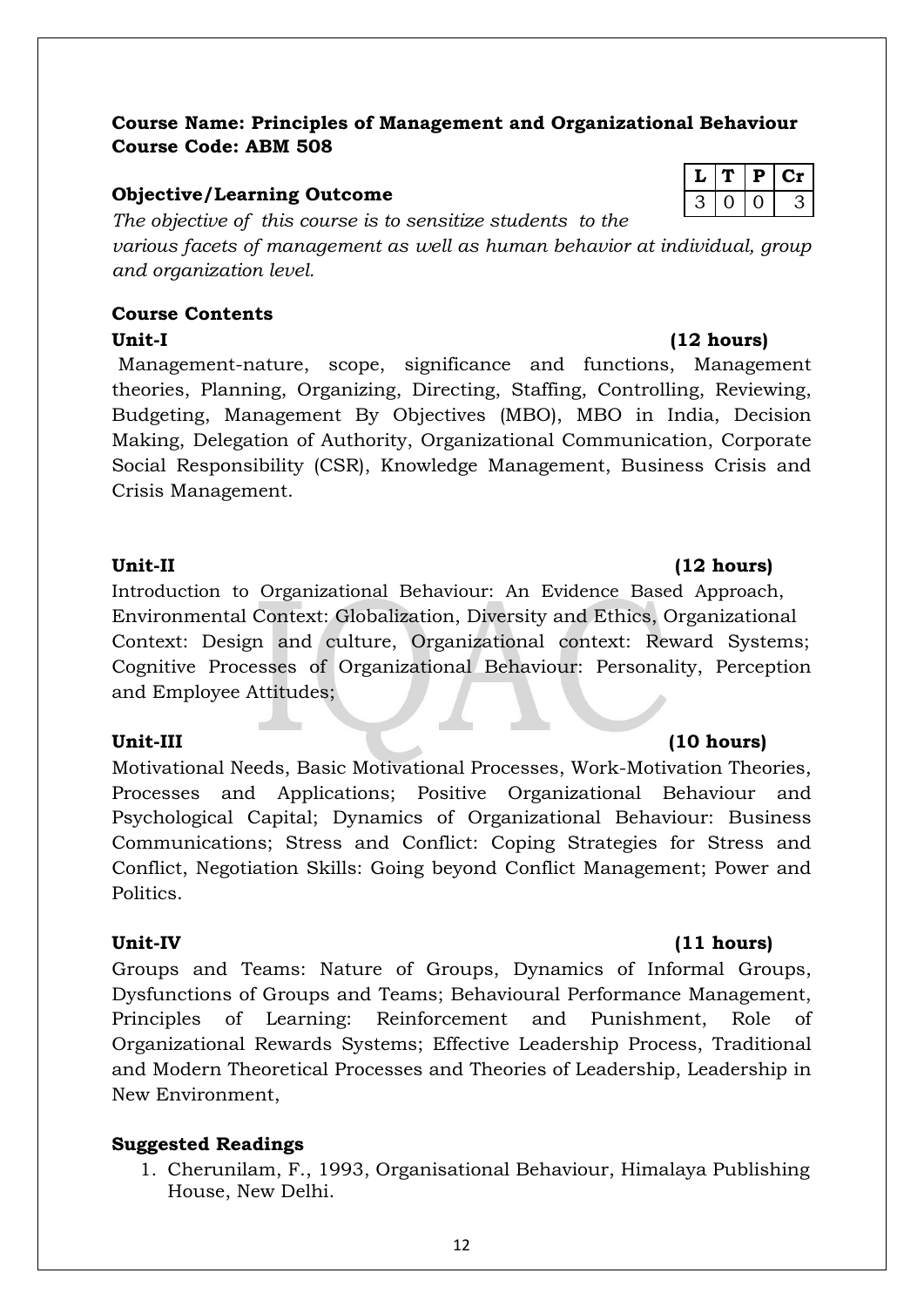- 2. Greenberg, J., 2013, Behavior in Organisations, PHI Learning Private Limited, New Delhi.
- 3. Harold, K. and Weirich, H.,2005, Management A Global Perspective, McGraw Hill Education, 11th edition.
- 4. [John A. Wagner III, J](https://www.google.co.in/search?espv=2&biw=1024&bih=613&tbm=bks&q=inauthor:%22John+A.+Wagner+III%22&sa=X&ved=0ahUKEwiIjrKg7rnRAhVKQo8KHRptC-kQ9AgIGzAA). A. [andHollenbeck, J](https://www.google.co.in/search?espv=2&biw=1024&bih=613&tbm=bks&q=inauthor:%22John+R.+Hollenbeck%22&sa=X&ved=0ahUKEwiIjrKg7rnRAhVKQo8KHRptC-kQ9AgIHDAA). R., 2015, Organizational Behaviour, Routledge Taylor & Francis Group, New York.
- 5. Kolb, D., 1991, Organizational Behaviour: Practical Readings for Management, 5th Englewood Cliffs, New Jersey, PHI.
- 6. Luthans, F., 2013, Organisational Behaviour, Prentice Hall of India, 12th Edition, New Delhi.
- 7. Mainiero, L. A. andTromley C. L., 1985, Developing Mangement Skill in OB, New Delhi, PHI.
- 8. Meena Sharma, 2016, Principles of Management, First Edition, Himalaya Publishing House, New Delhi.
- 9. Neck, C. P., Houghton, J.D. and Murray E.L., 2017, Organizational behavior, Sage Publication India Private Limited.
- 10. Robbins, S.P. and Vohara, N.,2011, Organisational Behaviour, Pearson Education, New Delhi.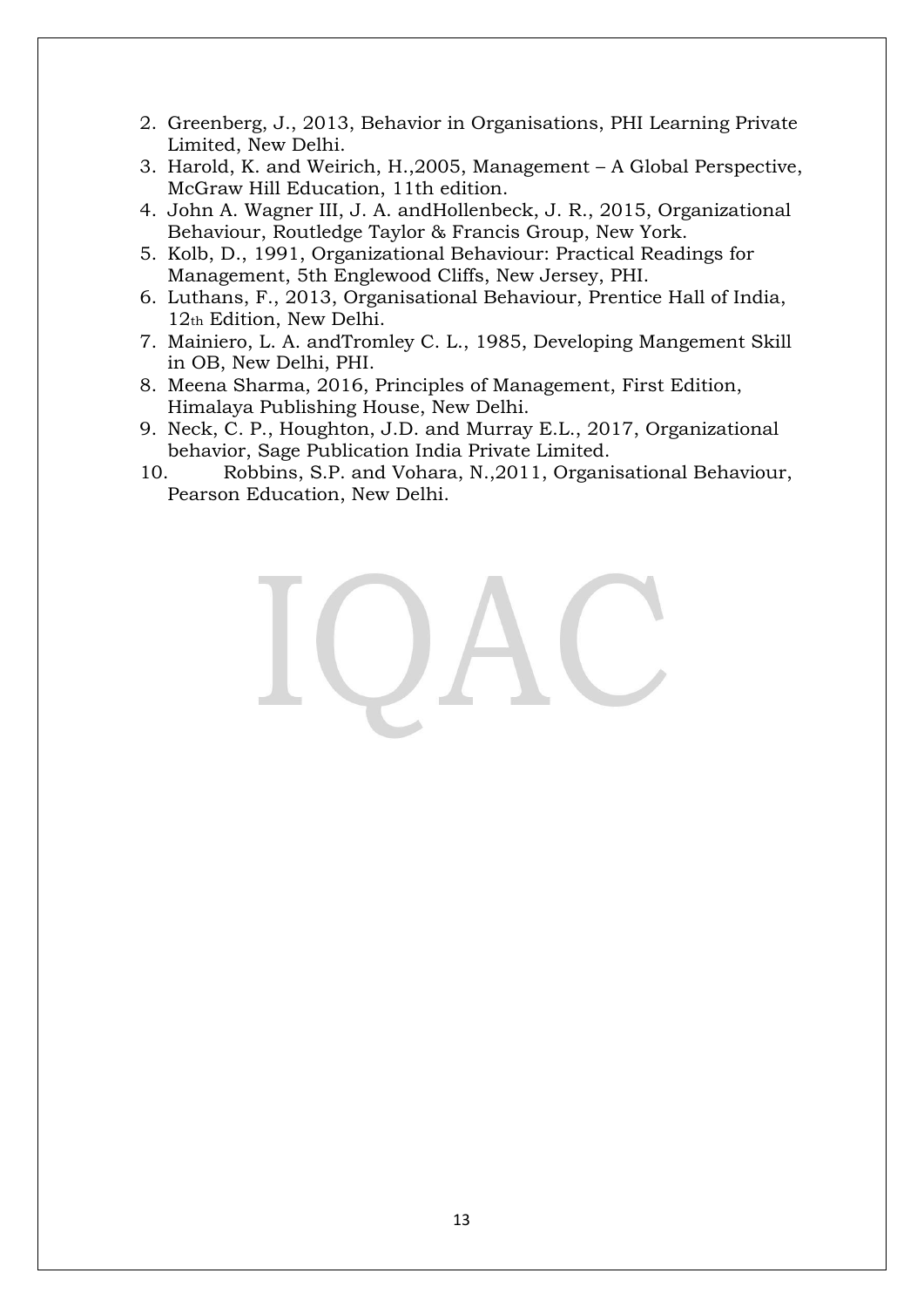#### **Course Name: Managerial Economics**  $C$ **Ourse Code: ABM.509**

#### **Objective/Learning Outcome**

To familiarize the students with the fundamental economic concepts and principles in the context of managerial decision making*.*

### **Course Contents**

Scope of managerial economics, objective of the firm and basic economic principles; mathematical concepts used in managerial economics.

### **Unit – II (12 hours)**

Introduction to Micro Economics; Demand Analysis – Demand Schedule & Elasticity of Demand, Demand Forecasting. Supply Analysis – Supply Schedule & Elasticity of Supply; Production Analysis – Production Function, Law of Variable Proportions and the Laws of Returns to Scale;

### **Unit – III (12 hours)**

Costs - Cost Concepts for Decision Making, Cost Functions – Short Run and Long Run; Economies of Scale; Pricing, Price and Output Determination under Perfect Competition, Monopoly, Monopolistic Competition and Oligopoly; Pricing Strategies.

Macroeconomics: Meaning, nature and scope, National income: Concepts, measurement, difficulties and importance; WPI (Wholesale Price Index), CPI (Consumer Price Index) Money supply, Monetary and Fiscal Policy. Inflation-Employment; Business cycles and business policies; business decisions under uncertainty.

### **Suggested Readings**

- 1. Barwell and Richard, 2016, Macroeconomic policy after the crash: Issues in monetary and fiscal policy, Palgrave Macmillan Publishers, New Delhi.
- 2. Chauhan, M. S., 201, Micro Economics: A Brief Study. Global Publications, New Delhi.
- 3. D'Souza, E., 2009, Macroeconomics, Pearson Education, New Delhi.
- 4. Damodaran, S., 2007, Managerial Economics. Oxford: New Delhi.
- 5. Gupta G.S., 2014, Macroeconomics Theory and Applications, Tata McGraw Hill, New Delhi.
- 6. Gupta S.B., 2009, Monetary Economics: Theory, Policy and Institutions, S. Chand, New Delhi.
- 7. Shapiro, E., 2013, Macroeconomic Analysis, Galgotia, New Delhi.
- 8. Vaish, M.C., 2010, Macroeconomic Theory, Vikas Publications, New Delhi.

### **Unit – IV (11 hours)**

### **Unit – I (10 hours)**

|  | ш |  |
|--|---|--|
|  |   |  |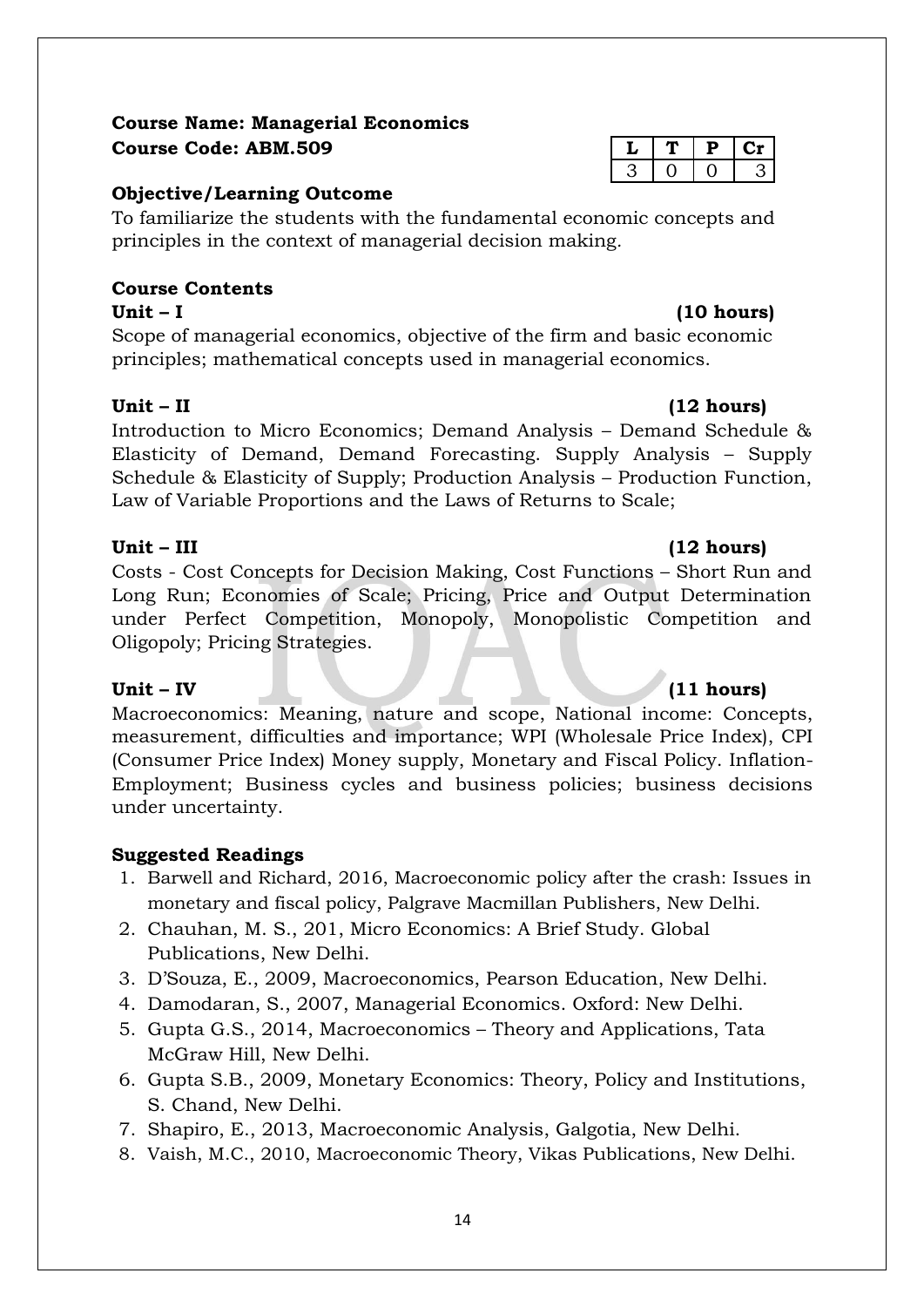### **Course Name: Introductory Accounting for Business L T P Cr**

**Course Code: ABM 510** 

**Objectives/Learning Outcome:** The course aims to acquaint the student with Management accounting tools that are helpful in the process of managerial financial making, and Creation of policy and day to day operation of an organisation.

#### **Course Contents**

#### Unit I (15 **hours)**

Financial Accounting: Meaning, Need, Concepts and Conventions; Branches of Accounting, Internal and External Users of Accounting, Accounting Standard, The Double Entry System: Meanings and Scope, Journal, Cash Book, Ledger, Trail Balance, Trading Account, Profit & Loss Account, Balance Sheet, Entries and Adjustment, Introduction of Company Accounts: Forms of Company account as per Companies Act, Inventory valuation and estimation, Depreciation Accounting,

Management Accounting: Meaning, Function, Scope, Utility, Limitation and Tools of Management Accounting, Analysis of Financial Statement: Ratio Analysis, Common Size Statement, Cash Flow Statement and Fund Flow Statement, Management Audit.

#### **Unit III (15 hours)**

Cost Accounting: Meaning, Objective, Significance, Classification of Cost, Costing for Material, Labour and Overheads; Marginal Costing and Cost Volume Profit Analysis: Significance, Uses and Limitations; Standard Costing: Meaning, Uses, Limitation and Determination of standard cost, Variance analysis: Material, Labour and Overheads. Responsibility Accounting:

Meaning, Significance, Cost, Profit and Investment Canters.

### **Unit IV (15 hours)**

Budget and Budgetary Control: Meaning, Uses and Limitation, Budgeting and Profit Planning, Different Types of Budgets and their presentations, Sales Budget, Purchase Budget, Production Budget, Cash Budget, Flexible Budget, Master Budget, Zero Based Budgeting.

### **Suggested Readings**

- 1. Bhattacharjee, A. K., 2012, Financial Accounting for Business Management. Prentice Hall India: New Delhi.
- 2. Bhattacharyya, D., 2017, Management Accounting. . Prentice Hall India: New Delhi.
- 3. Pandey, I. M. 2014, Management Accounting. Vikas Publishing House, New Delhi.
- 4. Ramachandran, N. and Kakani, R. K., 2013, Financial Accounting for Management, Tata McGraw-Hill Education Pvt. Ltd. Nodia
- **5.** Rao, T. M. E., 2011, Cost and Management Accounting, New Age Publishers.

|  | ۰. |
|--|----|

### **Unit II (15 hours)**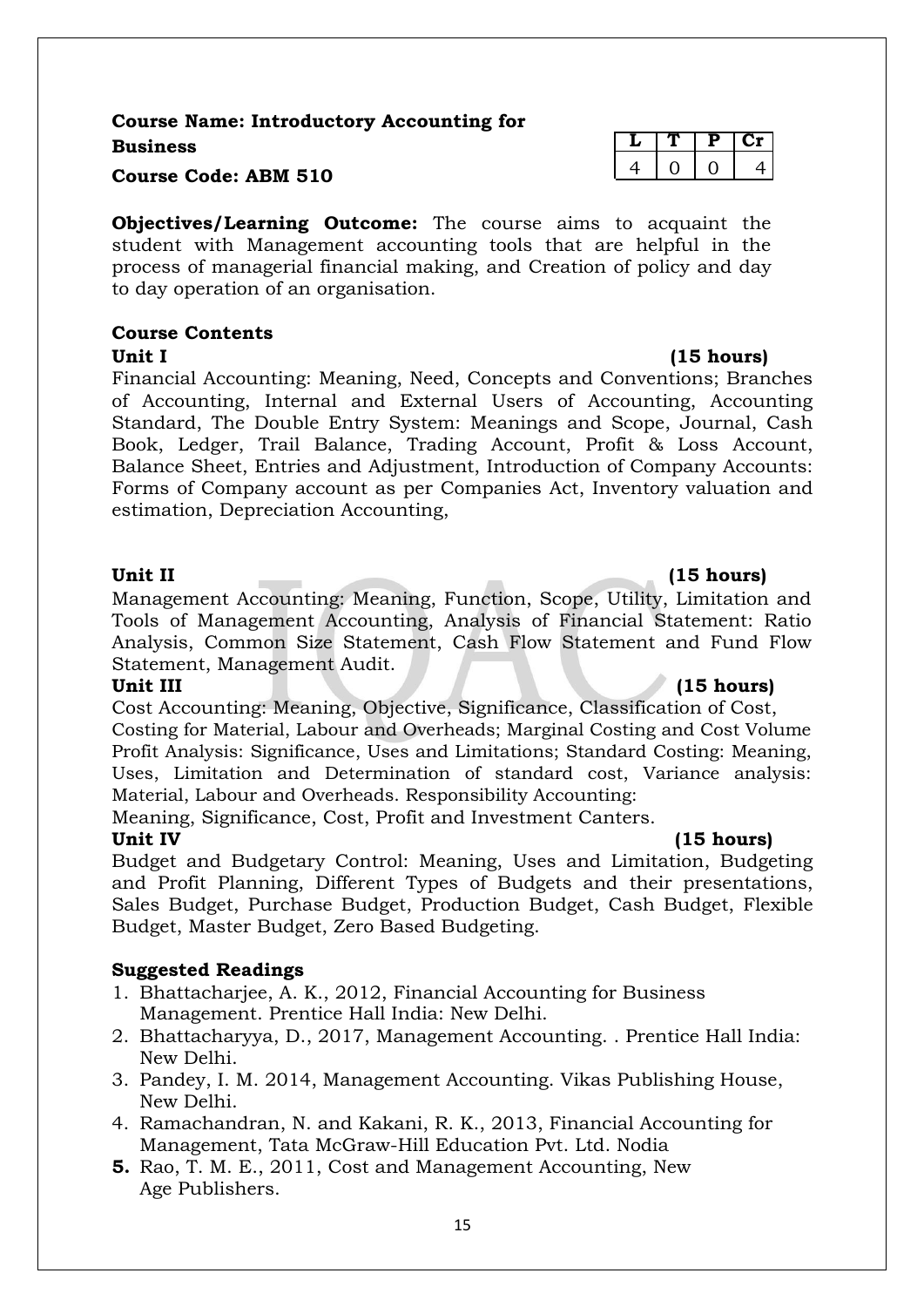### **Course Name: Agribusiness and Rural Environment**  $C$ ourse Code: ABM.511

### **Objective/Learning Outcome**

To provide the students an insight into broad rural and agricultural environment in India.

#### **Course Contents** Unit I (15 hours)

Rural Socio-economic change, Land Reforms, Agrarian transition-Pre-green revolution and post green revolution, rural financial inclusion as well as exclusion, Rural technological Inclusion as well as Exclusion. Rural Urban Migration and its impact on agriculture, Globalization and rural economy, Impact of Media on Rural Culture. Case Studies.

### **Unit II (15 hours)**

Importance of rural community in Indian economy, Status of Employment, Income and Consumption in Rural India, Characteristics of Indian Rural community. Role of Agriculture in Indian Economy. Case Studies.

### **Unit III (15 hours)**

Structure of Agriculture - Linkages among sub-sectors of the Agribusiness sector; economic reforms and Indian agriculture; impact of liberalization, privatization and globalization on Agri business sector. Case Studies.

Introduction to agribusiness environment, Key factors of agribusiness environment-finance, infrastructure, legal and regulatory framework, Stakeholders in the establishment of enabling environments-public as well as private roles. Case Studies.

### **Suggested readings:**

- 1. Deshpande, R.S. and Arora, S., 2010, Agrarian crisis and farmer suicides. Sage publications, Delhi.
- 2. Gupta, K. B., Siddiqui, F. andAlam, I., 2014, Rural Management, CBS Publishers and Distributors Pvt. Ltd., Delhi.
- 3. Konig, G., Da Silva, C. A. and Mhlanga, N., 2013, Enabling environments for agribusiness and agro-industries development: Regional and country perspectives, FAO, Roma (Italia).
- 4. Palanithurai, G. and Ramesh, R., 2011, Globalisation and rural development. Concept publishing company, Delhi.
- 5. Sabharwal, D., 2002, New Technology and Agrarian Change, Sanjay Publication, Delhi.
- 6. Singh, K., 2009, Rural Development: Principles, Politics and Management, Sage Publications India Pvt. Ltd., Delhi.

|   | ۰ |  |
|---|---|--|
| 4 |   |  |

### Unit IV (15 hours)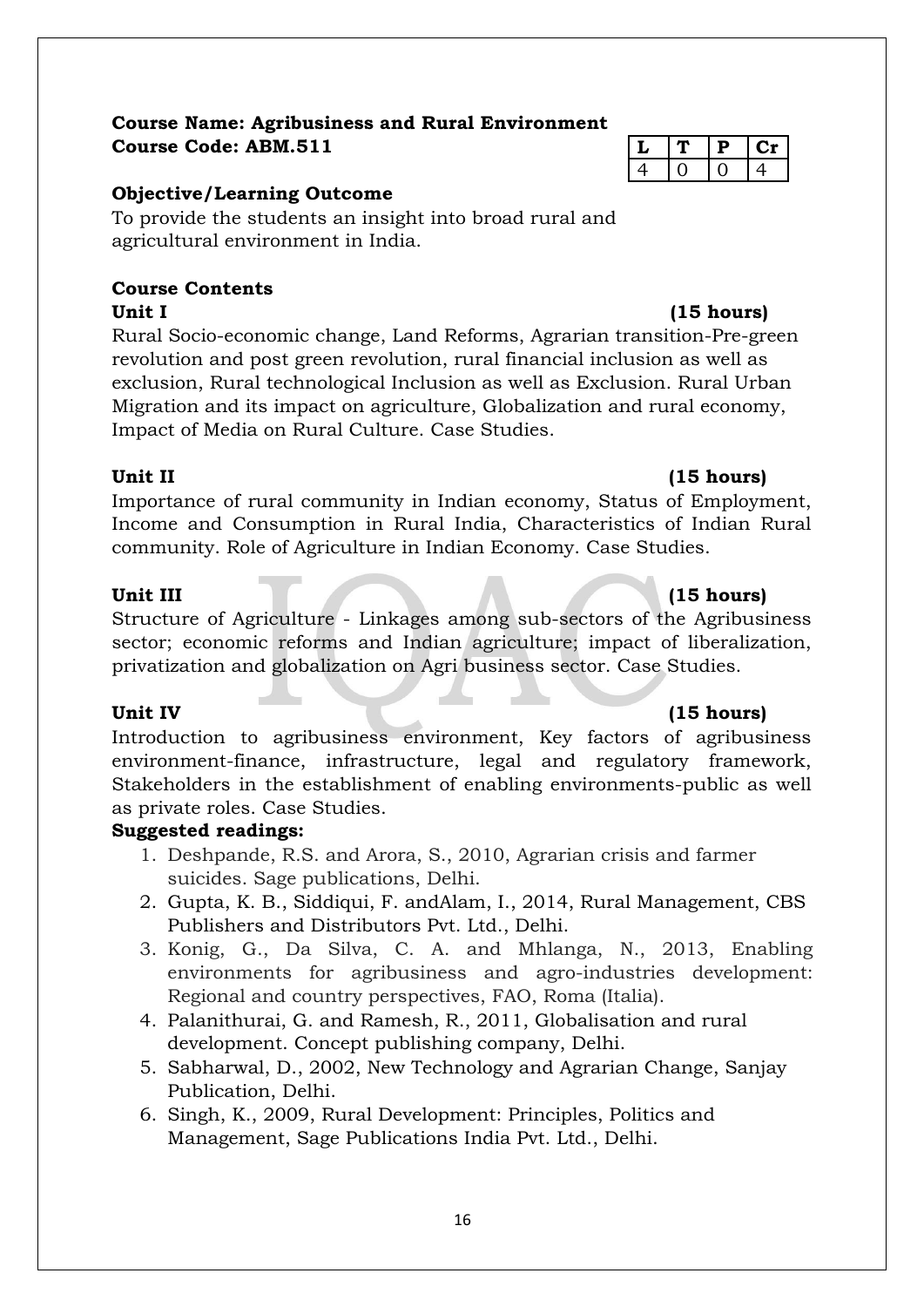### **INTER-DISCIPLINARY COURSE (For students of other Departments)**

#### **Course Name: Essentials of Management**

**Course Code: ABM.512** 

| <b>Objectives</b> |
|-------------------|
|-------------------|

*The objectives of this course are to sensitize students to the various facets of management, its theories and to create an understanding of various policies and practices of management.*

#### **Course Contents Unit-I (8 hours)**

Need for management; Definition, managerial skills, productivity, effectiveness and efficiency, contributions of Taylor and Fayol, Contributions of Gannt, Gilbreth, Roethlisberger, McKinsey's 7S framework, managerial roles.

Planning, Contribution of planning to purpose and objectives, types of plans, steps in planning, MBO, Strategic planning process, industry analysis and generic competitive strategies by Porter, effective implementation of strategies, forecasting methods.

Organizing, Formal and informal organization, span of management, process of organizing, Different forms of departmentation, matrix organization, SBUs, Line and staff, factors affecting centralization & decentralization, delegation, mistakes in organizing.

Controlling, Control process, Critical points and standards, control as a feedback, real time control, Feed forward control, requirements for effective control, control techniques(budgetary & non-budgetary), Profit and loss control through ROI, direct versus preventive control, Relevant case studies.

### **Suggested Readings:**

- 1. Daniel, R., Gilbert, James, A. F., Stoner, R. and Freeman. E., 2009, Management, 6thEdn. Pearson Education.
- 2. Harold, K. and Weirich, H., 2005, Management A Global Perspective. McGraw Hill Education, 11th edition.

|    | Р | Сr               |
|----|---|------------------|
| ., |   | $\boldsymbol{2}$ |

### **Unit-II (7 hours)**

### **Unit-III (8 hours)**

### **Unit-IV (7 hours)**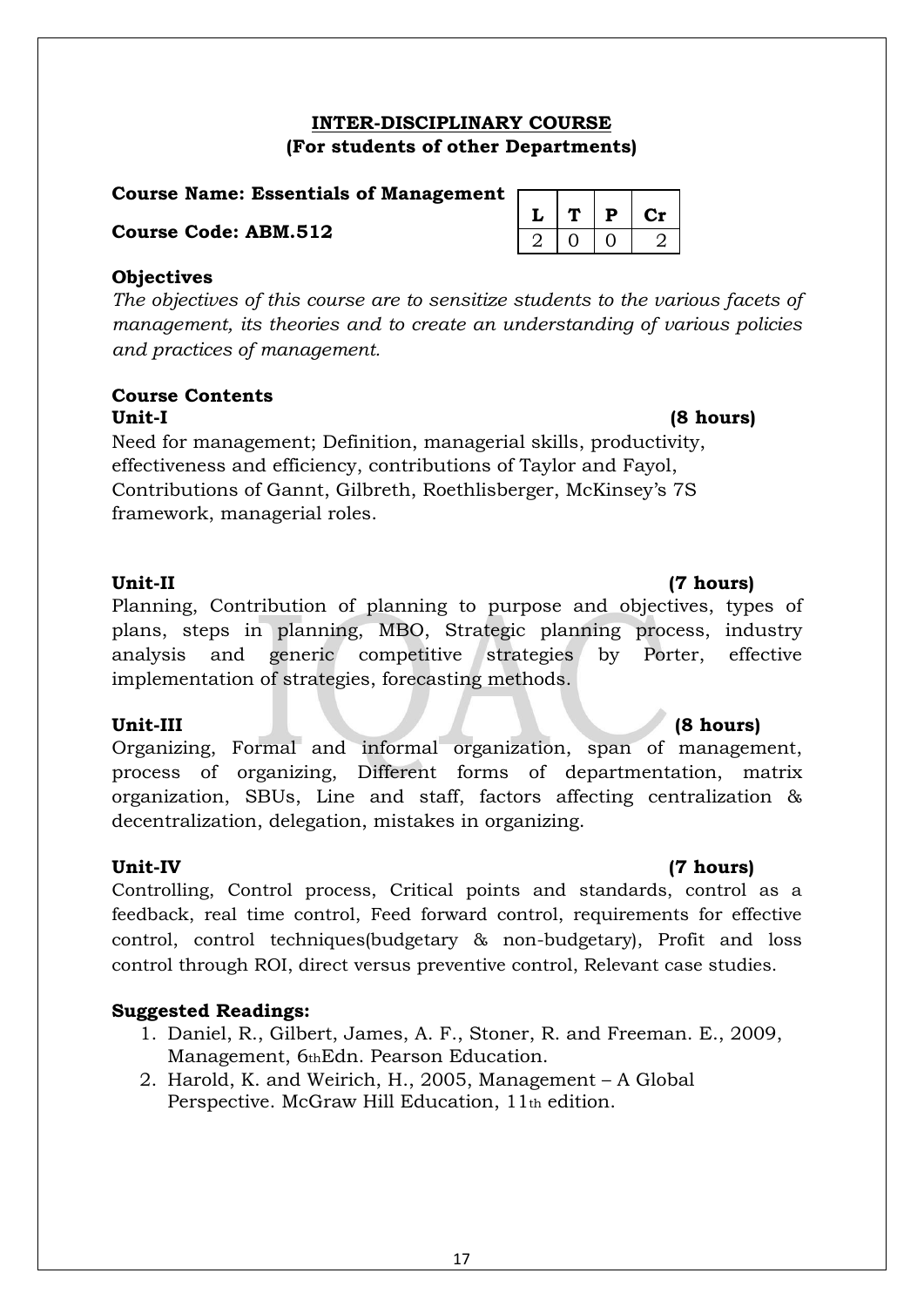#### **Course Name: Business Research Methods Course Code: ABM.521**

### **Objectives/Learning Outcome**

*To acquaint the students with various statistical tools and techniques used to decision making necessary for a manager.*

### **Course Contents**

Unit I (15 hours) Introduction, Meaning of research; Types of research- Exploratory research, Conclusive research; The process of research; Research applications in social and business sciences; Features of a Good research study. Research Problem and Formulation of Research Hypotheses; Defining the Research problem; Management Decision Problem vs Management Research Problem; Problem identification process; Components of the research problem; Formulating the research hypothesis- Types of Research hypothesis; Writing a research proposal- Contents of a research proposal and types of research proposals.

#### Unit II (15 hours)

Research design; Nature and Classification of Research Designs; Exploratory Research Designs: Secondary Resource analysis, Case study Method, Expert opinion survey, Focus group discussions; Descriptive Research Designs: Cross-sectional studies and Longitudinal studies; Experimental Designs, Errors affecting Research Design, Classification of data; primary & secondary data; Data collection methods; Observation method, Focus Group Discussion, Personal Interview method

Measurement and Scaling; Nominal, Ordinal, Ratio/Interval scale; Single item vs Multiple Item scale, Comparative vs Non-Comparative scales, Measurement Error, Criteria for Good Measurement, Questionnaire Design, Data Processing*:* Data Editing- Field Editing, Centralized in house editing; Coding- Coding Closed ended structured Questions, Coding open ended structured Questions; Classification and Tabulation of Data, Testing the hypothesis, Univariate and Bivariate Analysis of Data.

Analysis of Variance: Completely randomized design in a one-way ANOVA; Randomized block design in two way ANOVA; Factor Analysis, Discriminant Analysis, MANOVA, Research Report Writing, Types of research reports – Brief reports and Detailed reports; Report writing: Structure of the research report-Preliminary section, Main report, Interpretations of Results and Suggested Recommendations; Report writing, Formulation rules for writing the report: Guidelines for presenting tabular data, Guidelines for visual Representations, Research Ethics.

|  | D | U. |
|--|---|----|
|  |   |    |

### **Unit III (15 hours)**

### Unit IV (15 hours)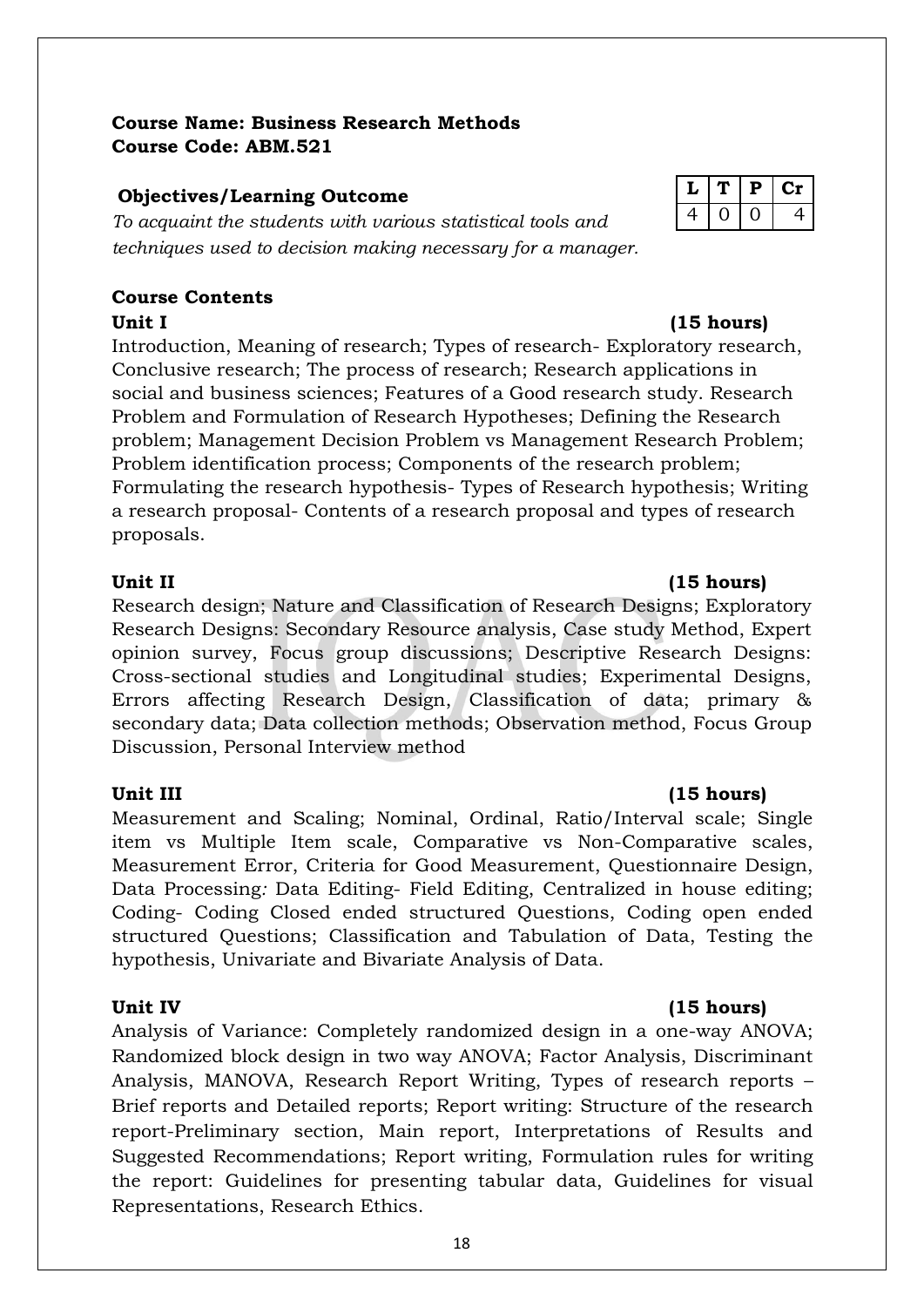#### **Suggested Readings**

- 1. Anderson, 2009, Quantitative Methods in Business. Thomson Learning, Bombay.
- 2. Bhardwaj, R. S., 2000, Business Statistics. Excel Books.
- 3. Hooda. R. P., 2003, Statistics for Business and Economics, McMillan India Ltd.
- 4. Kothari C.R., 2007, Quantitative Techniques.Vikas Publishing House, New Delhi.
- 5. Levin, R.I. and Rubin, D.S., 2008, Statistics for Business. Prentice Hall of India, New Delhi.

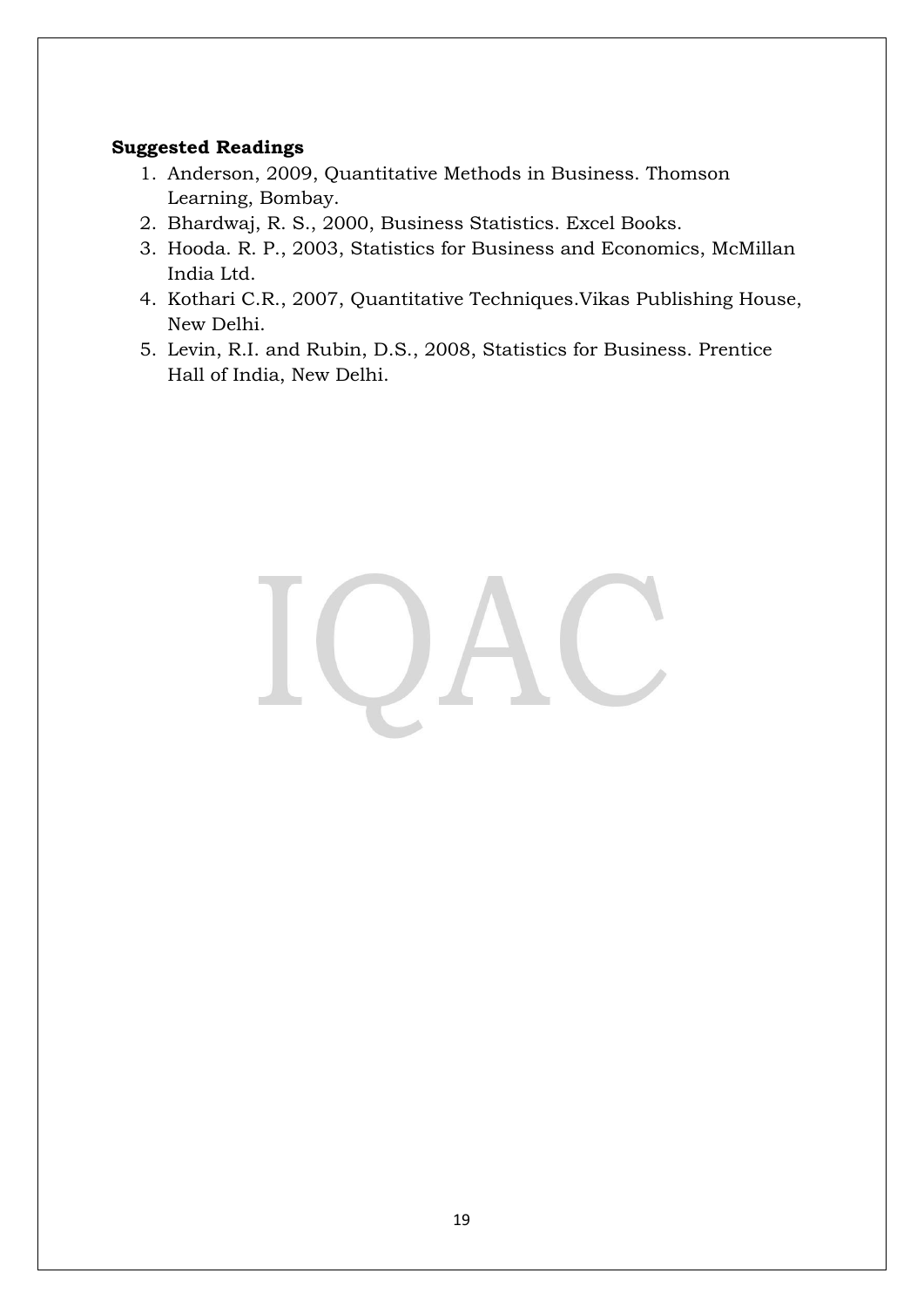### **Course Name: Food and Agricultural Policy Course Code: ABM 522 L T P Cr**

#### **Objectives**

To get the students with different aspects of India's economic policy affecting agribusiness.Food security issues and countering with International organization coping with own country specifications Developing thoughts for developing best farmers marketing context to Indian scenario

### **Course Contents**

#### **Unit I (12hours)**

Agricultural and Economic Development, Role of Agriculture in Economic/Rural Development, Theories of Agricultural Development, Population and Food supply, Need for sound Agricultural Policies, Planning for Agricultural Growth-Agricultural Policy and Programmes under Planning Periods. Case Studies.

#### Unit II (10 hours)

Introduction and Importance to Food Security in India, Food Security Act and Reforms in India, Public Distribution System, Targeted Public Distribution System, Case studies

Agricultural Price Policy, Role of CACP, state intervention: Concept of Minimum Support Price and Procurement Price. Reforms in Agricultural Produce Marketing Committee Act- Direct marketing, contract farming, private markets etc. Case Studies.

Attainment of Self Sufficiency in Food grains: Policy initiatives in respect of Agricultural Inputs (Water, Seed, Fertilizer Policy), Promotion of Plant nutrients, Fertilizer subsidy, Agricultural Credit and Insurance; Enforcement of Minimum Wage in Agriculture, policy options for sustainable agricultural development, Agricultural taxation. Case Studies.

#### **Suggested Readings**

- 1. Acharya, S. S. and Agarwal, N. L., 1994, Agricultural Prices-Analysis and Policy. Oxford and IBH Publishing, Delhi
- 2. Bhaumik, S.K., 2008, Reforming Indian Agriculture: Towards Employment Generation and Poverty Reduction: Essays in Honour of G.K. Chadha, Sage Publications India Private Limited, Delhi.

#### Unit III (11 hours)

#### **Unit IV (12 hours)**

#### 20

## $3 \mid 0 \mid 0 \mid 3$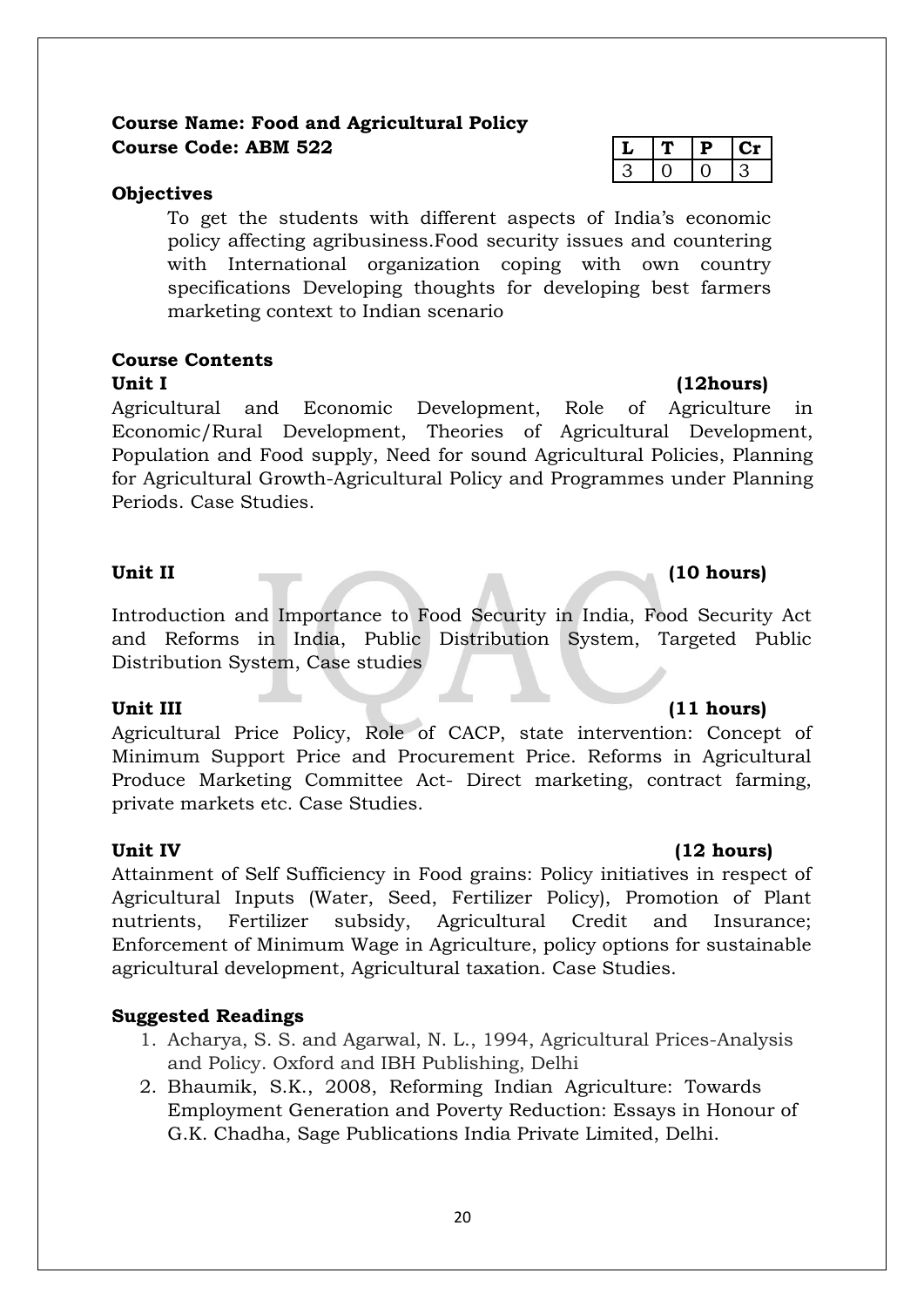- 3. Gandhi, V. P. and Patel, N. T., 2006, Reform of the Subsidy Regime Implications for the Agriculture Sector: Review Study on Fertilizer, Seed, Diesel and Credit Subsidies, IIM Ahmedabad
- 4. Ganesh-Kumar, A., Gulati, A. and Cummings Jr, R., 2007, Foodgrains Policy and Management in India retrieved from http://www.igidr.ac.in/pdf/publication/PP-056.pdf
- 5. Singh, K., 2009, Rural development: Principles, Politics and Management. Sage Publications India Pvt. Ltd., Delhi.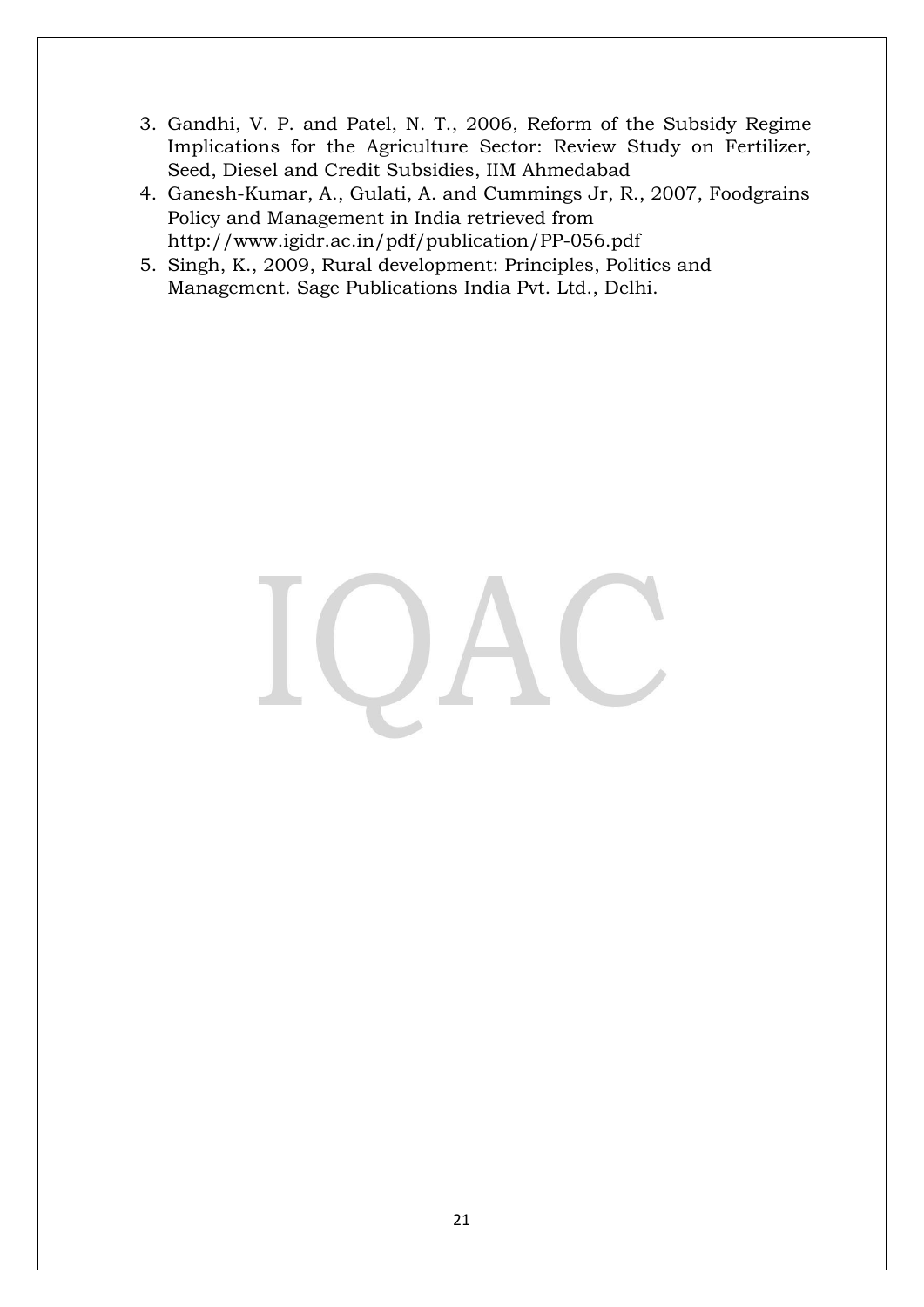### **Course Name: Financial Management Course Code: ABM.523**

**Objectives/Learning Outcome:** The course aims to acquaint the student with Financial management knowledge that are helpful in the process of managerial financial decision making, and Creation of policy and day to day operation of an organization.

### **Course Contents**

#### **Unit I (15 hours)**

Introduction to Financial Management, Its meaning, goal and function of Finance, Interface of financial management with other functional areas of a business, Tax environment, financial environment, financial regulation, Time value of money.

### **Unit II (15 hours)**

Capital Budgeting: Meaning, Significance, Kinds of Capital Budgeting Decisions, Methods of evaluation: ARR, Payback Period, Discounted Payback Period, NPV, IRR, Incremental IRR and Modified IRR; Cost of Capital, Measurement of Cost of Capital; Leverage: Concept, Types of leverage, Financial leverage and Risk; Capital Structure, Determinants of Size, Types and Composition of Capital Structure, capital Structure theories..

Dividend Policy: Meaning, Types and determinants of dividend policy, Working Capital: Concepts and Types, Operating and Cash Cycle, Estimation of required working capital, Financing of Working Capital, Components of Working Capital; Cash Management: Baumol's Model and Miller-Orr Model of Managing Cash; Receivables Management: Dimensions of Credit Policy of a firm and Evaluation of Credit Policies, Credit Analysis; Inventory Management: Classification System, EOQ, Just in Time

### **Unit III (15 hours)**

Financial Planning for Merger & Acquisition, Hybrid Finance and Lease Finance; Business Financing System in India, Money and Capital Market, Regional and National Financial Institutions; Venture Capital Financing and its Stages, Micro Finance and International Financial Management.

### **Suggested Readings:**

- 1. Brealey R.A. and S.C. Myers, *Principles of Corporate Finance*, McGraw Hill.
- 2. Ehrhardt, M. C. & Brigham E. F, *Corporate Finance*, Indian Edition, Cengage Learning

### Unit III (15 hours)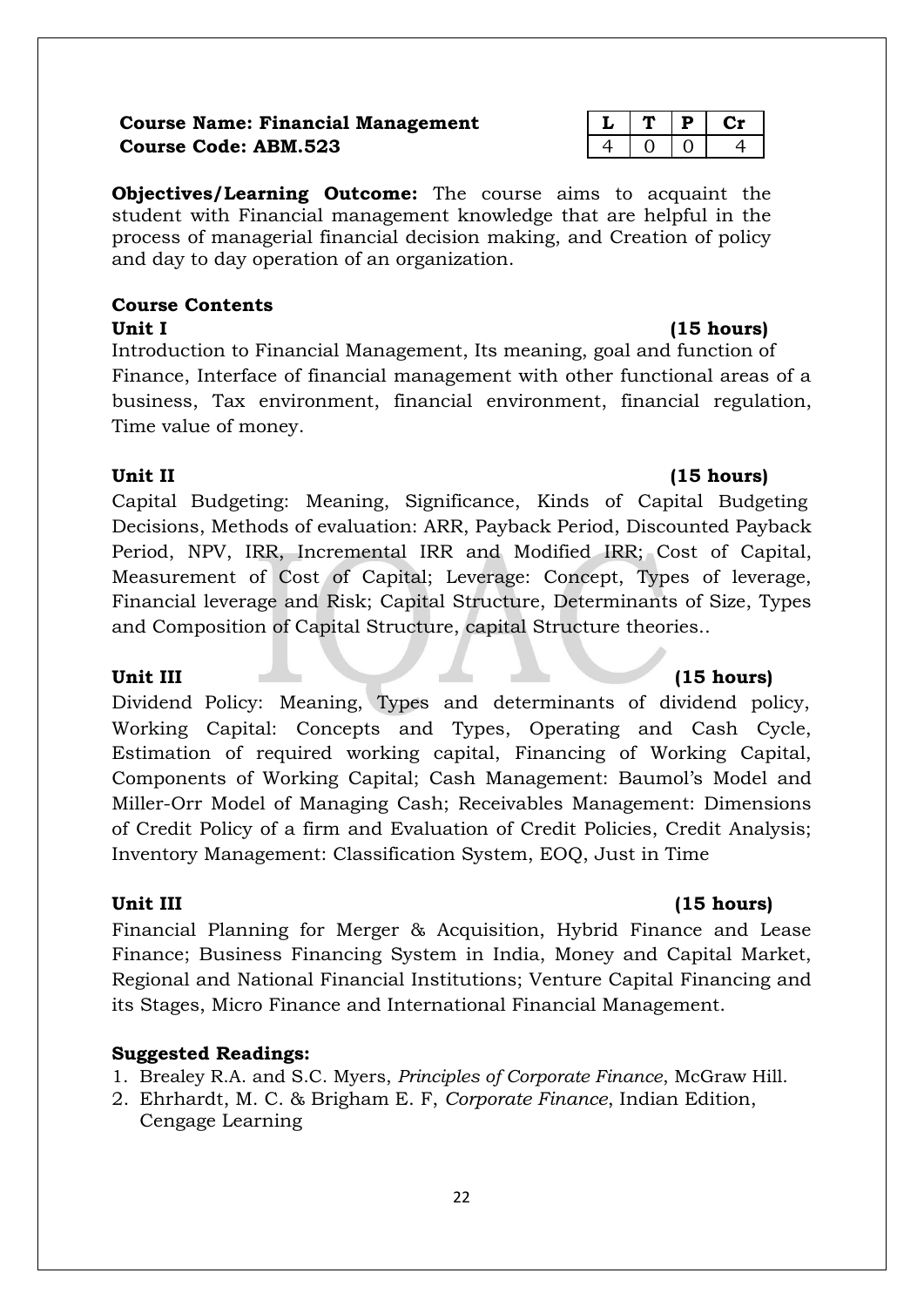- 3. Gitman, L. J., Principles of Managerial Finance, Prentice Hall of India. 2017
- 4. Khan, M.Y & Jain, P.K *Financial Management: Text, Problems and Cases*, Tata McGraw Hill.
- 5. Pandey, I. M., *Financial Management,* Vikas Publishing. 2017
- 6. Van Horne, James C. and Dhamija, S. *Financial Management and Policy*, Prentice Hall of India. 2017

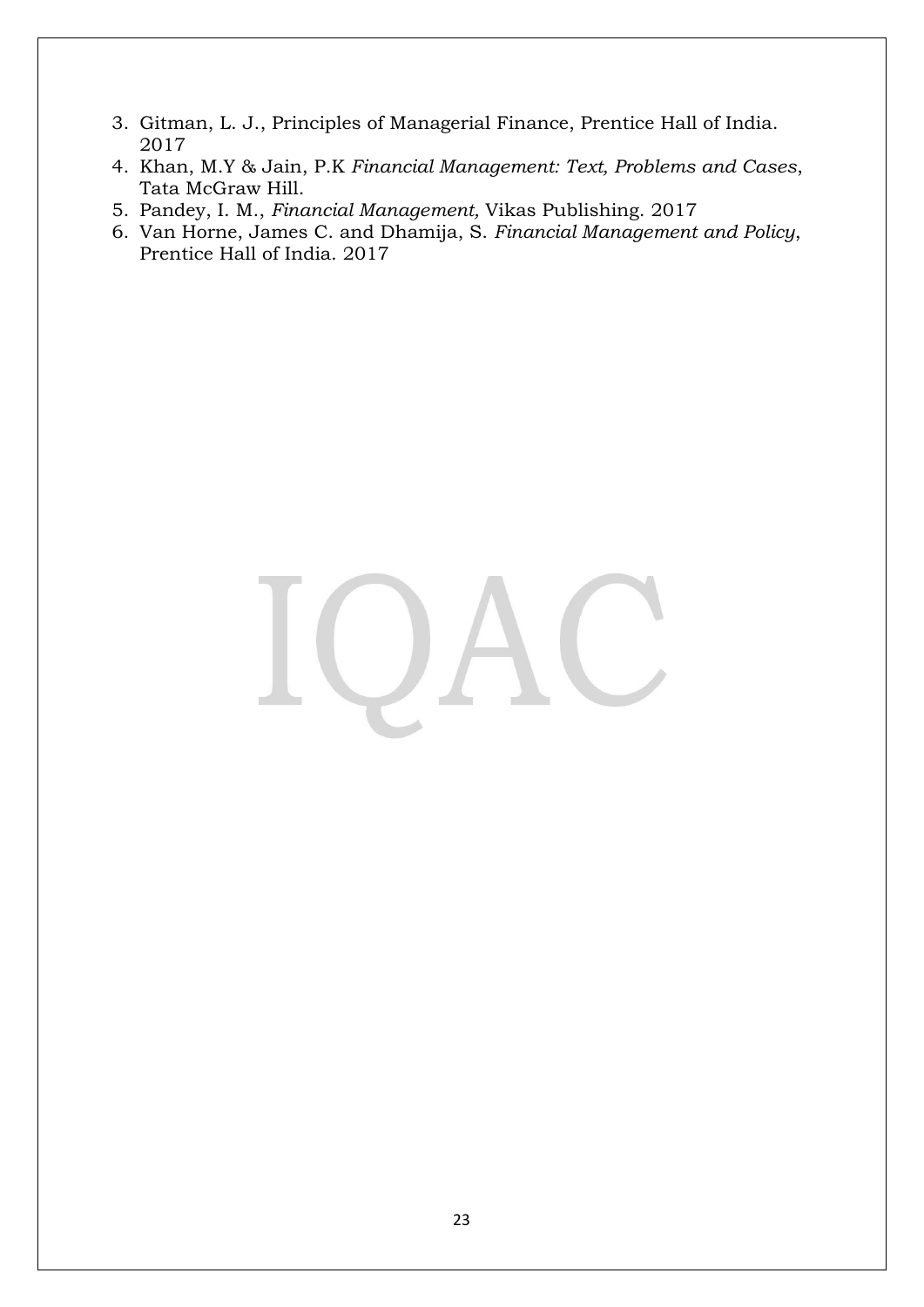### **Course Name: Production and Operations Management**  $Course Code: ABM.524$

#### **Objectives/Learning Outcome**

*This course aims to sensitize students to the concepts, processes, and methods of managing and controlling operations in manufacturing or service settings.*

### **Course Contents**

#### **Unit I (12 hours)**

Nature and Scope of Production and Operations Management; Its relationship with Other Systems in the Organization; Factors Affecting System and Concept of Production and Operation Management; Facility location, Types of Manufacturing Systems and Layouts, Layout Planning and Analysis.

Productivity Variables and Productivity Measurement, Production Planning and Control, Mass Production, Batch Production, Job Order Manufacturing, Product Selection, Product Design and Development, Process Selection, Capacity planning.

#### **Unit III (12 hours)**

Scheduling, Maintenance Management Concepts, Work Study, Method Study, Work Measurement, Work Sampling, Work Environment, Industrial Safety, Safety Management. Approaches to quality management, Quality control: Statistical quality control, inspection; Total Quality Management, ISO 9000 series. Introduction to re-engineering, value engineering.

An Overview of Material Management, Determination of Material Requirement, Purchase Management, Store Management, Logistics management, Material Planning and Inventory management, JIT and Lean Systems.

### **Suggested Readings**

- 1. Adam, E. Everett, Ebert J. Ronald, 2003, Production and Operations Management concept, models, and behavior. Prentice Hall of India, New Delhi.
- 2. Aswathapa, K., 2005, Production & Operations Management. Himalaya Publishing House, New Delhi.
- 3. Buffa, E. S. and Sarin, R. K., 2010, Modern Production & operation Management. Wiley India Private Limited.
- 4. Chary S. N., 2000, Production & Operations Management. Tata McGraw hills, New Delhi.
- 5. Muhlemann, A., 2009, Production and Operations Management. Pearson Education, Delhi.

| - |  |  |
|---|--|--|

### **Unit II (11 hours)**

### Unit IV (10 hours)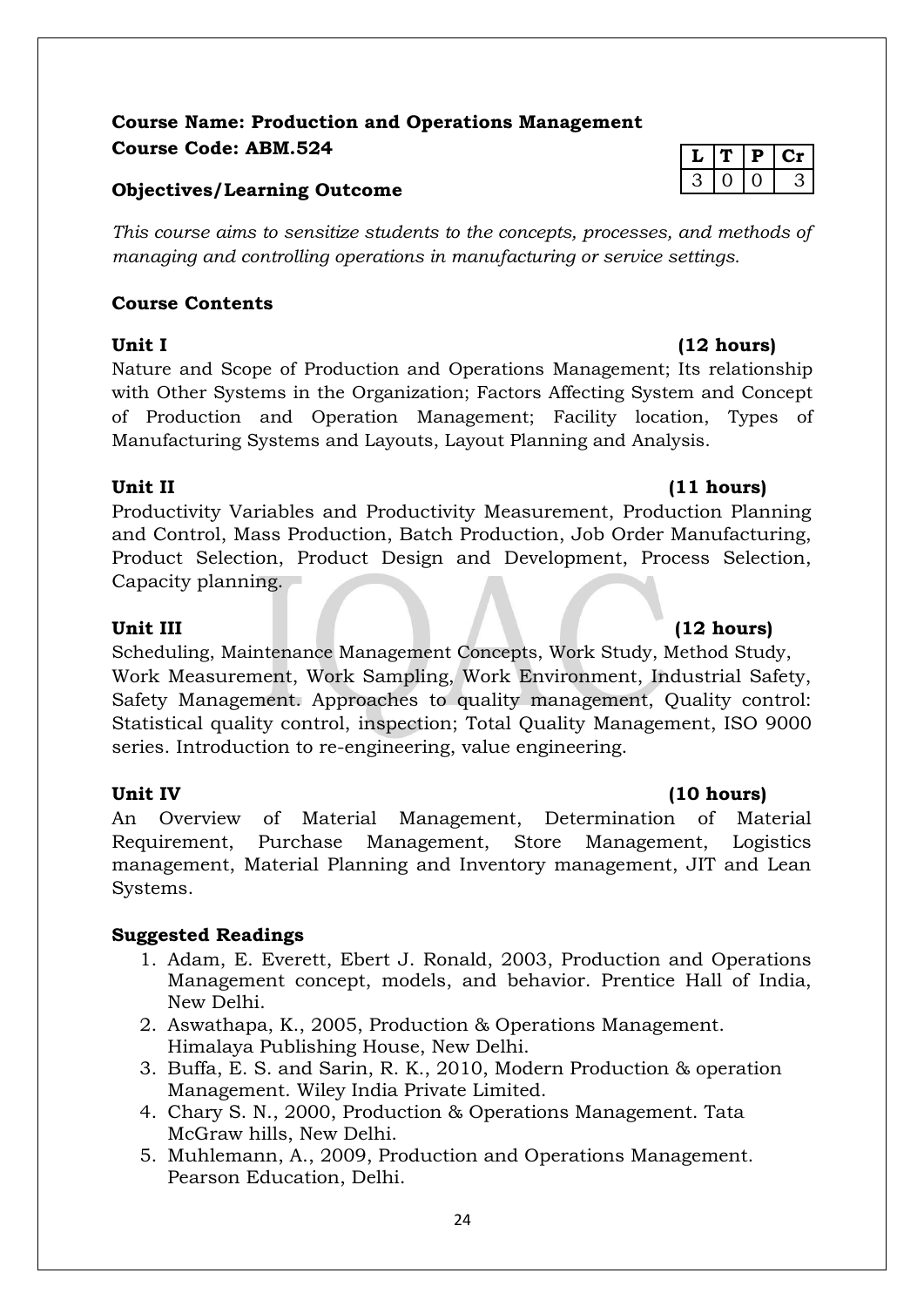### **Course Name: Human Resource Management Course Code: ABM.525 L**  $\vert \textbf{L} \vert \textbf{T} \vert$  **P**  $\vert \textbf{Cr} \vert$

#### **Objectives/Learning Outcome:**

The objectives of this course are to sensitize students to the various facets of managing people and to create an understanding of various policies and practices of human resource management

### **Course Contents**

**Unit – I (7 hours)**  HRM, Importance and challenges of HRM, Functions of Human resource management Strategic HRM, Regulatory environment of HRM in India.

#### **Unit – II (8 hours)**

Human Resource Planning, Demand and Supply Forecasting, Talent acquisition, *Job analysis:* Job description & Job specification, Job Evaluation, Recruitment, Selection

#### **Unit – III (8 hours)**

Training and Development, Training need analysis, Steps in designing training improvement plan, Different types of training, Training Evaluation

#### **Unit – IV (7 hours)**

Performance Appraisal: Concept, importance, Performance Appraisal process Compensation: Concept, Compensation components: monetary and nonmonetary

### **Suggested Readings**

- 1. Aswathappa, K. and Dash, S., 2010, International Human Resource Management, Text and Cases, Mc Graw Hill, New Delhi.
- 2. Dessler, G., 2007, Human Resource Management. Prentice Hall, India Pvt. Ltd., New Delhi.
- 3. Mondy, R.W., 2006, Human Resource Management. Pearson education, New Delhi.
- 4. Rao, V. S. P., 2009, Human Resource Management-Text and Cases. Excel Books, New Delhi.

## 2 0 0 2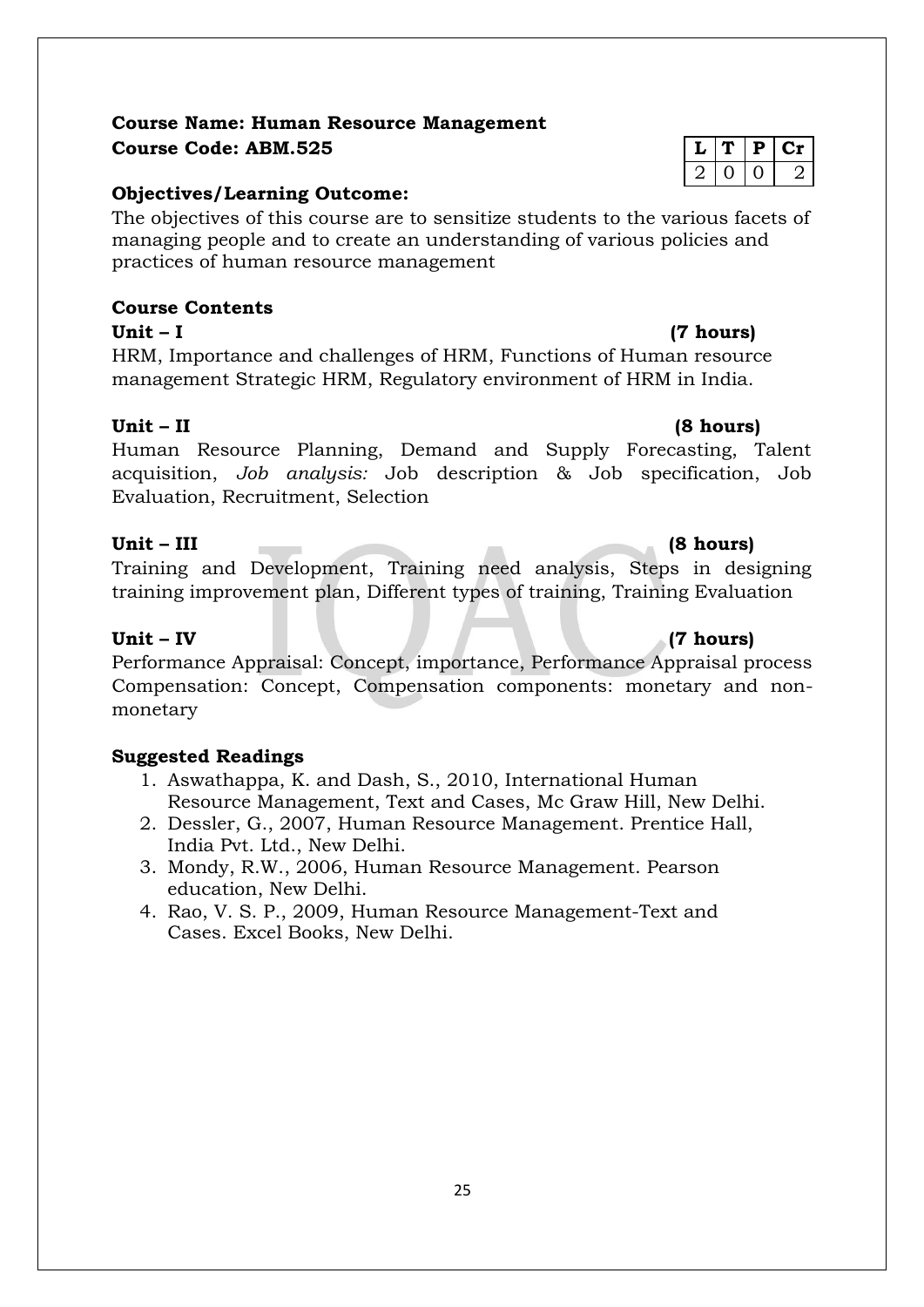### **Course Name: Project Management Course Code: ABM.526**

### **Objectives/Learning Outcome:**

To understand the importance of project management. Project planning, analysis and The different network techniques of project management shall be highlighted in the course.

#### **Course Contents: Unit – I (7 hours)**

Concept, characteristics of projects, types of projects, project identification, and Project's life cycle.

### **Unit – II (7 hours)**

Project feasibility- market feasibility, technical feasibility, financial feasibility, and economic feasibility, social cost-benefit analysis, project risk analysis.

### **Unit – III (8 hours)**

Network Methods: Meaning, Network Analysis, Requirements for Network Analysis, Critical Path Method (CPM), Programme Evaluation and Review Technique (PERT), Project scheduling and resource allocation.

### **Unit – IV (8 hours)**

Financial appraisal/evaluation techniques- discounted/non-discounted cash flows; Net present values, profitability index, Internal rate of returns; Cost benefits ratio; Accounting rate of return, Payback period, Project implementation; Cost overrun, Project control and information system.

### **Suggested Readings**

- 1. Chandra, P., 2002, Projects: Preparation, Appraisal, Budgeting and Implementation. Tata McGraw Hill, New Delhi.
- 2. Kerzner H., 2003, Project Management: A Systems Approach to Planning, Scheduling and Controlling. John Willey & Sons, New Jersey.
- 3. Krishan, G. P. and Moorthy, R. V. E., 1998, Text Book of Project Management. Mac Millan India Ltd, New Delhi.
- 4. James E. Austin, 2008, Agroindustrial Project Analysis, Johns Hopkins University Press, California.

|  | ш |  |
|--|---|--|
|  |   |  |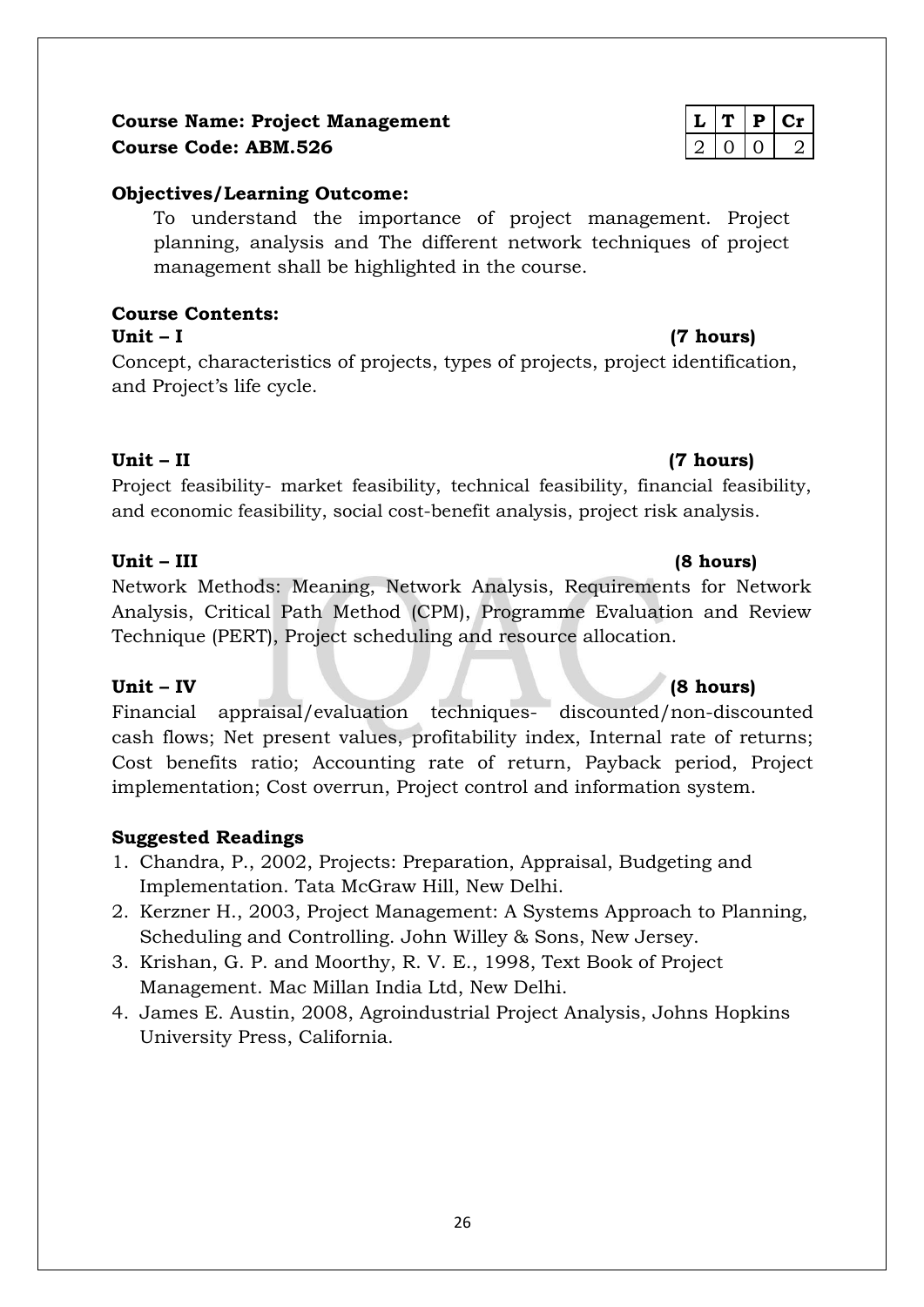### 27

### **INTER-DISCIPLINARY COURSE (For students of other Departments)**

### **Course Name: Organizational Behaviour Course Code: ABM.527**

### **Objectives**

*This course introduces the study of Organizational Behavior at individual, group and organization level. After completing this course should have an understanding of human behavior at individual, group and organization level.*

#### **Course Contents: Unit-I (8 hours)**

Introduction to OB**,** A brief introduction to Perception, Learning, Motivation, Value, Attitude and Leadership.

**Unit-II (7 hours)** Group Dynamics, Group Development & Cohesiveness, Developing Teams, Intergroup Relations, Power and Influence of group.

#### **Unit-III (7 hours)**

Determinants of Organizational Structure, Types of Organizational Structure, Organizational Culture.

### **Unit-IV (8 hours)**

Organisational Learning and Transformation, Organisational Decision Making, Organisational Strategy.

### **Suggested Readings**

- 1. Francis, C., 1993, Organisational Behaviour. Himalaya Publishing House, New Delhi.
- 2. Fred. L., 2004, Organization Behaviour. TataMcGraw Hill: New Delhi.
- 3. Kolb, D,.1991, Organizational Behaviour: Practical Readings for Management, 5th Ed. Englewood Cliffs, PHI, New Jersey
- 4. Luthans, F., 2002, Organisational Behaviour. Prentice Hall of India, New Delhi.
- 5. Mainiero, L. A. and Tromley, C. L., 1985, Developing Management Skill in OB. PHI New Delhi.
- 6. Moore, M. D., 1985, Inside Organizations: Understanding the Human Dimensions. London, Sage Publ.
- 7. Robbins, S. P. and Vohara, N., 2011, Organisational Behaviour. Pearson Education, New Delhi.

|  | υ |  |
|--|---|--|
|  |   |  |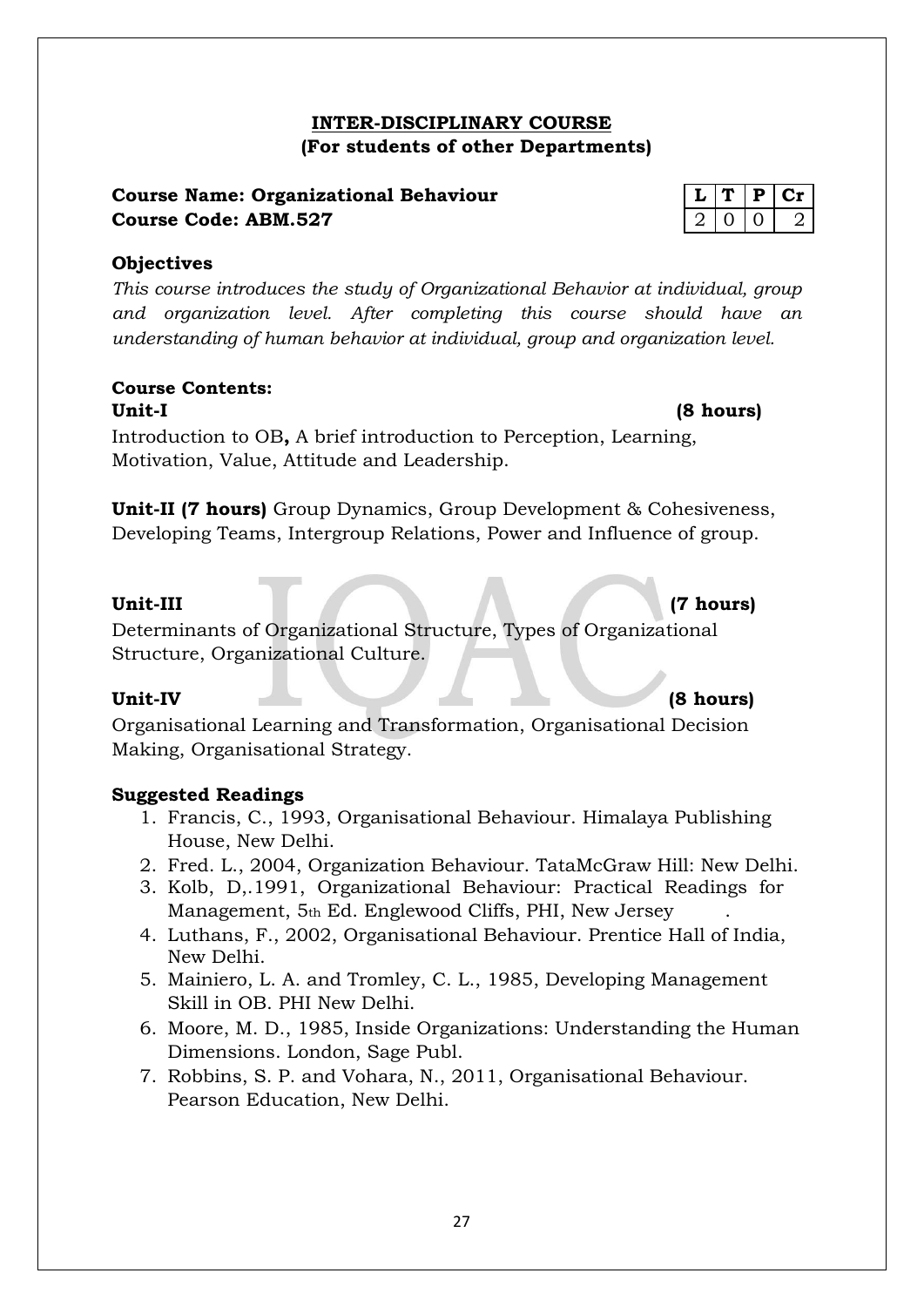### **Course Name: Rural Immersion Module Course Code: ABM.591**

|  | н |  |
|--|---|--|
|  |   |  |

**Objectives/Learning Outcome:** The rural immersion module has been designed to provide an opportunity to the students to observe the rural lifestyle closely and understand socio-economic situations from the point of view of rural community.

#### **Course Contents:**

The rural immersion module has been designed to provide an opportunity to the students to observe the rural lifestyle closely and understand socioeconomic situations from the point of view of rural community. The students will have hands on experience about the farm management practices. During the first semester break (at the end of the first semester and start of second semester), students will have to go to the village/s and spend a fortnight with the farming community. It is expected that the students shall get exposure to various rural and agricultural practices adopted by the farmers in the village, Gram Panchayat, Cooperative Societies, NGO's, etc., The expenditure incurred during the rural immersion module will be borne by the students themselves. The students will have to submit and present a report about their learning in the village/s.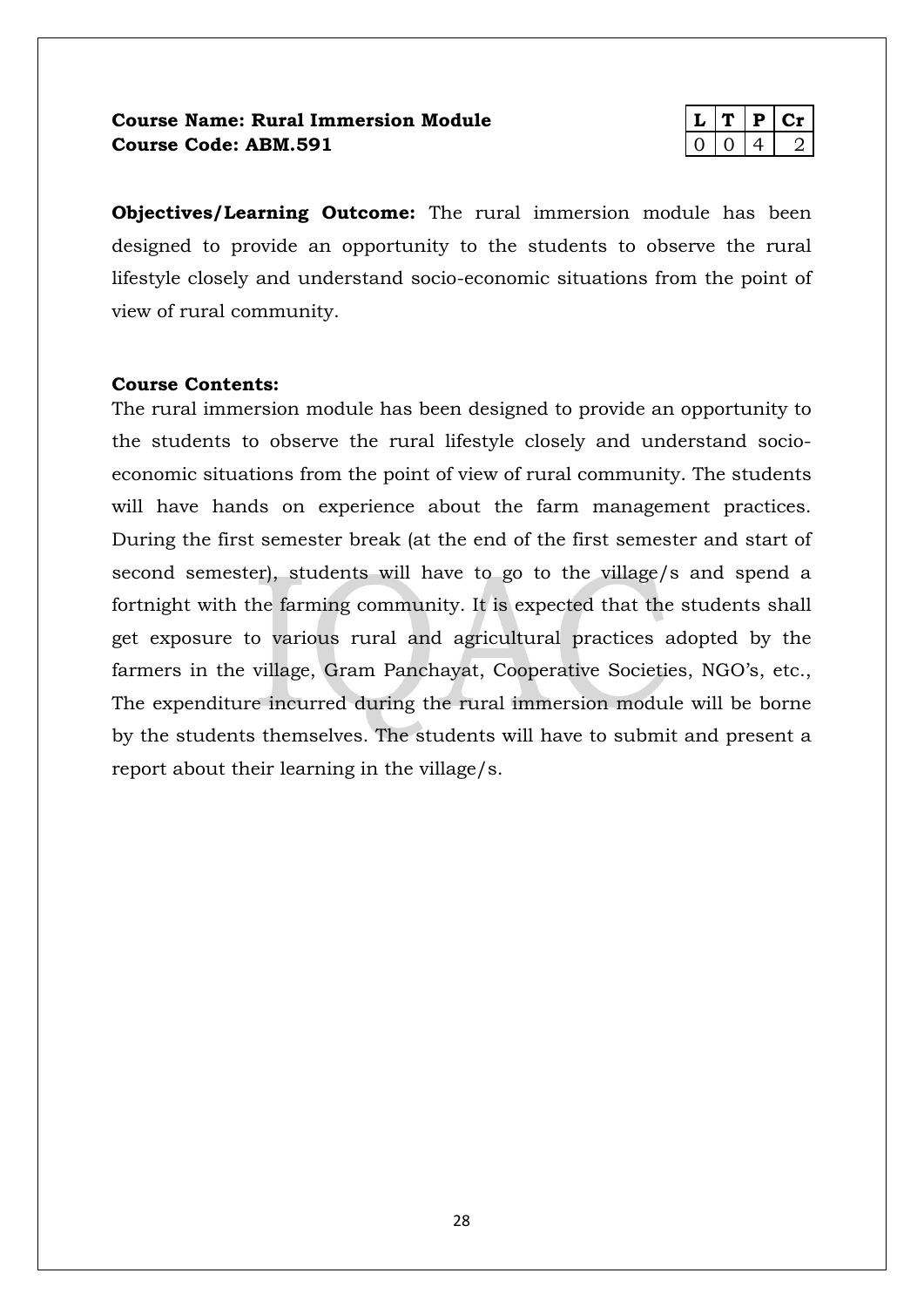### **Course Name: Operations Research**

**<sup>L</sup> <sup>T</sup> <sup>P</sup> Cr Course Code: ABM. 551**

### **Objectives/Learning Outcome**

To acquaint the learner with the applications of some important Operations Research techniques. Focus will be on understanding the use of these techniques in solving business problems.

### **Course Contents**

Unit – I (12 hours)

Basic concepts of Operations Research (OR), Areas of Application, Decision making using quantitative tools and techniques

### **Unit – II (10 hours)**

Linear programming (LPP) and their applications, Structure and formulations, Graphical method, Simplex method; Transportation;

Theory of Games, Two-person-zero-sum games, Pure strategies, Mixed strategies, Dominance, Queuing Theory, Basic model and characteristics, Solution and applications

### **Unit – IV (11 hours)**

Replacement models, Theory and applications, Simulation, Monte Carlo simulation models; Model formulation and decision support using software

### **Suggested Readings**

- 1. Hillier, L., 2005, Operations Research: Concepts & Cases. Tata McGraw Hill, New Delhi.
- 2. Kothari, C. R., 1994,An Introduction to Operations Research.Vikas Publishing House, New Delhi.
- 3. Shenoy, G.V., 2009, Operations Research for Management. New Age Publishers: New Delhi.
- 4. Taha, H. A., 2006, Operations Research- an Introduction. Prentice Hall of India, New Delhi.
- 5. Vohra, N.D., 2009, Quantitative Techniques in Management. Tata McGraw Hill, New Delhi.

|  | в. |  |
|--|----|--|
|  |    |  |

### **Unit – III (12 hours)**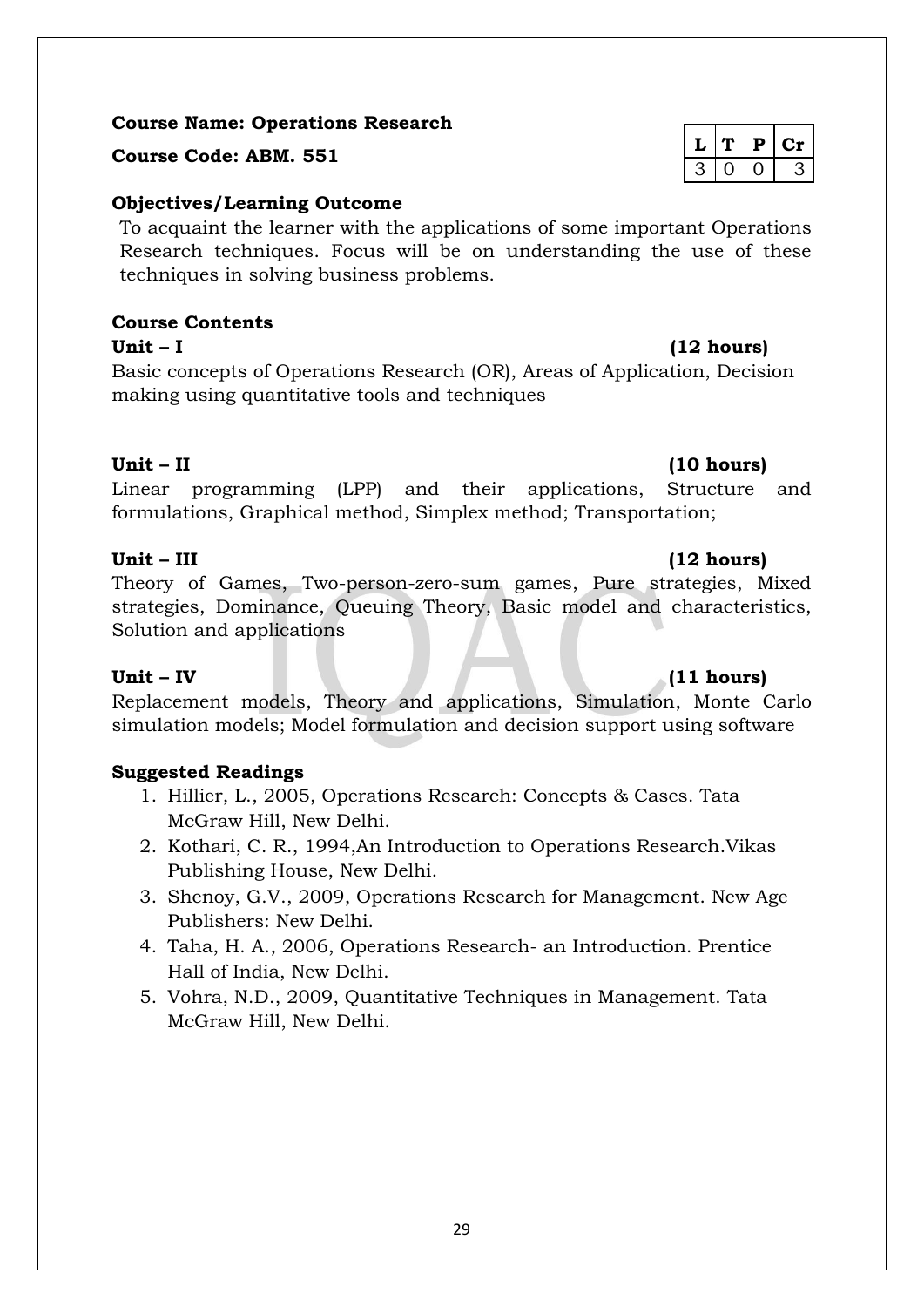### **Course Name: Strategic Management**  $C$ **Ourse Code: ABM.552**

#### **Objectives/Learning Outcome**

This course is designed to integrate the knowledge gained by students in the functional area of management. The course aims to help students To understand the concept of strategy and strategic management process; To develop skills in identifying, analyzing, and Solving real-life business problems through a variety of instructional procedures of case studies, assignments and class discussions.

### **Course Contents**

#### Unit I (12 hours)

Basic concepts of strategic management- phases and benefits of strategic management, impact of globalization on strategic management, theories of organizational adaptation, basic model of strategic management. Corporate governance and social responsibility.Environmental scanning and industry analysis-analysis of task environment, Porter's approach to industry analysis, hyper-competition.Case studies.

Internal scanning-organizational analysis.Strategy formulation - situation analysis and business strategy including Porter's competitive strategies, cooperative strategies. Corporate strategy- directional strategies including growth, stability and retrenchment strategies, portfolio analysis, corporate parenting. Case studies

#### **Unit III (11 hours)**

Functional strategy and strategic choice- core competencies, sourcing decisions, marketing, financial, operations and R&D strategy. Strategy implementation and control- developing organization structure, staffing and directing, use of nonfinancial measures for strategy implementation and control, balanced scorecard approach. Case Studies

Evaluation and control. Strategic issues in entrepreneurial ventures and small businesses. Strategic issues in not-for-profit organizations. Case **Studies** 

### **Suggested Readings:**

- 1. David, Fred R. and David, Forest R., 2017, Strategic management: Concepts and cases, Pearson Education, New Delhi.
- 2. Thompson Jr., A. A., Peteraf, M. and Gamble, J. E., 2015, Crafting and Executing Strategy. McGraw Hill, Irwin.

|   | ዔ |  |
|---|---|--|
| - |   |  |

### **Unit II (12 hours)**

### Unit IV (10 hours)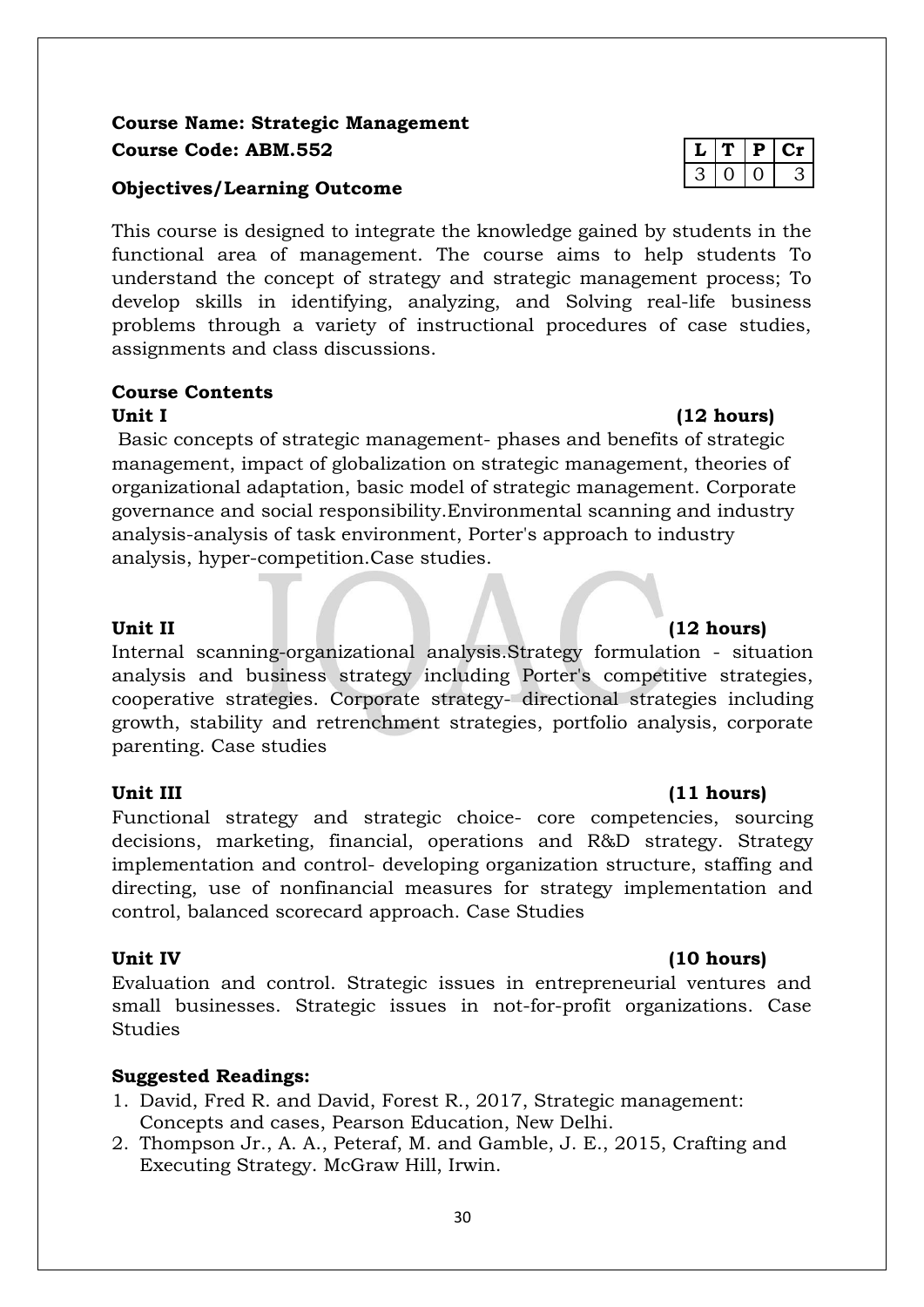- 3. Gluek, W. F., 2005, Strategic management and Business Policy. New Delhi, Tata McGraw Hills
- 4. Kazmi, A., 2002, Business Policy and Strategic Management. Tata Mcgraw Hill, New Delhi.
- 5. Porter, M. E., 2008, Competitive strategy: Techniques for analyzing industries and competitors. Simon and Schuster.
- 6. Shrinivasan, R., 2012, Strategic Management: Indian Context. PHI
- 7. Stead, J. G. and Stead, E. W., 2014, Sustainable Strategic Management. Routledge Taylor & Francis Group.
- 8. Wheelen, T.L. and Hunger, J.D., 2003, Strategic Management and Business Policy. Pearson Education, (LPE), New Delhi.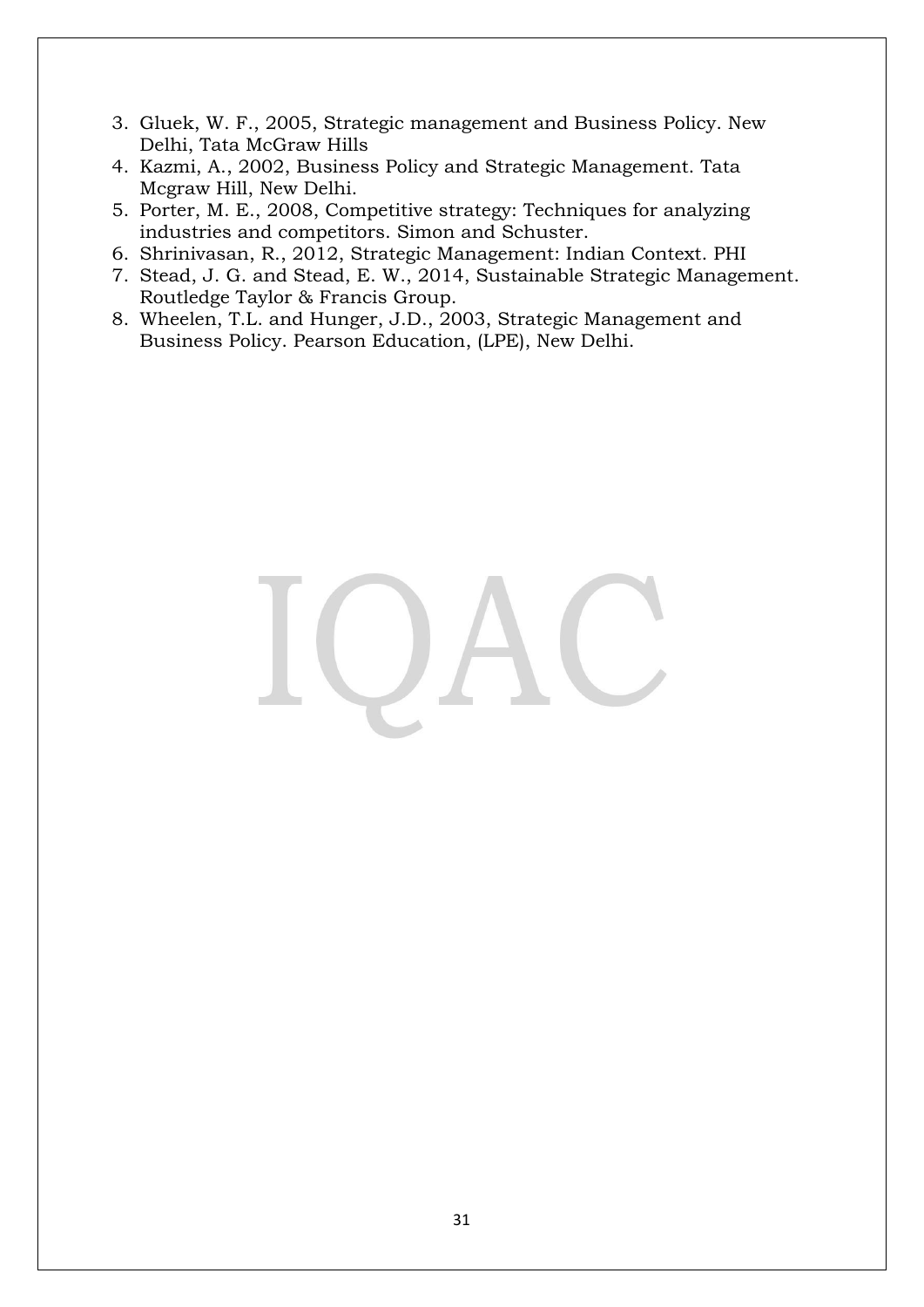#### **Course Name: Agricultural Marketing Management**  $Course Code: ABM.553$

### **Objectives/Learning Outcome**

To give the students an understanding of concept, various policies, strategies and Decisions relating to marketing that can be developed by agribusiness firms.

#### **Course Contents Unit I** (15 hours)

Nature and scope of Agricultural Marketing, New Role of Agricultural Marketing, Differences in Marketing of Agricultural and Manufactured Goods, Markets and Markets Structure in Agriculture, Agricultural Marketing and Development, Producer's Surplus of Agricultural Commodities, Meaning and Types of Producer's Surplus, Commercialization of Indian Agriculture, Scientific Marketing of Farm Products.

Meaning and Classification of Marketing Functions, Packaging, Transportation, Grading and Standardization, Storage and Warehousing, Processing and Value Addition, Methods of Buying and Selling in Agricultural Commodities, Price Discovery and Price Determination, Genesis of Agricultural Market Intelligence System in India, Market Information in Agriculture, Information Technology (IT) Applications in Agricultural Marketing.

### **Unit III (15 hours)**

Financing for Marketing, Speculation and Hedging, Commodity Futures Trading, Marketing Infrastructure, Different Marketing Agencies, Institutions and Channels in Agricultural Marketing, Contract Farming, Organized and Unorganized food retail sector, Supply Chain Management in Agriculture, E-retailing, Organic Farming & Sustainable Agriculture

### Unit IV (15 hours)

Forms of Government Intervention in Agricultural Marketing System, Regulation of Agricultural Marketing, State Trading, e-NAM, Food Corporation of India (FCI), Buffer Stocking, Procurement and Distribution of Foodgrains, Quality Control in Agricultural Products, Agricultural Marketing Reforms Market Integration, Efficiency, Costs, Margins and Price Spread.

|   | D |     |
|---|---|-----|
| ↩ |   | . . |

### Unit II (15 hours)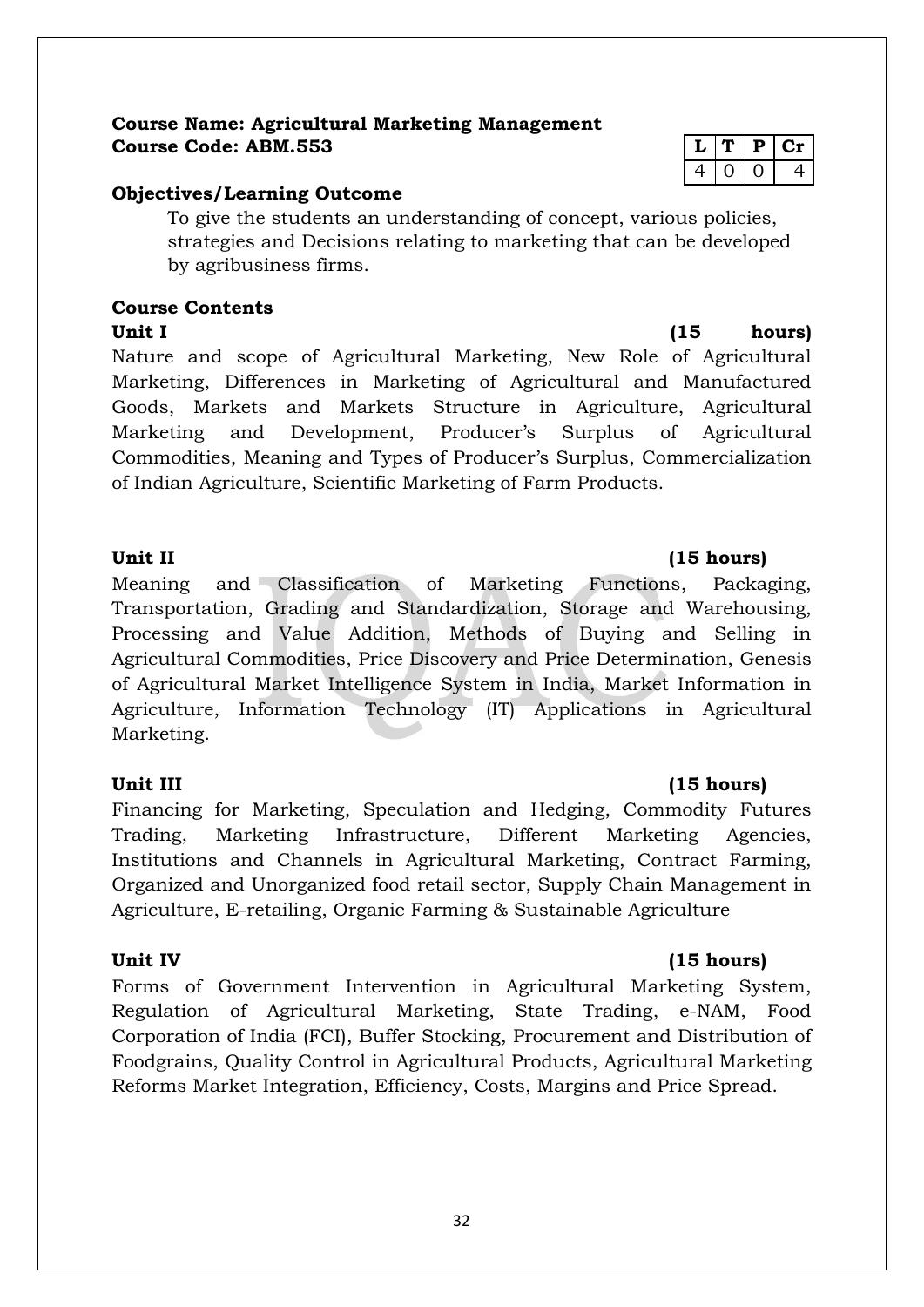### **Suggested Readings**

- 1. Acharya, S. S. and Agarwal, N. L., 2011, Agricultural Marketing in India. 4th Ed. Oxford and IBH.
- 2. Kohls, R. L.andUhj, J. N., 2005, Marketing of Agricultural Products. 9th Ed. Prentice Hall.
- 3. Kotler, P., 2002, Marketing Management Analysis, Planning, Implementation and Control. Pearson Edu.
- 4. Krishnamacharyulu, C.andRamakrishan, L., 2002, Rural Marketing. Pearson Edu.
- 5. Ramaswamy, V. S. and Nanakumari, S., 2002, Marketing Management. 2nd Ed. Mac Millan India.

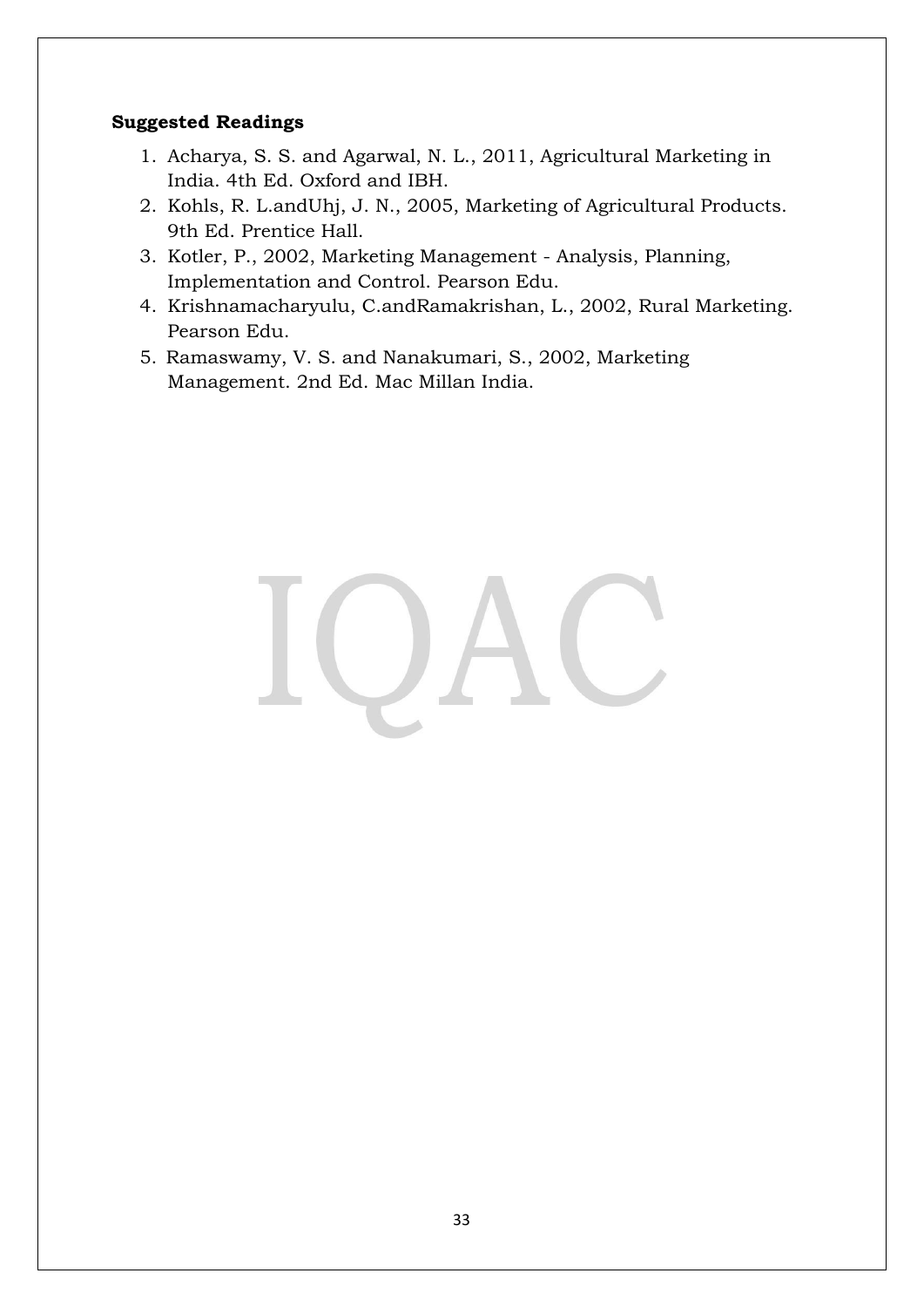#### **GENERAL ELECTIVE COURSES**

#### **Course Name: Business Analytics**  $Course Code: ABM.554$

#### **Objectives/Learning Outcome**

To gain an understanding to students of How managers use business analytics to formulate and Solve business problems and to support managerial decision making.

#### **Course Contents Unit-I (12 hours)**

**Business Analytics & Descriptive Analytics:** Business intelligence, Scope of Business Analytics, Data for Business Analytics, Models in Business Analytics, Problem Solving with Analytics; Applications & Challenges in Business Analytics, Visualizing and Exploring Data, Descriptive Statistical Measures, Probability Distributions and Data Modelling, Sampling and Estimation, Statistical Inference.

**Business Forecasting:** Business Forecasting, Characteristics of business forecasting - Steps in forecasting , Methods of Business Forecasting, Utility of Business Forecasting, Time Series Analysis , Utility of the Time Series , Components of Time Series, Models for Time Series - Additive model multiplicative model, Editing of Time Series

#### **Unit-III (10 hours)**

**Predictive Analytics –** Trend Lines and Regression Analysis, Forecasting Techniques, Introduction to Data Mining; Monte Carlo Simulation and Risk Analysis, Application of Predictive Analytics in Marketing and Financial **Services** 

#### **Unit-IV (11 hours)**

**Prescriptive Analytics –** Linear Optimization, Applications of Linear Optimization, Integer Optimization, Decision Analysis; **Analytics in Finance** – Marketing and Financial Analytics, discounted cash flows, profitability analysis, asset performance measurement tools, introduction to Insurance loss models.

#### **Suggested Readings**

- 1. Gert H. N. Laursen, *Business Analytics for Managers: Taking Business Intelligence Beyond Reporting*, John Wiley & Sons, 2010
- 2. James Evans, *Business Analytics*, Pearson Publication, 2017
- 3. Jeanne G. Harris and Thomas H. Davenport, *Competing on Analytics: The New Science of Winning*, Harvard Business School Press, 2007
- 4. S. Christian Albright and Wayne L. Winston, *Business Analytics: Data Analysis and Decision Making*, South-Western College Publishing, 2014

|  | α | L |
|--|---|---|
|  |   |   |

### **Unit-II (12 hours)**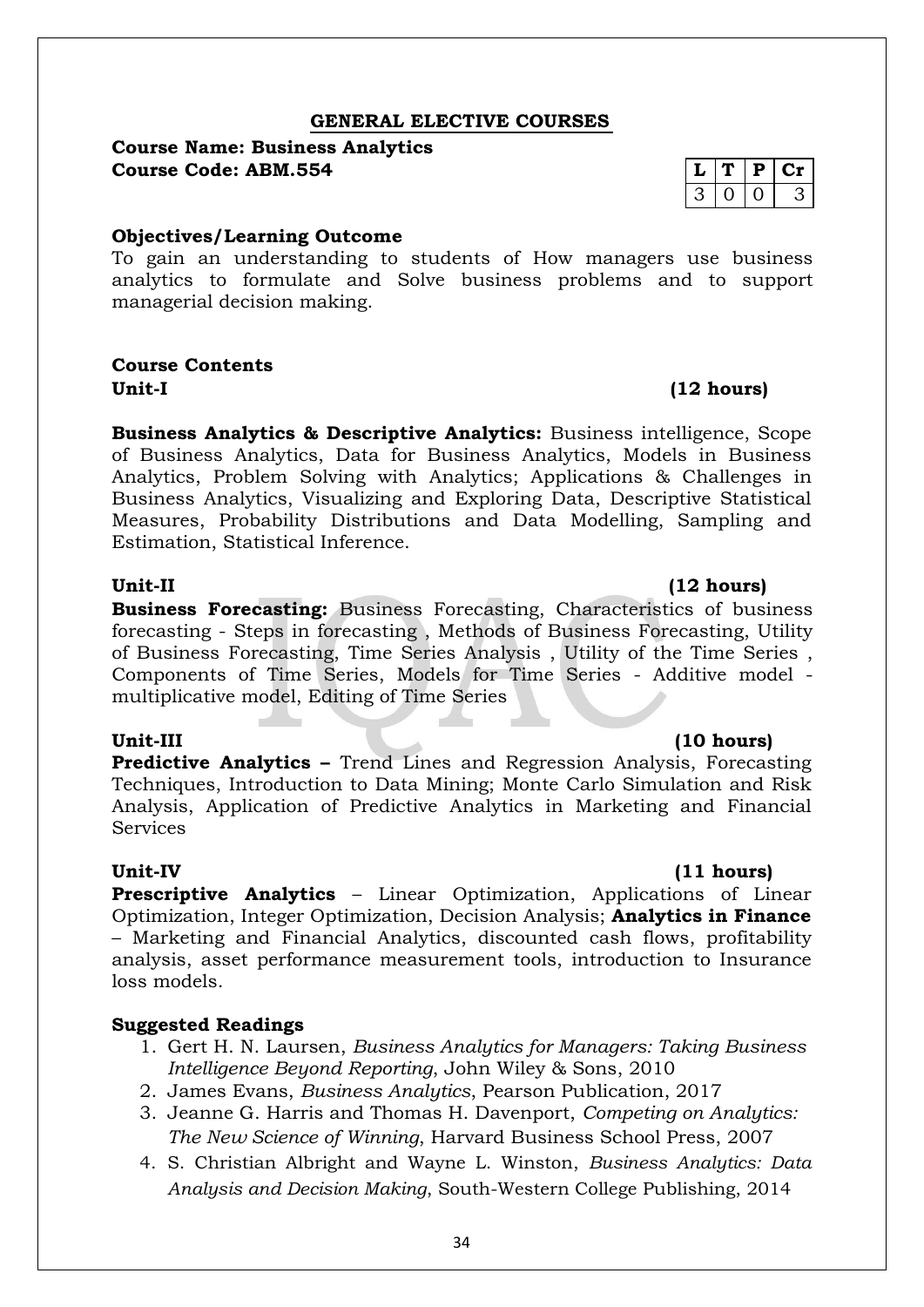### **Course Name: Agri-Supply Chain Management Course Code: ABM.555 L T P Cr**

#### **Objectives/Learning Outcome**

The course provide understanding to the students regarding Concepts and processes of agricultural supply chain management, Framework for structuring supply chain drivers; Network designs, demand forecasting, inventory planning, sourcing decisions and IT enablement of supply chain.

#### **Course Contents** Unit I (10 hours)

Supply Chain: Changing Business Environment; SCM: Present Need; Conceptual Model of Supply Chain Management; Evolution of SCM; SCM Approach; Traditional Agri. Supply Chain Management Approach; Modern Supply Chain Management Approach; Elements in SCM.

#### **Unit II (12 hours)**

Demand Management in Supply Chain: Types of Demand, Demand Planning and Forecasting; Operations Management in Supply Chain, Basic Principles of Manufacturing Management. Procurement Management in Agri. Supply chain: Purchasing Cycle, Types of Purchases, Contract/Corporate Farming, Classification of Purchases Goods or Services, Traditional Inventory Management, Material Requirements Planning, Just in Time (JIT), Vendor Managed Inventory (VMI).

Logistics Management: History and Evolution of Logistics; Elements of Logistics; Management; Distribution Management, Distribution Strategies; Pool Distribution; Transportation Management; Fleet Management; Service Innovation; Warehousing; Packaging for Logistics, Third-Party Logistics (TPL/3PL); GPS Technology.

Concept of Information Technology: IT Application in SCM; Advanced Planning and Scheduling; SCM in Electronic Business; Role of Knowledge in SCM; Performance Measurement and Controls in Agri. Supply Chain Management- Benchmarking: introduction, concept and forms of Benchmarking.

### **Suggested Readings:**

- 1. Acharya, S. S., and Agarwal, N. L., 2011, Agricultural marketing in India. Oxford and IBH.
- 2. Altekar, R. V., 2006, Supply Chain Management: Concepts and Cases.PHI.

#### **Unit III (11 hours)**

### Unit IV (12 hours)

## $3 | 0 | 0 | 3$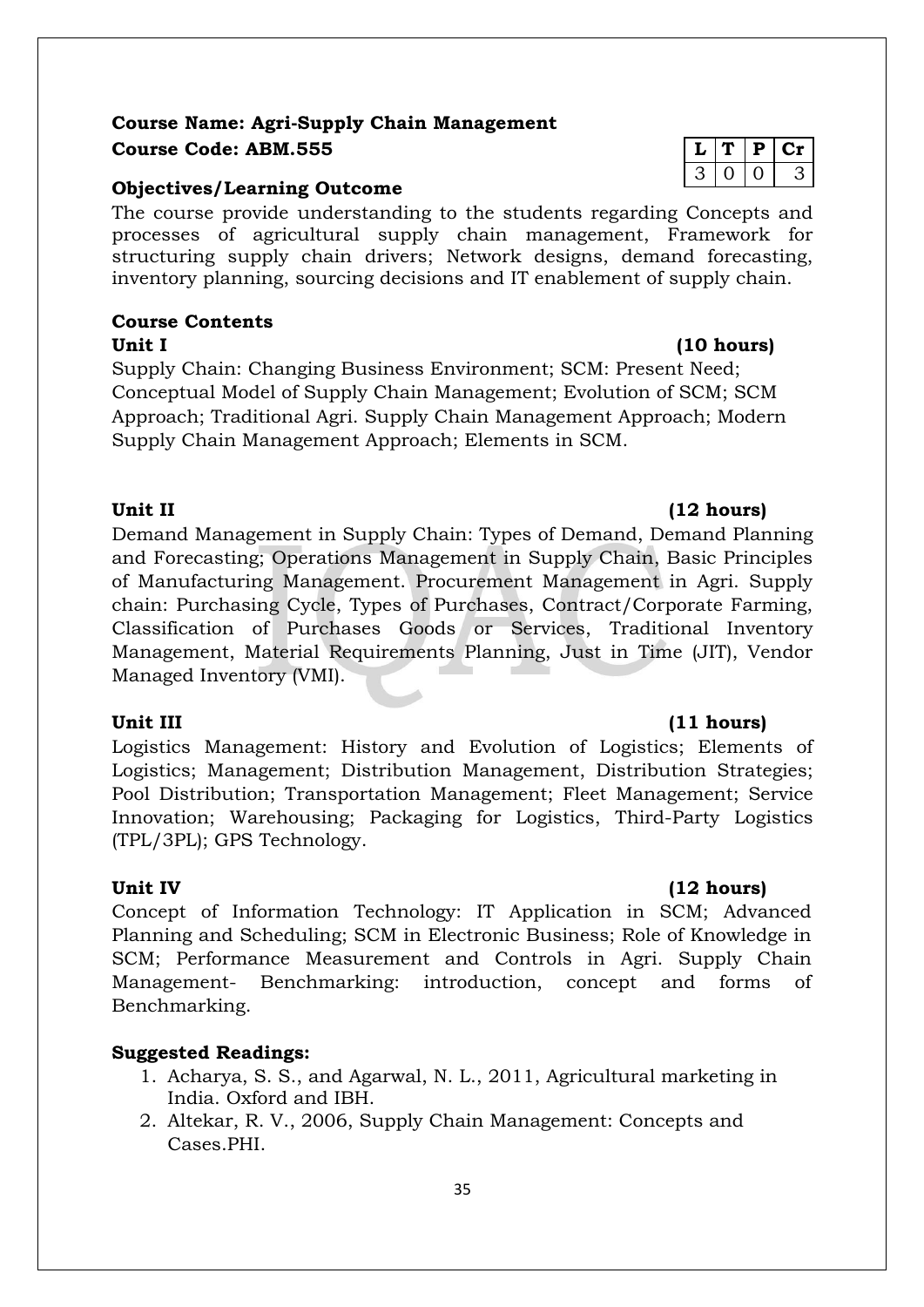- 3. Chopra, S., Meindl, P. and Kalra, D. V., 2016, Supply chain management: Strategy, Planning, and Operation,Pearson Education India.
- 4. Monczka, R., Trent, R. and Handfield, R., 2002, Purchasing and Supply Chain Management. Thomson Asia.
- 5. Van Weele, A. J., 2000, Purchasing and Supply Chain Management Analysis, Planning and Practice, Vikas Publ. House.

# $\bigcup$  $\overline{\phantom{a}}$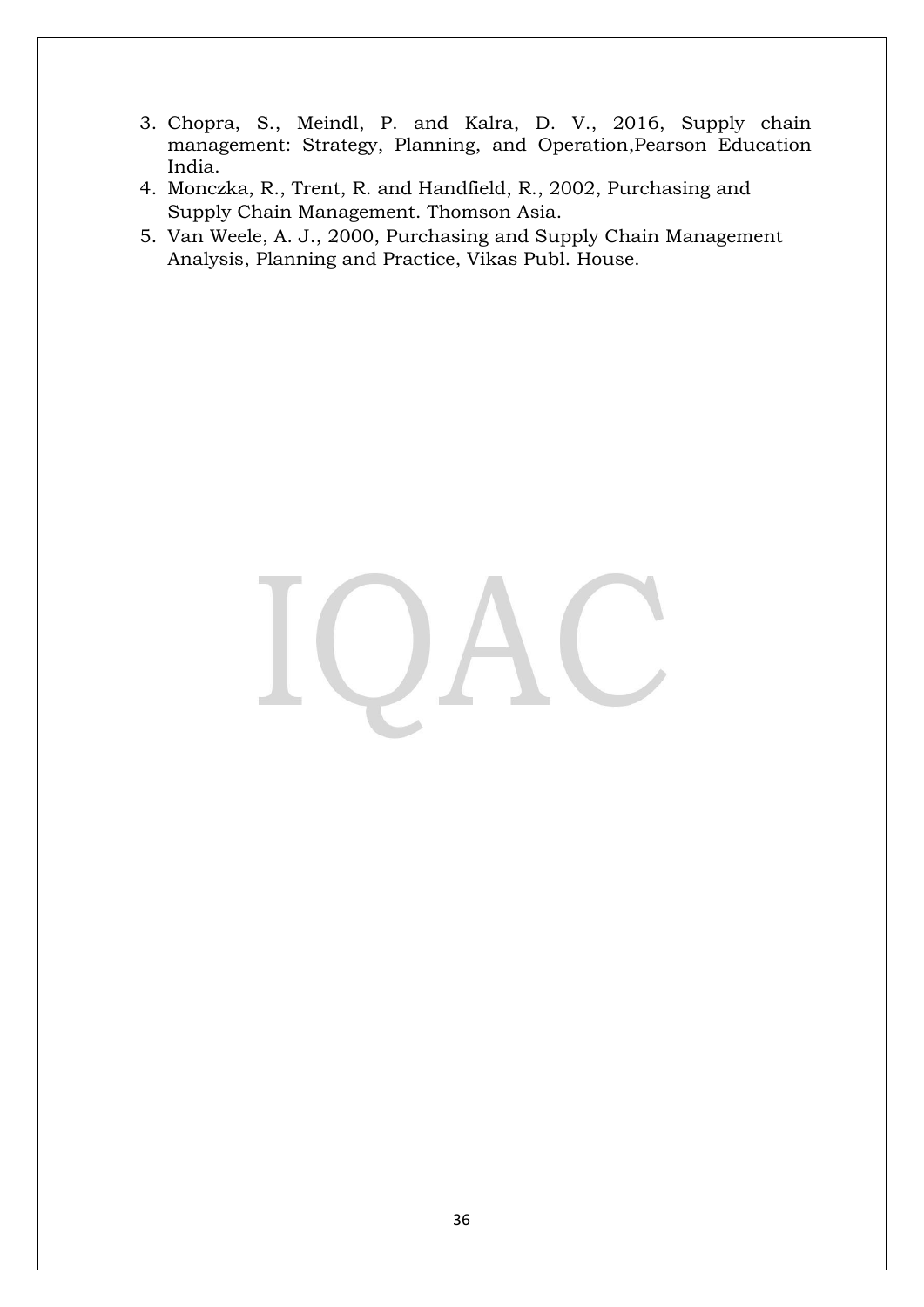### **Course Name: International Agribusiness Trade**  $C$ **Ourse Code: ABM.556**

#### **Objectives/Learning Outcome**

To sensitize students to the various facets of international business management, its rule regulations, practices and To create an understanding of various policies and practices of International Business Management.

#### **Course Contents Unit I (10 hours)**

International trade – basic concepts, Importance of foreign trade for developing economy; absolute and comparative advantage, foreign trade of India. WTO and its implications for Indian economy in general and agriculture sector in particular.Competitive environmental forces in global business- Political, Economic, regional economic integration, cultural and human factors

#### Unit II (12 hours)

TRIPS, TRIMS quotas, anti-dumping duties, quantitative and qualitative restrictions, tariff and non-tariff measures, trade liberalization, subsidies, green and red boxes, issues for negotiations in future in WTO; Countervailing Duty Measures and carbon trade, SPS Agreement. Regional economic groupings, World Financial Environments- Foreign Exchange market; International monetary system; Global Capital Market

Composition of India's foreign trade policy; India's balance of payments; inter regional Vs international trade; tariffs and trade control; exchange rate; the foreign trade multiplier.export promotion institutions with special emphasis on EPCs and commodity boards, MPEDA, APEDA and service institutes, export procedures & documentations, Role of ECGC in insurance, Backward linkages towards promotion of food quality and exports in India

Foreign demand, supply side analysis, opportunity cost, trade and factor prices, implications for developing countries, Issues and challenges encountered by exporters of agri- food products in meeting buyers requirement in different markets, International marketing - market entry methods, international product planning, pricing, promotion, distribution, legal dimensions of international marketing, Strategy and Structure of International Business

|  | н |  |
|--|---|--|
|  |   |  |

#### **Unit III (11 hours)**

#### Unit IV (12 hours)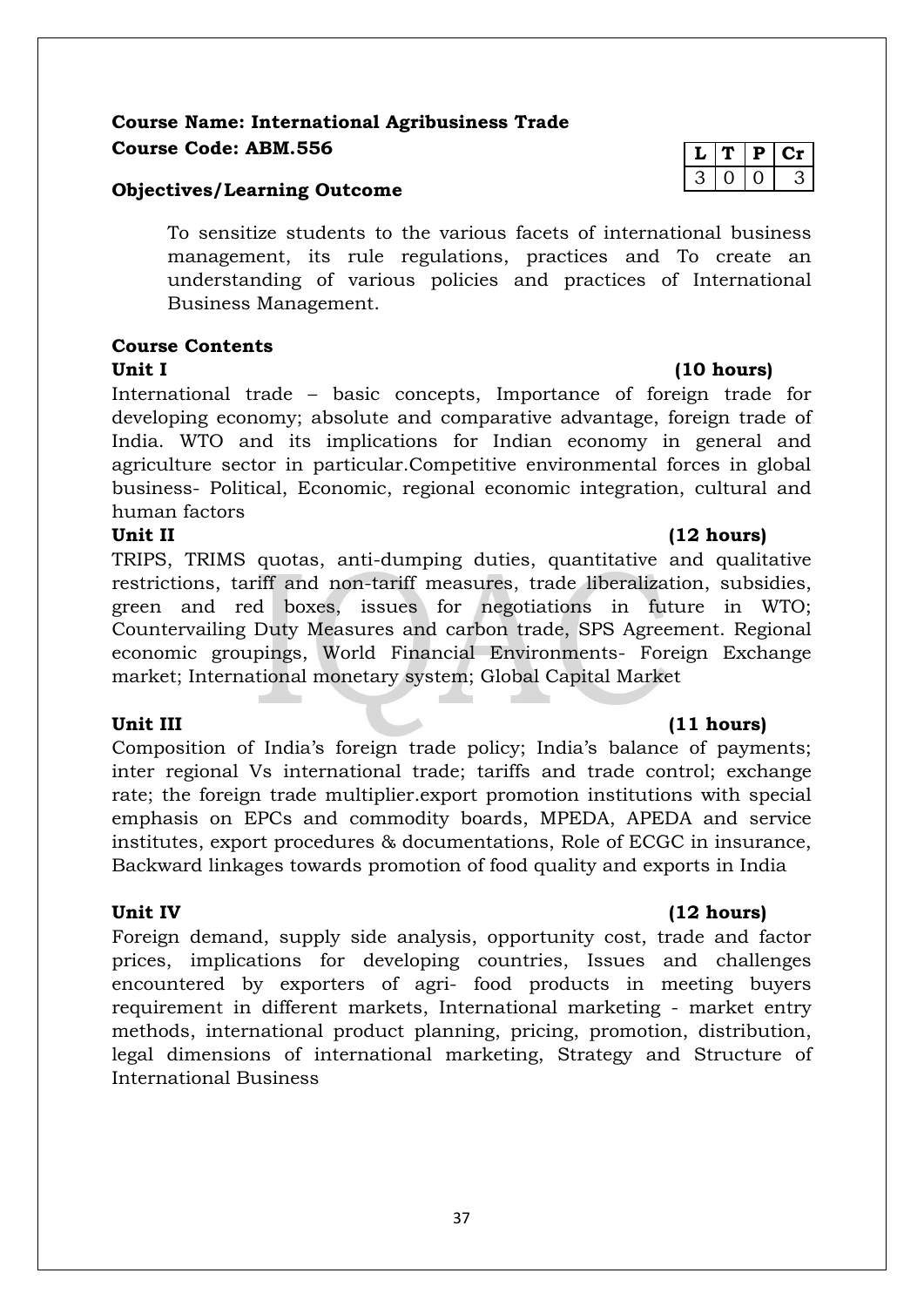#### **Suggested Readings**

- 1. Anant, K., Sundaram and Stewart, B. J., 2010, The International Business: Text and cases, PHI.
- 2. Bhalla V. K., 1993, International Economy- Liberalisation Process. Anmol, New Delhi.
- 3. Cherunilam, F., 2010, International Business- Text and Cases. PHI.
- 4. Economic Survey of India (various issues), Ministry of Finance, GOI.
- 5. Eiteman, D. K. and Stopnehill, A. L., 1986, Multinational Business Finance. Addition Wesley, New York.
- 6. Paul, J.,2013, International Business. PHI.
- 7. Subba Rao, P., 2008, International Business Text andCases.HPH.
- 8. Woods, M., 2001, International Business. Palgrave.
- 9. Matthews, A. (2014). Food security and WTO domestic support disciplines post-Bali. *Geneva: International Centre for Trade and Sustainable Development*

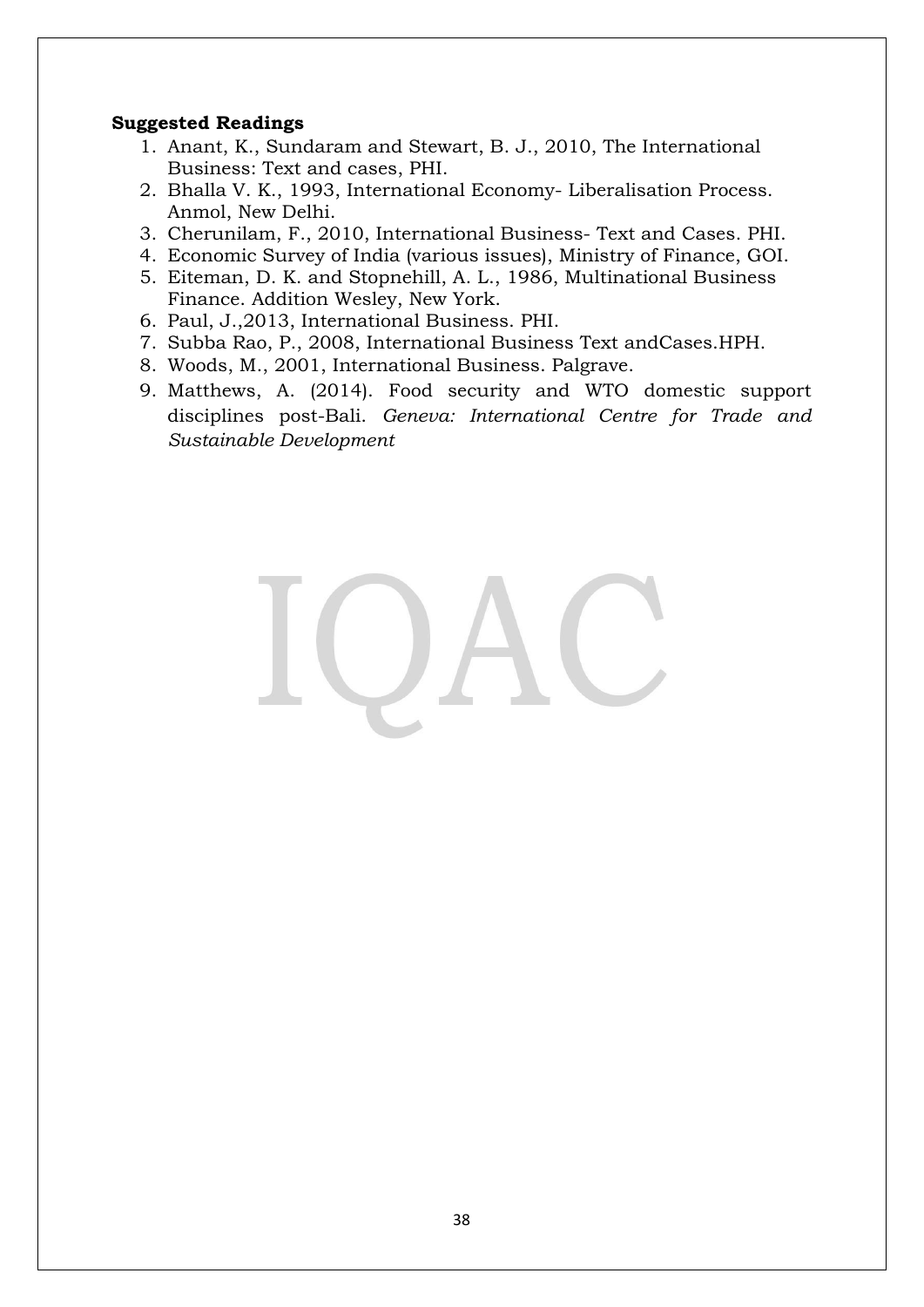### **Course Name: Commodity Markets and Futures Trading Course Code: ABM.557 L T P Cr**

### **Objective/Learning Outcome**

The objective of this course is to equip the students with tools and techniques of agricultural commodity market.

#### **Course Contents Unit – I (10 hours)**

Introduction to commodity derivatives and price risk management in agricultural markets; organizational setup of exchanges and specifications of futures contracts in world's leading commodity exchanges

### **Unit – II (12 hours)**

Mechanics of futures trading; hedging price risk using futures contracts; option transaction and forward transaction – concept and mechanism, price discovery mechanism and market

### **Unit – III (12 hours)**

Clearinghouse and margin system; clearing, settlement and delivery of contracts; Market surveillance and risk control; trading in warehouse receipts (WRs): WRs and collateralized commodity financing

Regulation of futures and trading practices in leading national and regional exchanges in India.

### **Suggested Readings**

- 1. Hull, John C. 2017. Fundamentals of futures and options markets, Boston, Pearson publication.
- 2. Ram, P. V. and Bala, S. D., 2016, Strategic Financial Management. Snow White Publ.
- 3. Bomin, C. A., 1990, Agricultural Options: Trading, Risk Management and Hedging. Wiley Publ.
- 4. Gupta, S.L., 2005, Financial Derivatives. PHI.
- 5. Sridhar, A. N., 2008, Future and Options. Shroff Publishers and Distributors Pvt. Ltd.

# $0 1 0 3$

### **Unit – IV (11 hours)**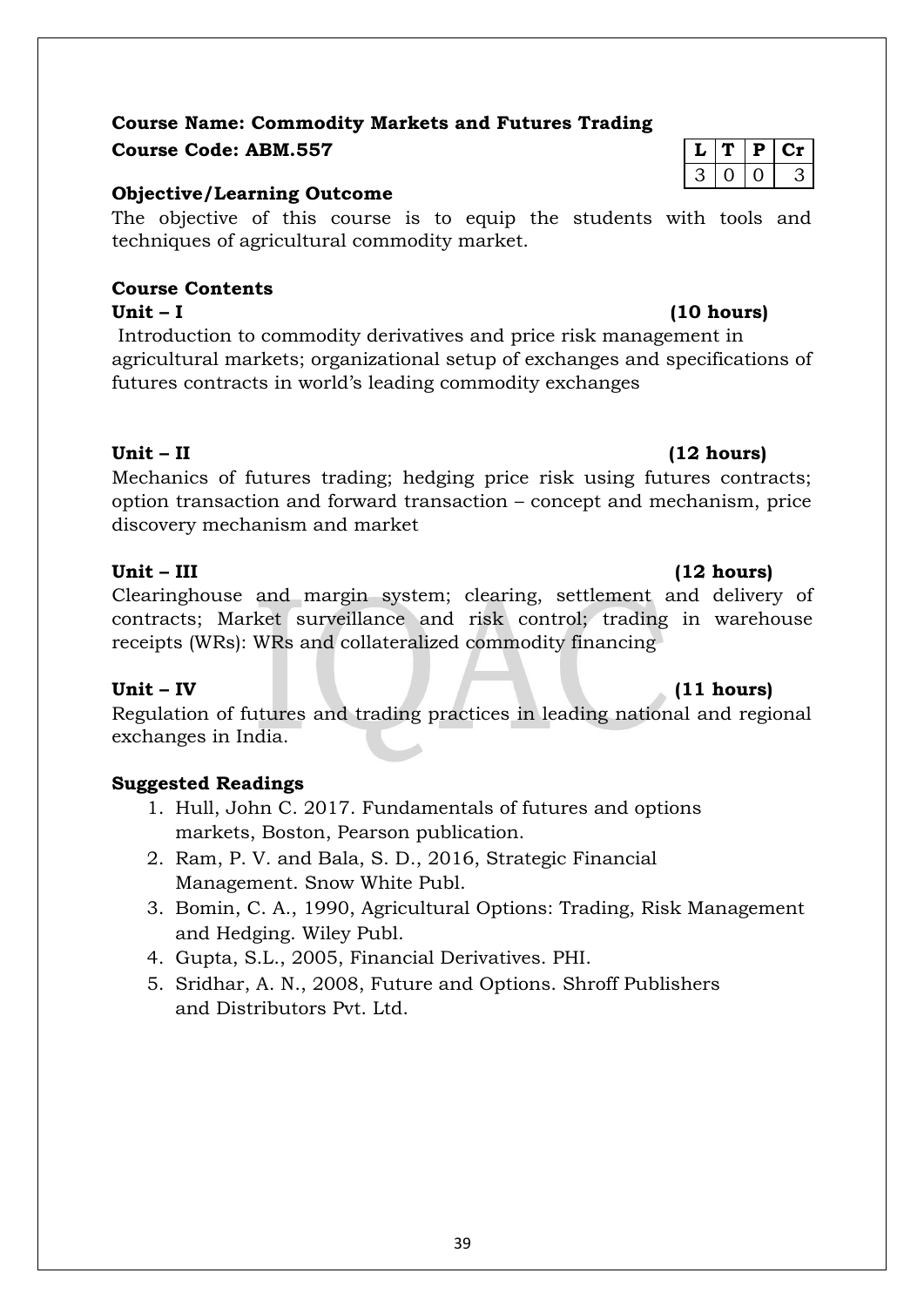### **Course Name: Summer Internship Course Code: ABM.592**

|  | υ |  |
|--|---|--|
|  |   |  |

**Objective/Learning Outcome:** *The objective of summer internship is to provide opportunities to students to apply their knowledge and skills in reallife work situation through summer projects with prominent Agribusiness companies.*

#### **Course Contents**

After the end of the first year, the summer break is designed for the reputed Agribusiness companies to visit Central University of Punjab for absorbing students for summer projects up to 6-8 weeks duration. However, if the student identifies his/her own corporate links and expresses willingness to undergo summer internship in that organization, then he/she can proceed with approval of the competent authority. Most of the projects are focused on critical problems related to future business strategies of the companies. The students will have to submit and present the Summer Internship Report. Besides that every year students will be subjected to Industrial Visits/exposures to the business concerns operating in Agri-Business.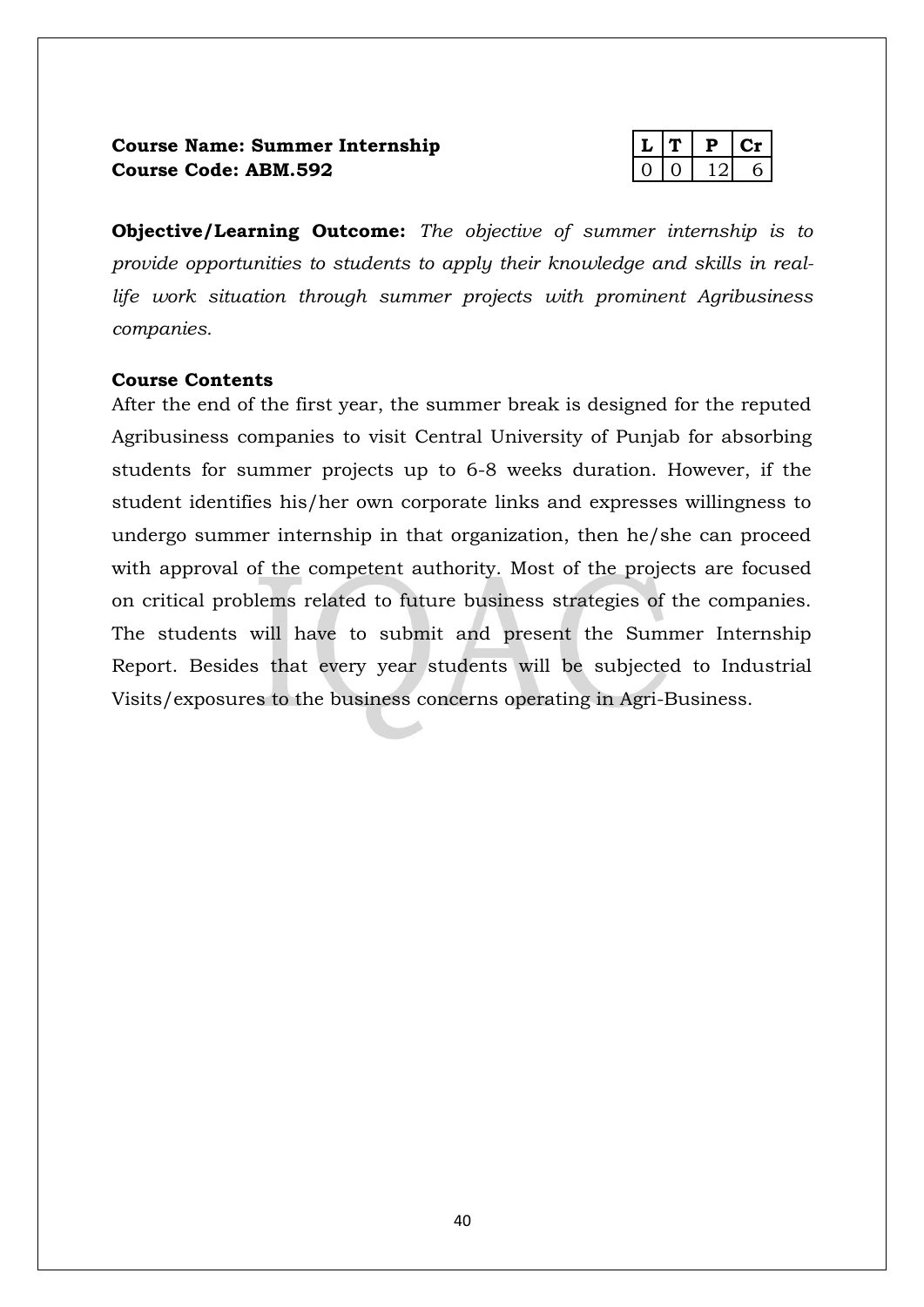#### **Objectives/Learning Outcome**

To help the students for conveying their own idea in front of audience. To help students in understanding a particular topic in more depth and concise form. To improve the presentation skills and command on language of the students.

#### **Course Contents:**

The course coordinator should make the students learn how to prepare seminar report as well as seminar presentations on a given topic.

The preparation of seminar report on a given topic should be made referring to the literature available in the form of text/reference books, journals, periodicals, magazines, newspaper articles, and web resources.

The students should be encouraged to visit the library as well as computer centre of the University for preparing seminar reports and its power point presentation.

As far as possible the topic of the seminar should relate to current developments in the field.

The seminar report and its presentation should be evaluated by a duly constituted Centre level committee.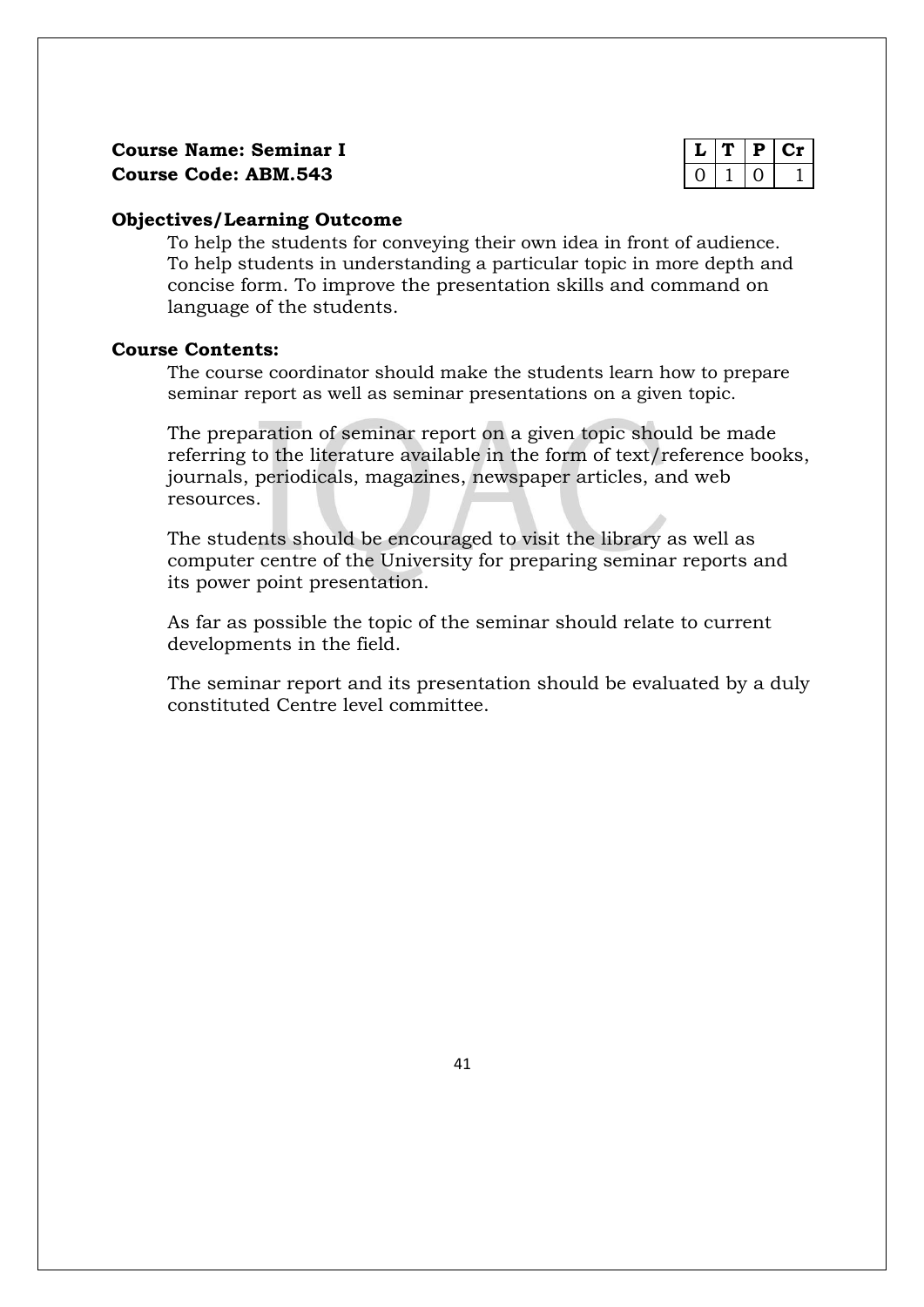### **Course Name: Agripreneurship Development**  $Course Code: ABM.571$

#### **Objectives/Learning Outcome**

Making the students realise the importance of Agripreneurship, startups and importance in context to global and India level to provide understanding about various government policies, initiatives and to bestow with various successful stories in Agripreneurship and developing relevant skills

#### **Course Contents**

#### **Unit – I (8 hours)**

Agripreneurship – Concept, characteristics, Approaches, Theories, Need for enterprises development. Traits/Qualities of entrepreneur, Entrepreneur behavior, skills; Entrepreneurship, Strategies for making decision, Classification of Entrepreneurs, Entrepreneur Vs Professional Managers., Case Studies

#### **Unit – II (8 hours)**

Entrepreneurial Process and Structure, Barriers to Enterprise, Sources of Innovative Opportunities, Marketing Research; Business Environment – Micro Environment, Macro Environment, Venture Feasibility – Technical, Marketing, Financial Feasibility, Starting new business or buy firms. Entrepreneurship in Agricultural Sector. Case Studies

#### **Unit – III (7 hours)**

Business strategy - concept - long term and short term focus; Business organization; Sources of Finance, Venture capital financing - concept, purpose and schemes, Capital Markets; Government Policies and Regulations for Agribusiness, Case Studies

Business Plan – Sources of Product, Pre-Feasibility Study, Criteria for selection of product, Ownership & Capital; Growth Strategies in business – Market penetration, Market expansion, Product Expansion, Diversification, Acquisition; Steps in Product launch; Case Studies

### **Suggested Readings**

1. Dandekar, V. M. and Sharma, V. K., 2016, Agri-Business and Entrepreneurship Development. Manglam Publications, New Delhi.

|  | ш |  |
|--|---|--|
|  |   |  |

#### **Unit – IV (7 hours)**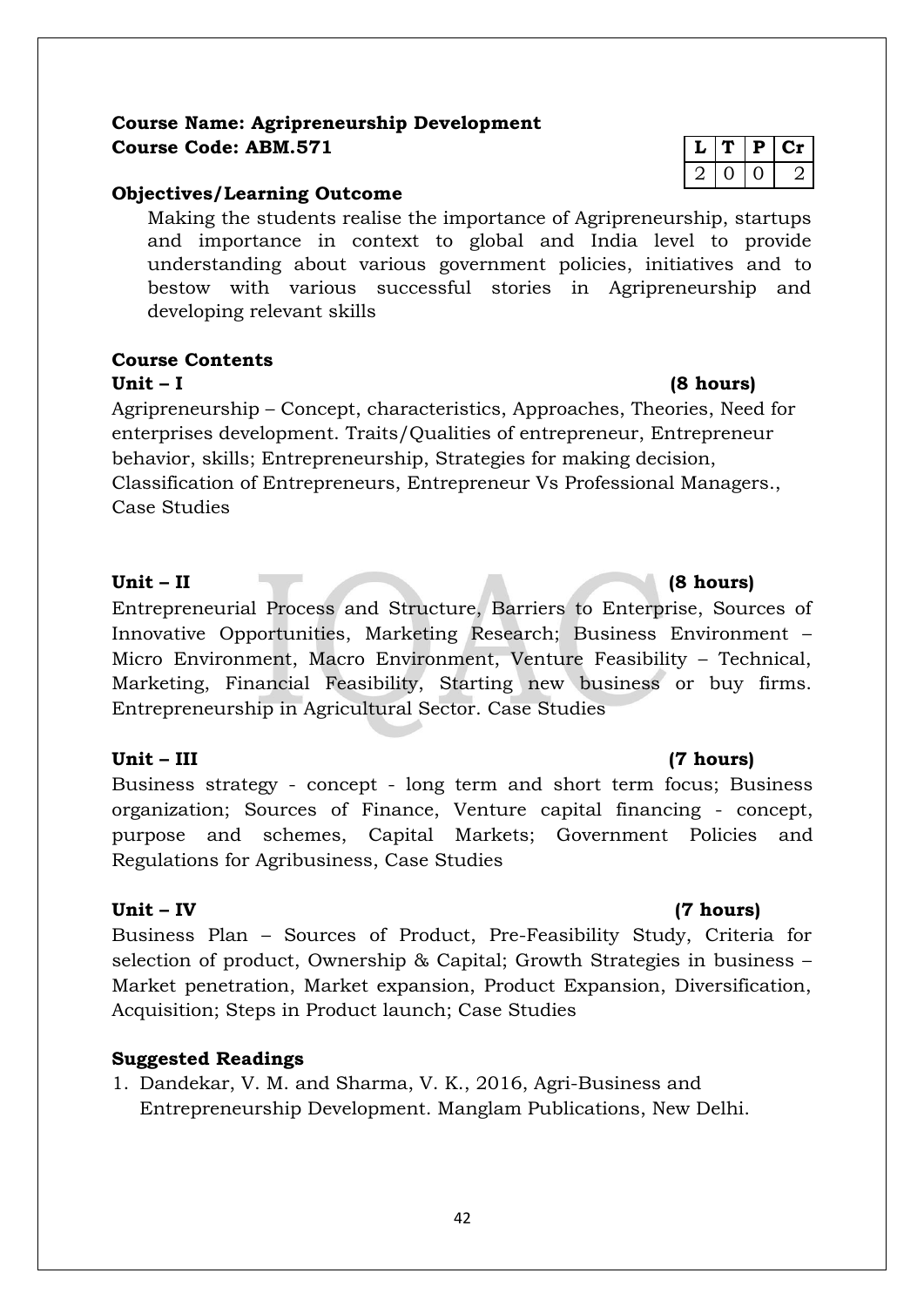- 2. Desai, V., 2006, Entrepreneurship Development, Project formulation, Appraisal & Financing for Small Industry. Himalaya Publications, New Delhi.
- 3. Hisrich, R. D. and Peters, M. P., 2002, Entrepreneurship, Tata McGraw Hill.
- 4. Kaplan, J. M. and Warren, A. C., 2013, Patterns of Entrepreneurship Management, John Wiley & Sons; 4th revised edition.
- 5. Nandan, H., 2007, Fundamentals of Entrepreneurship Management, Prentice Hall.

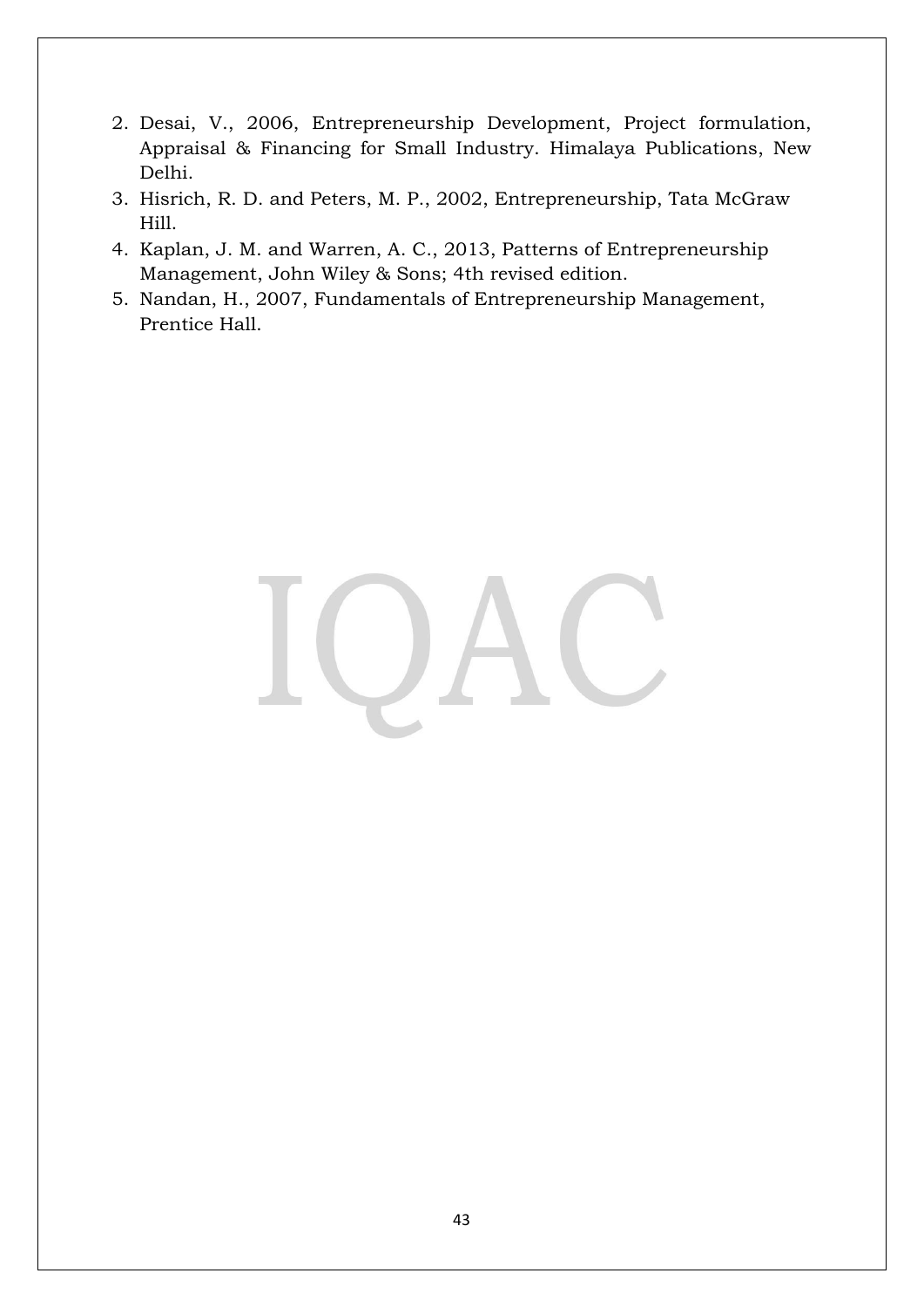#### **Course Name: Business Laws and Ethics Let all 1 Example 1 L** | **T** | **P** | **Cr Course Code: ABM.572** 3 0 0 3

#### **Objectives/Learning Outcome**

*To various ethical issues and laws affecting business. Focus will be on understanding provisions of various business laws and Also ethical practices to conduct the business properly.*

### **Course Contents**

**Unit – I (11 hours)** The Indian Contract Act: Essentials of a valid contract, void agreements, performance of contracts, breach of contract and its remedies, Quasi-Contracts, Sale of Goods Act1930, Indian Partnership Act 1932

#### **Unit – II (12 hours)**

Companies Act-2013: Incorporation, Commencement of Business, Memorandum and Article of Association, Doctrine of Ultra Vires, Doctrine of Indore Management, Prospectus, Share Capital, Shares, Debentures, Types of companies, Management, Meetings of Company, Mismanagement, Winding-Up of company.

#### **Unit – III (12 hours)**

Negotiable Instruments Act,1881, Consumer Protection Act, 1986, Food Safety and Standard Act 2006, Industrial Dispute Act,1947, CSR Act & provisions in India, FPO Act

Nature and importance of ethics and moral standards; corporations and social responsibilities, scope and purpose of business ethics; Ethics in business functional areas; industrial espionage; solving ethical problems; governance mechanism.

### **Suggested Readings**

- 1. Andrew Lidbetter, (1999), Company Investigations and Public Law, Hart Publishing
- 2. Avtar Singh, (2007), Company Law, Eastern Book Company, Lucknow
- 3. Bangia , R.K.(2015), Indian Contract Act, Allahabad Law Agency.
- 4. Consumer Protection Act, 1986(Bare Act),2015 Professional Book Publishers.
- 5. Contract Act, 1872 (Bare Act), 2016 , [Universal Law Publishing](https://www.amazon.in/s/ref=dp_byline_sr_book_1?ie=UTF8&field-author=Universal+Law+Publishing&search-alias=stripbooks)
- 6. DiwanParas (2014), Indian contract Act, Allahabad Law Agency.
- 7. Food Safety and Standard Act 2006,(Bare Act) ,2015, Professional Book Publishers.
- 8. Gulshan, S. S., 2009, Business Law. Excel Books, New Delhi.
- 9. Industrial Dispute Act,1947 (Bare Act), 2016, [Universal Law](https://www.amazon.in/s/ref=dp_byline_sr_book_1?ie=UTF8&field-author=Universal+Law+Publishing&search-alias=stripbooks) [Publishing.](https://www.amazon.in/s/ref=dp_byline_sr_book_1?ie=UTF8&field-author=Universal+Law+Publishing&search-alias=stripbooks)
- 10. Kapoor, N. D., 2012, Elements of Company Law. Jain Book Agency, New Delhi.

### **Unit – IV (10 hours)**

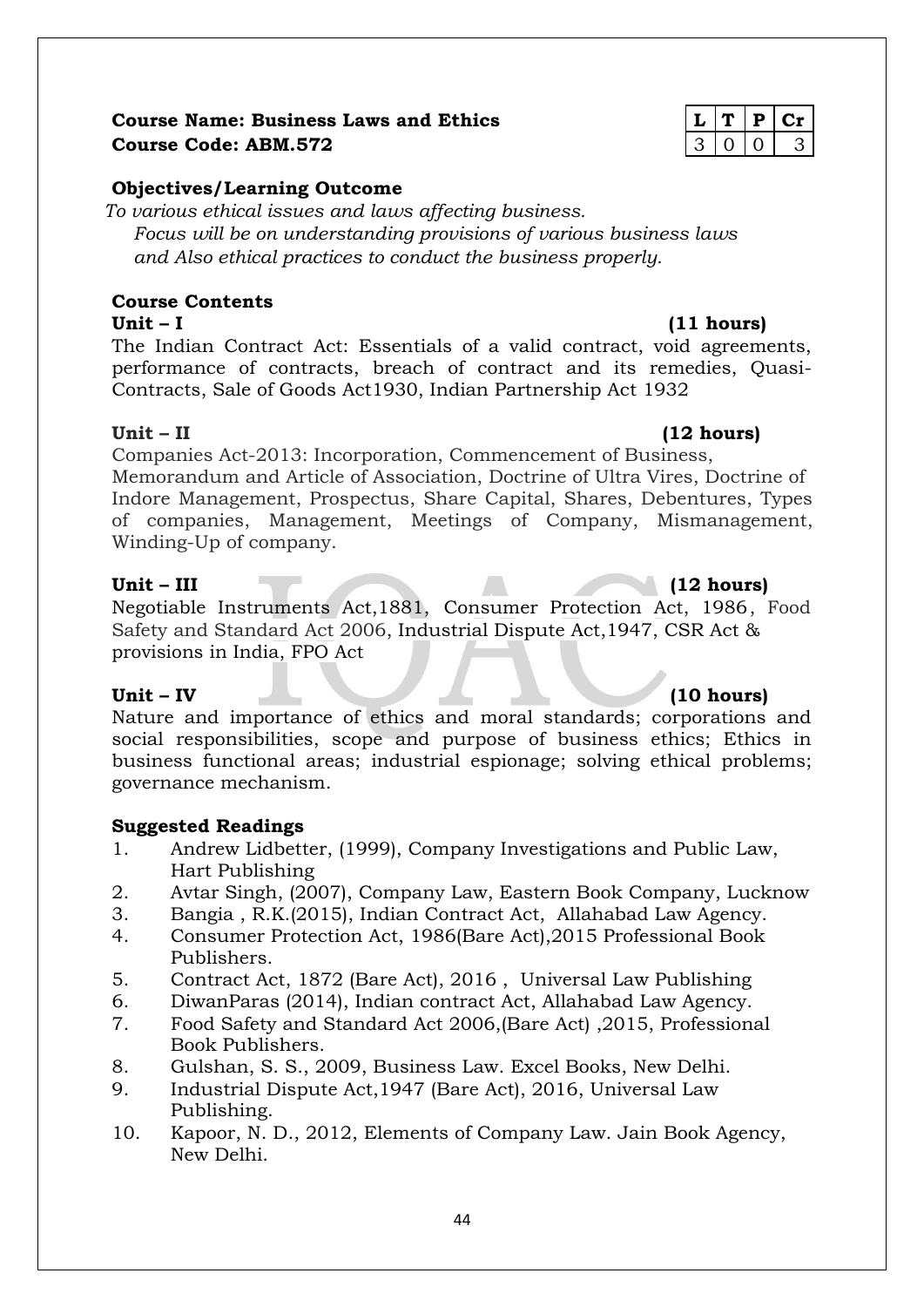- 11. Kuchhal, M.C. and Kuchhal, V., 2013, Business Legislation for Management. Vikas Publishing House Pvt. Ltd.
- 12. Negotiable Instruments Act, 1881 (Bare Act) , 2015 [Universal Law](https://www.amazon.in/s/ref=dp_byline_sr_book_1?ie=UTF8&field-author=Universal+Law+Publishing&search-alias=stripbooks) [Publishing.](https://www.amazon.in/s/ref=dp_byline_sr_book_1?ie=UTF8&field-author=Universal+Law+Publishing&search-alias=stripbooks)
- 13. Sale of Goods Act,1930 (Bare Act),2015, Professional Book Publishers.
- 14. Saleem Sheikh & William Rees, (2002), Corporate Governance & Corporate Control, Taylor and Francis, London.
- 15. Singh Avtar , (2017), Contract & Specific Relief , Eastern Book Company; Twelfth edition (2017) .
- 16. Smith and Keenan's (2002), Company Law, Harlow: Longman.
- 17. The Indian Partnership Act, 1932(Bare Act),2016, universal law publisher.
- 18. Tulsian, P.C. and Tulsian, B., 2015, Busienss Law. TMH, New Delhi.

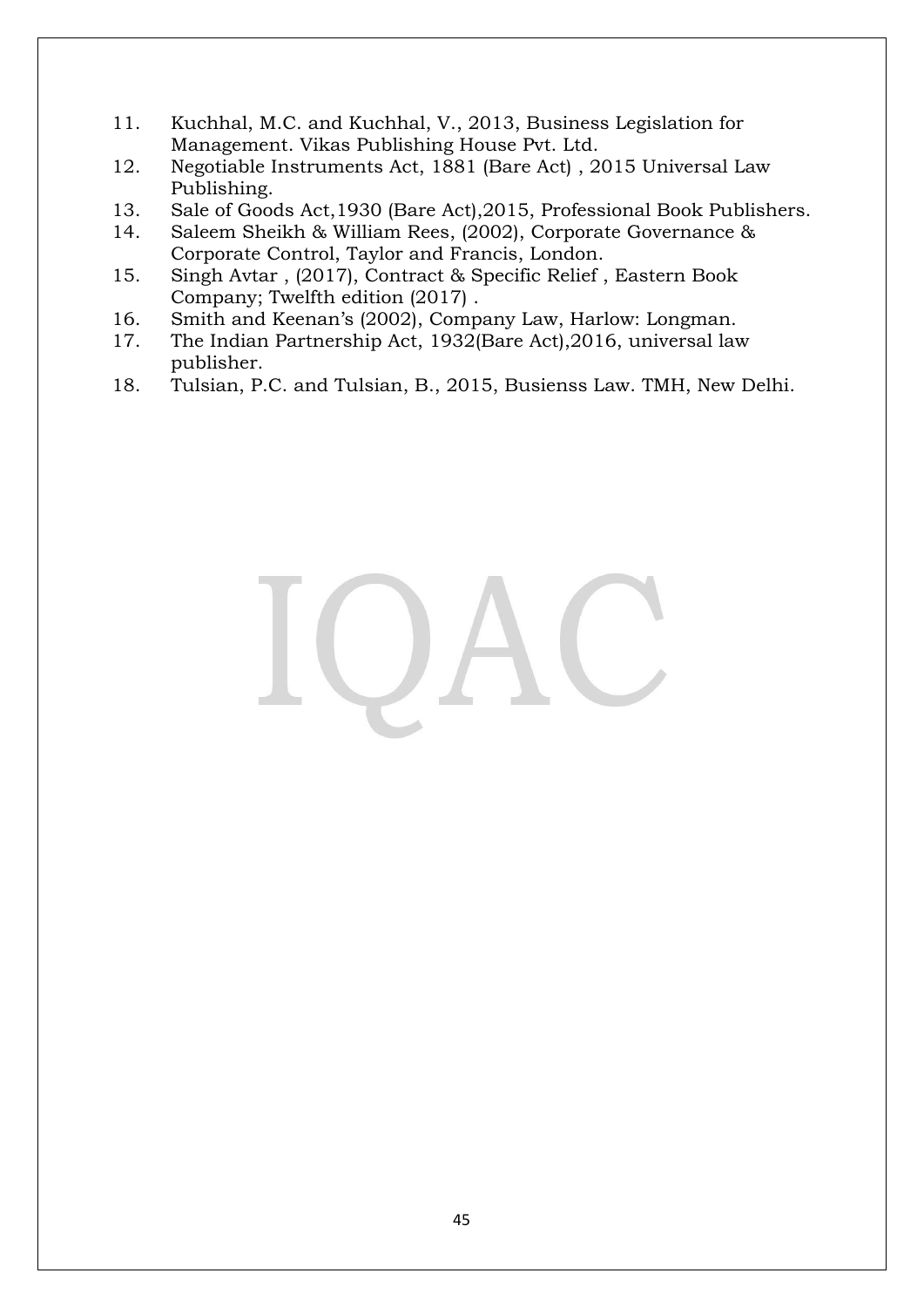**Course Name: Recent Trends in Agribusiness Management –I Course Code: ABM.573**

 $L$   $T$   $P$   $C$ **r**  $0 | 2 | 0 | 2$ 

**Objective/Learning Outcome:** To prepare students for competing at national level examinations such as ICAR, UGC, etc., by focusing on practical orientation through exercises.

Evaluation Criteria:

Mock test schedule will be shared and test will be conducted accordingly. Four mock tests will be conducted in the semester. Each test shall comprise of 50 MCQs of 25% weightage from the syllabus of the competitive examination.

#### **Unit I (8 hours)**

Importance of agriculture finance; rural credit structure; demand, supply, sources and forms; estimation of credit requirement; credit appraisal – 3Rs and 3 Cs of credit; reforms in agricultural credit policy; innovations in agricultural financing; principles of agricultural financial management; Successes and failures of rural finance co-operative sector in India

#### **Unit II (7 hours)**

Farm management problems and decisions; Farm management principles; Farm planning and budgeting; risk and uncertainty in Farming; Overview of management of poultry & hatchery, fishery, livestock, feed, seed production, agrochemicals, farm power and machinery, veterinary hospital; floriculture and landscaping businesses

#### **Unit III (8 hours)**

WTO and its implications for Indian economy in general and agriculture sector in particular; strategy and leadership; total quality management; creating competitive advamtage; linkages among subsectors of the agribusiness sector; Trends in production, processing, marketing, exports, policy controls and regulations relevant to agro industries

#### **Unit IV (7 hours)**

Types of research in management; Use of determinants and matrices in business decisions; Frequency distribution, Measures of central tendency; Measures of variation; Skewness and Kurtosis; correlation and regression; Discriminant and dummy variable analysis; Index numbers; Hypothesis testing; Statistical quality control

#### 46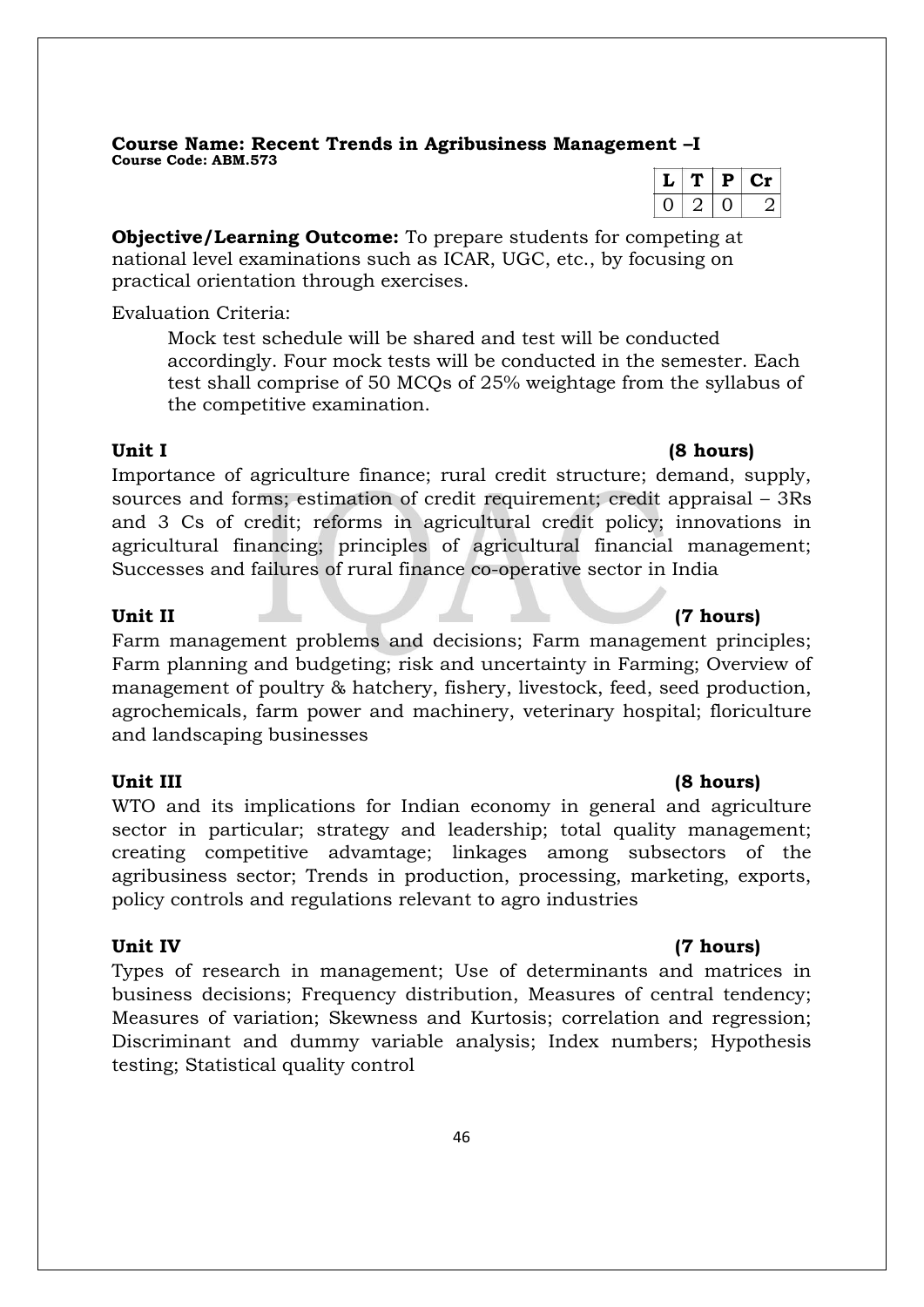**Course Name: Recent Trends in Agribusiness**

**Management -II** 

**Course Code: ABM.574**

**Objective/Learning Outcome:** To prepare students for competing at national level examinations such as ICAR, UGC, etc., by focusing on practical orientation through exercises.

Evaluation Criteria:

Mock test schedule will be shared and test will be conducted accordingly.Four mock tests will be conducted in the semester. Each test shall comprise of 50 MCQs of 25% weightage from the syllabus of the competitive examination.

Ethics and Management system, Ethical issues and analysis in Management; Value based organizations; Personal framework for ethical choices; Ethical pressure on individual in organizations; Gender issues; Environmental ethics; Corporate governance and ethics; labour welfare and social security measures; ecological concerns and marketing ethics

Concept of small businesses; Government policy for promotion of small and tiny enterprise; process of business opportunity identification; Detailed business plan preparation; Managing small enterprise; Planning for growth; sickness in small enterprise; rehabilitation of sick enterprise; New issues in marketing; structuring and managing marketing organisations

Use of computers in Managerial applications; Technology issues and Data processing in organizations; Information systems; MIS and Decision Making; system analysis and design; Trends in information technology; Internet and Internet based applications; Use of internet as a medium of marketing; Managerial issues in reaching consumers/ organization through internet

Recent trends in international marketing and agribusiness; International marketing logistics; International logistical structures; International investment; International credit rating Agencies and implications of their ratings; Technology monitoring; Emerging opportunities for global business; Competitive advantage of nations

| - 17 | ш. | 1 I |
|------|----|-----|
|      |    |     |

#### **Unit III (8 hours)**

### **Unit IV (7 hours)**

### Unit II (7 hours)

### **Unit I (8 hours)**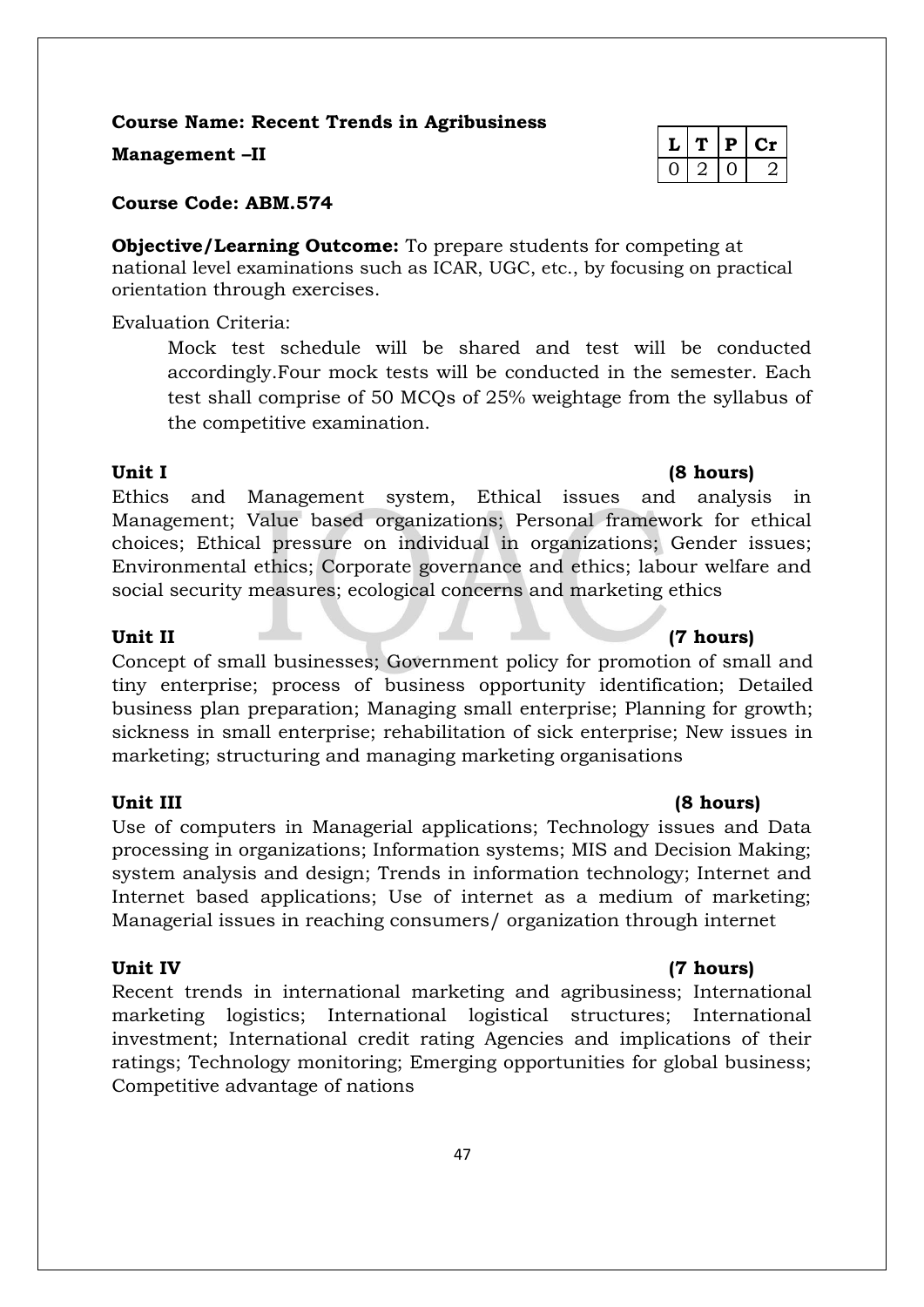### **INDUSTRY ORIENTED ELECTIVE COURSES**

### **Course Name: Food Retail Management Course Code: ABM.575**

#### **Objectives/Learning Outcome**

Assist students in understanding the structure and working of food retailing system in India; To examine how the system affects farmers, consumers and middlemen and To illustrate the response of this dynamic marketing system to technological, socio-cultural, political and economic forces over time*.*

#### **Course Contents**

#### **Unit – I (11 hours)**

Introduction-Meaning, Evolution of Retail industry in India, Role of retailing, Trends in Retailing, Emergence of organized retailing, Classification of Retail Industry, Different retail formats, E-tailing, Understanding food preference of Indian Consumer, Food consumption and Expenditure pattern, Demographic and Psychographic factors affecting Food Pattern of Indian Consumer.

#### **Unit – II (12 hours)**

Value Chain in Food Retailing**,** Principal trends in food wholesaling and retailing, food wholesaling, food retailing, the changing nature of food stores, various retailing formats, competition and pricing in food retailing, market implications of new retail developments, value chain and value additions across the chain in food retail, food service marketing.

4 P's in Food Retail Management**,** Brand Management in Retailing, Merchandise pricing, Pricing Strategies used in conventional and non-conventional food retailing, Public distribution system, Promotion mix for food retailing, Management of sales promotion and Publicity, Advertisement Strategies for food retailers. Managing Retail Operations**,** Managing Retailers' Finances, Merchandise buying and handling, Merchandise Pricing, Logistics, procurement of Food products and Handling Transportation of Food Products.

Retail Sales Management Types of Retail Selling, Salesperson selection, Salesperson training, Evaluation and Monitoring, Customer Relationship Management, Managing Human Resources in retailing, Legal and Ethical issues in Retailing, Category Management, Role of supermarkets

#### **Suggested Readings**

- 1. Ogden, J. R. and Ogden, D. T., 2009, Integrated Retail Management. Biztantra.
- 2. Pradhan, S., 2006, Retailing Management 2E, Tata McGraw-Hill Education.

|   | ٠ |  |
|---|---|--|
| ◢ |   |  |

#### **Unit – III (12 hours)**

#### **Unit – IV (10 hours)**

#### 48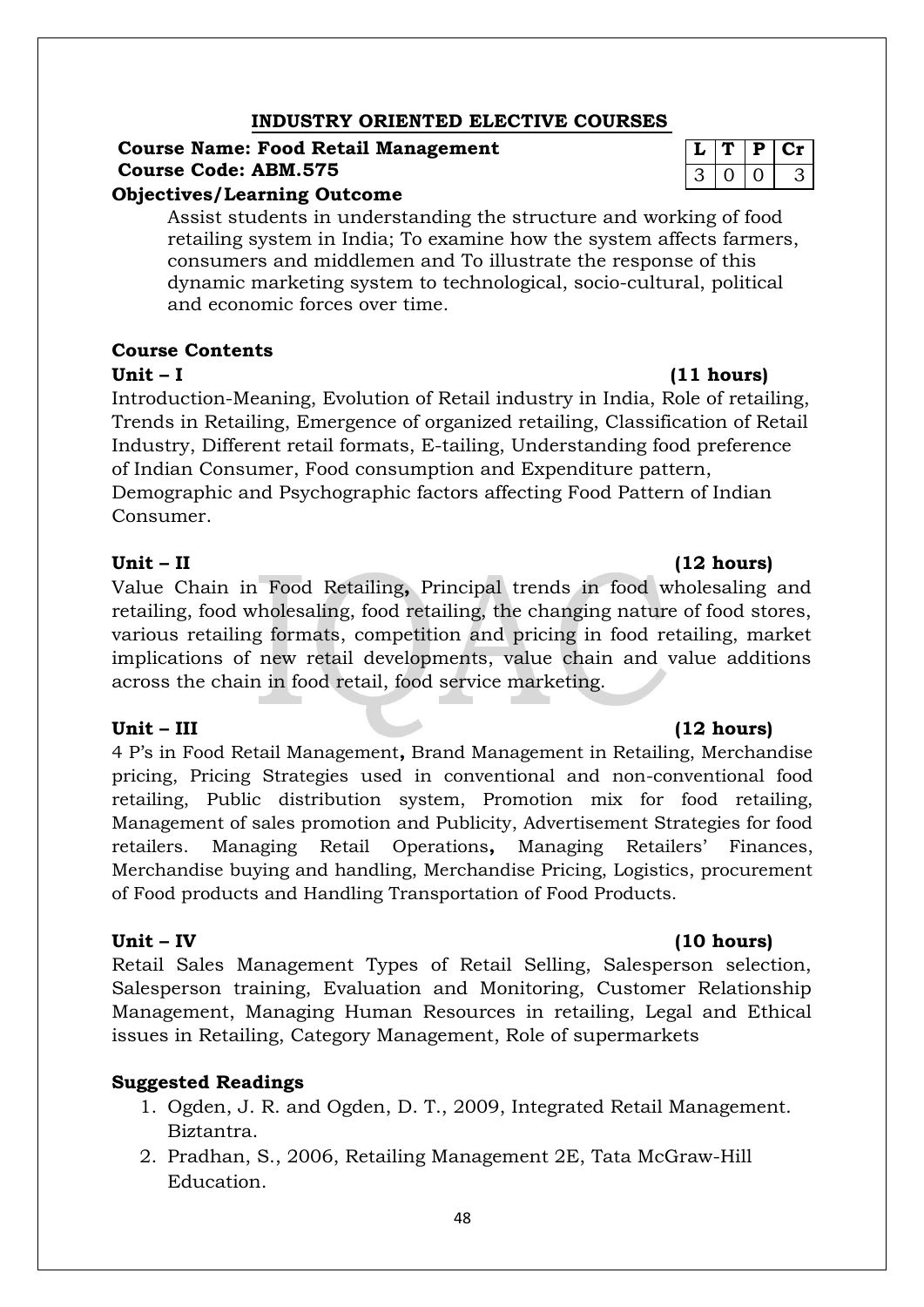3. Singh, Sukhpal, 2011. Fresh food retails in India: Organisation and impacts, Allied publishers pvt. Ltd., New Delhi

# $\cup$ L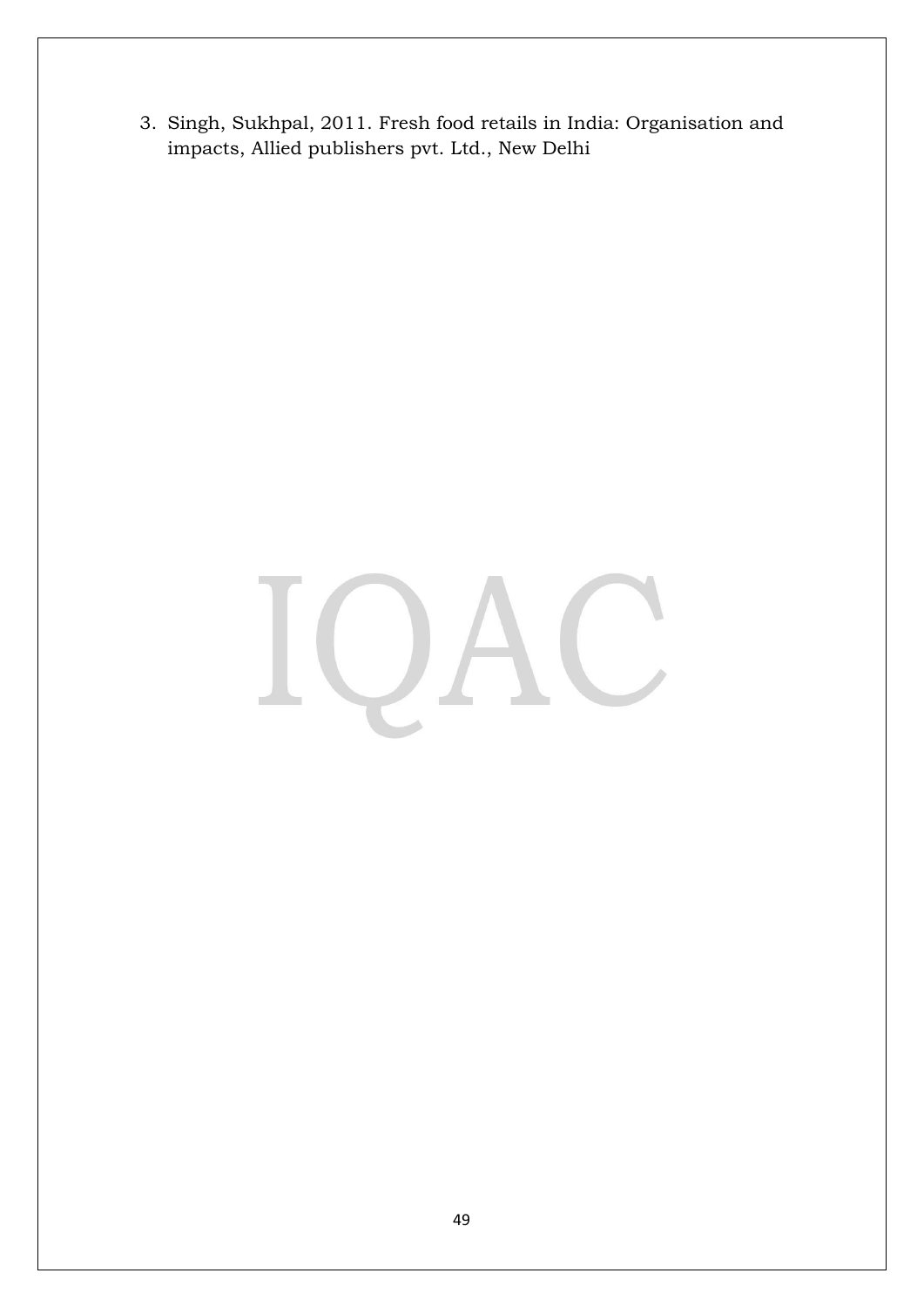#### **Course Name: Agricultural Input Marketing**  $\mathbf{L} | \mathbf{T} | \mathbf{P} | \mathbf{C} \mathbf{r}$ **Course Code: ABM.576** 3 0 0 3 **Objective/Learning Outcome**

To give the students an understanding of different marketing concept and marketing system in context of agricultural inputs.Highlighting the importance of Agri- inputs for developing Indian agriculture and role to economy is also integrated with the course.

### **Course Contents**

**Unit – I (10 hours)**  Agricultural input marketing – meaning and importance; Management of distribution channels for agricultural input marketing; Agricultural Inputs and their types – farm and non-farm, role of cooperative, public and private sectors in agri- input marketing. Marketing channels for different agriinputs, Competitive marketing strategy and advancement in agricultural marketing, IPRs in agricultural inputs

### **Unit – II (11 hours)**

Seed- Importance of seed input; Types of seeds- hybrid, high yielding and quality seeds; Demand and supply of seeds; Seed marketing channels, pricing, export import of seeds; Role of National Seed Corporation and State Seed Corporation, Contemporary Promotional activities by various seed companies, Government policies and schemes regarding seed marketing for various stakeholders, Bio inputs and current scenario, Case studies related to seed marketing in India and abroad.

### **Unit – III (12 hours)**

Chemical Fertilizers- Production, export-import, supply of chemical fertilizers, Demand/consumption, Prices and pricing policy; subsidy on fertilizers; marketing system – marketing channels, problems in distribution; Role of IFFCO and KRIBCO in fertilizer marketing, Different government policies and schemes, Contemporary Promotional activities by various fertilizer companies, Case studies pertaining to fertilizer marketing in India and

abroad. Plant Protection Chemicals- Production, export/import, consumption, and marketing system – marketing channels

### **Unit – IV (12 hours)**

Farm Machinery- Production, supply, demand, Marketing and distribution channels of farm machines; Agro-industries Corporation and marketing of farm machines / implements/Equipments, Various government policies and schemes associated with PPCs, Case studies pertaining to PPCs marketing and promotion b public private enterprise in India

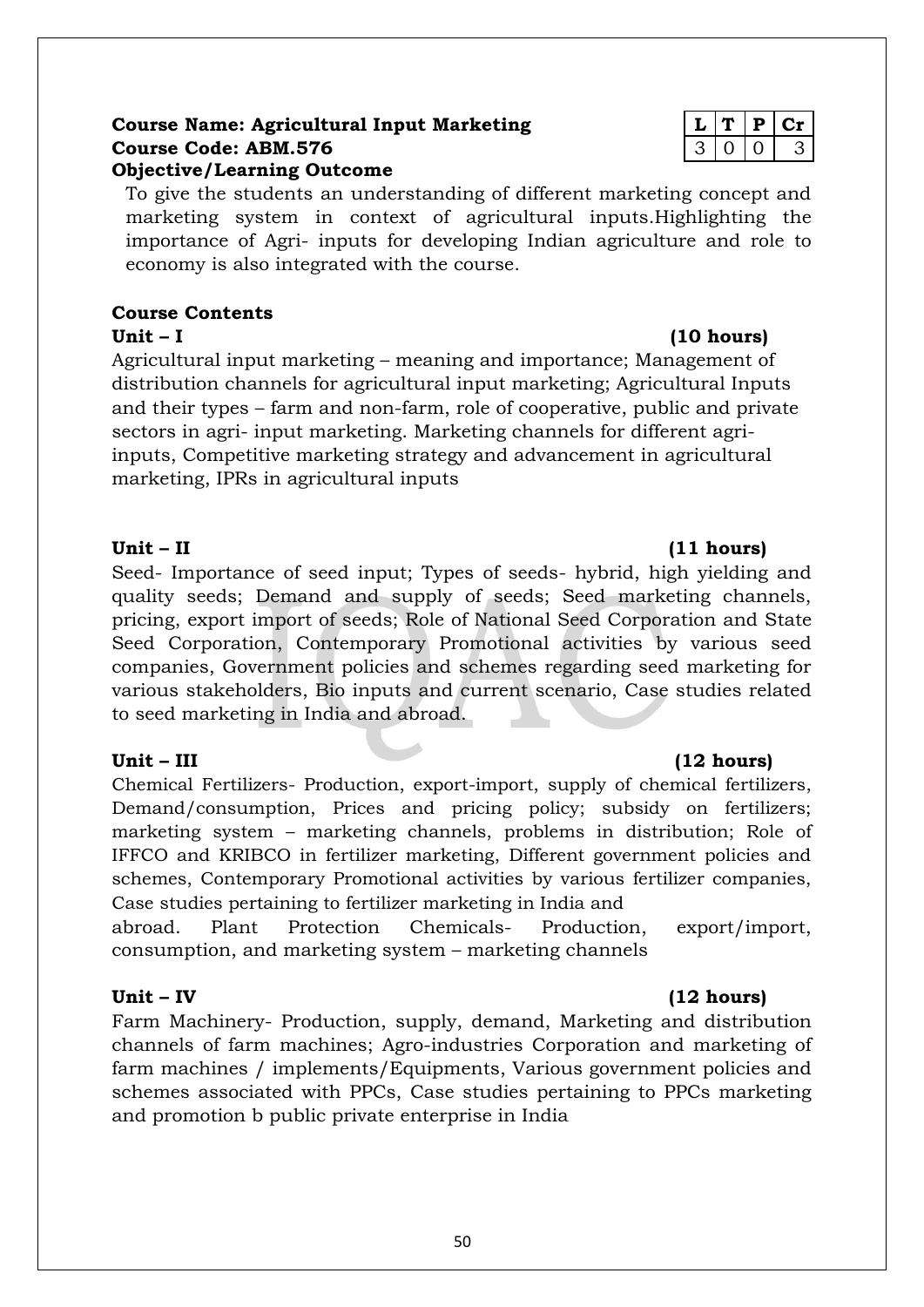### **Suggested Readings**

- 1. Acharya, S. S. and Agarwal, N. L., 2011. Agricultural Marketing in India. 4th Ed. Oxford and IBH.
- 2. Broadway A. C. and Broadway, A. A., 2003,A Text Book of Agri-Business Management. Kalyani.
- 3. Singh Sukhpal, 2004, Rural Marketing- Focus on Agricultural Inputs.Vikas Publ. House.
- 4. Singh, A. K. and Pandey, S., 2005. Rural Marketing. New Age.

# $\bigcup$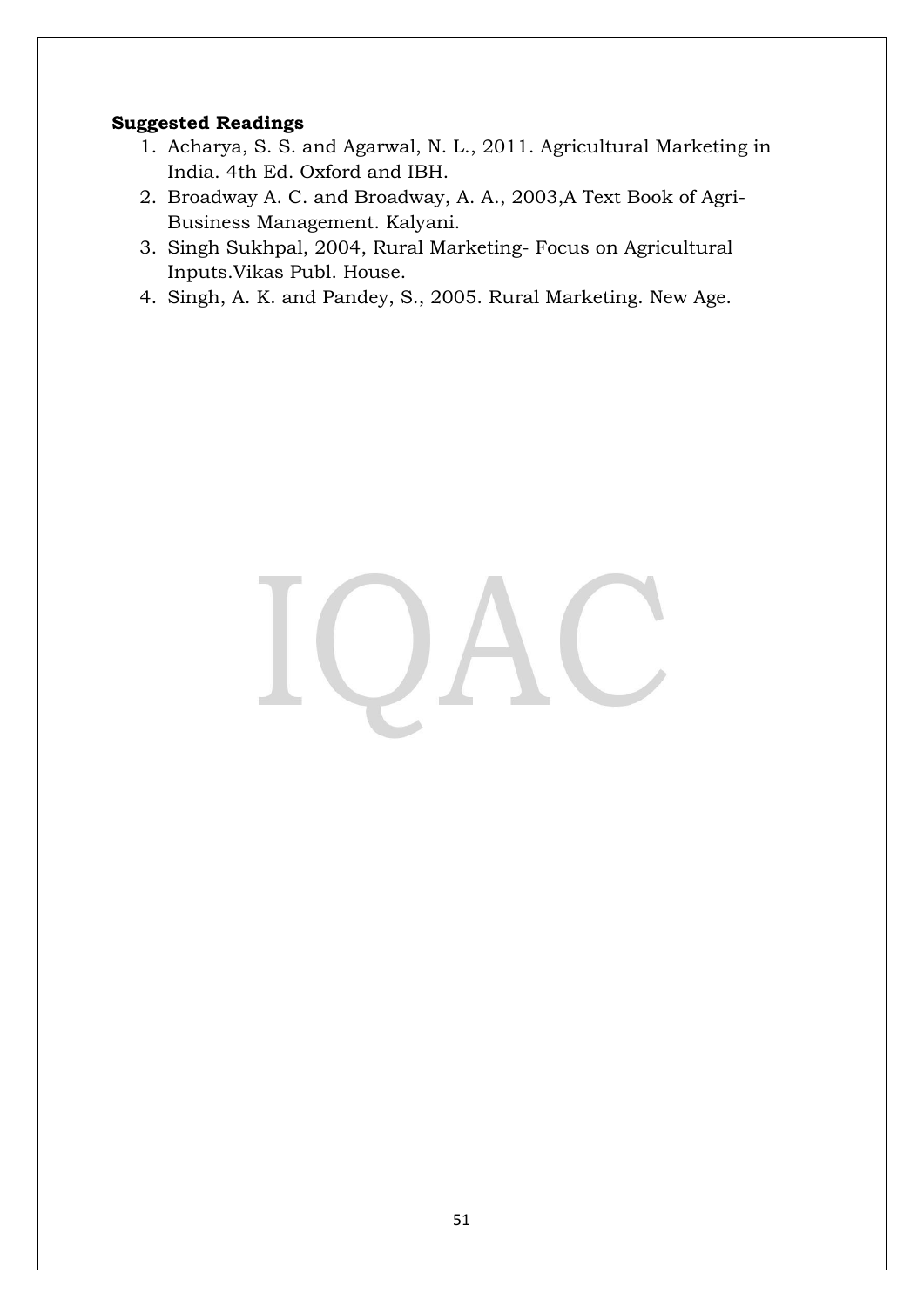### **Course Name: Management of Contract Farming**  $\boxed{L | T | P | Cr}$ **Course Code: ABM.577** 3 0 0 3

### **Objective/Learning Outcome**

*To impart knowledge regarding understanding of contract farming, its rationale and management issues.*

#### **Course Contents** Unit I (10 hours)

Concept and Logic of Contract Farming; Contract Farming – Past and Present; Advantages and Problems of Contract Farming - Advantages for farmers, Problems faced by farmers, Advantages for sponsors, Problems faced by sponsors.

Key Preconditions for Successful Contract Farming - Profitable market, Physical and Social Environments, Government support, Inventories of preconditions, Price fixation, Quality & Quantity Defaults; Conflict/dispute resolution

**Unit III (12 hours)** Types of Contract Farming - Centralized Model, Nucleus Estate Model,

Multipartite Model, Informal Model, Intermediary Model; Contracts and their Specifications - Legal framework, Formula, Format, Specifications, Model contract farming act 2018

Managing the Project - Coordinating production, managing the agronomy, Farmer-management relations; Monitoring Performance - Monitoring quality and yields, Monitoring human resources, Protecting the environment.

### **Suggested Readings**

- 1. Deshpande, C. S., 2005, Contract Farming as means of Value Added Agriculture, retrieved from https://www.nabard.org/pdf/OC%2042.pdf
- 2. FAO Agricultural Services Bulletin 145, 2017, Contract farming Partnerships for growth, retrieved from http://www.fao.org/docrep/014/y0937e/y0937e00.pdf
- 3. Rehber, E., 2007, Contract Farming: Theory and Practice, Icfai University Press
- 4. Singh, S., 2005, Contract Farming for Agricultural Development Review of Theory and Practice with Special Reference to India retrieved from

### Unit II (12 hours)

### Unit IV (11 hours)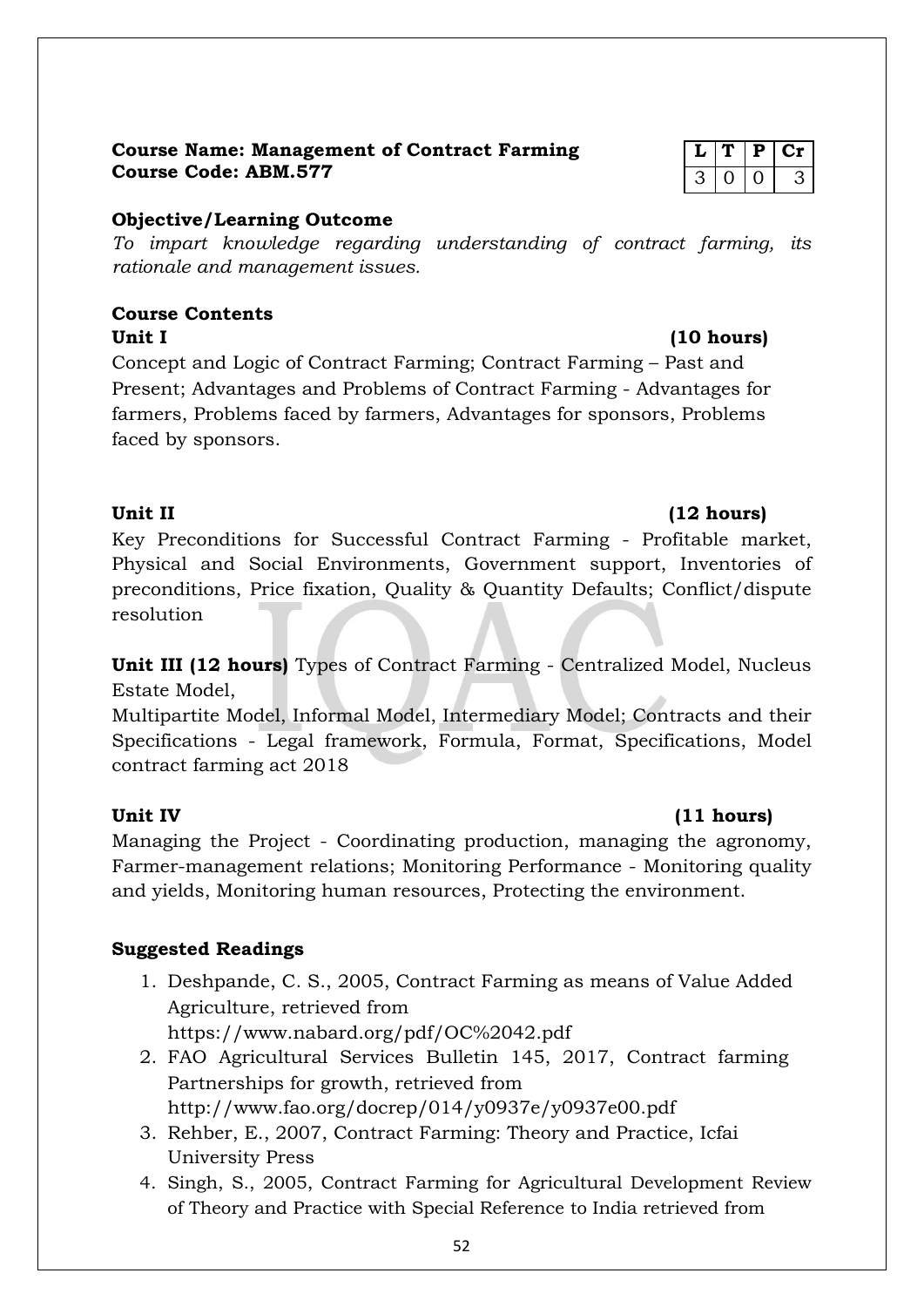https://www.google.co.in/url?sa=t&rct=j&q=&esrc=s&source=web&cd =4&cad=rja&uact=8&ved=0ahUKEwiKlM-

yv8vRAhWmKMAKHU2kCkkQFggvMAM&url=http%3A%2F%2Fwww.e socialsciences.org%2FDownload%2FrepecDownload.aspx%3Ffname% 3DDocument111112005460.7734186.pdf%26fcategory%3DArticles%2 6AId%3D246%26fref%3Drepec&usg=AFQjCNFaadlwGleBnDJOf0zIN-STW0YEBg&sig2=fwSdfc1BuH4i-

2taWCmAtQ&bvm=bv.144224172,d.c2I

5. Singh, S., 2005, Political Economy of Contract Farming in India, Allied Pub. Pvt. Ltd.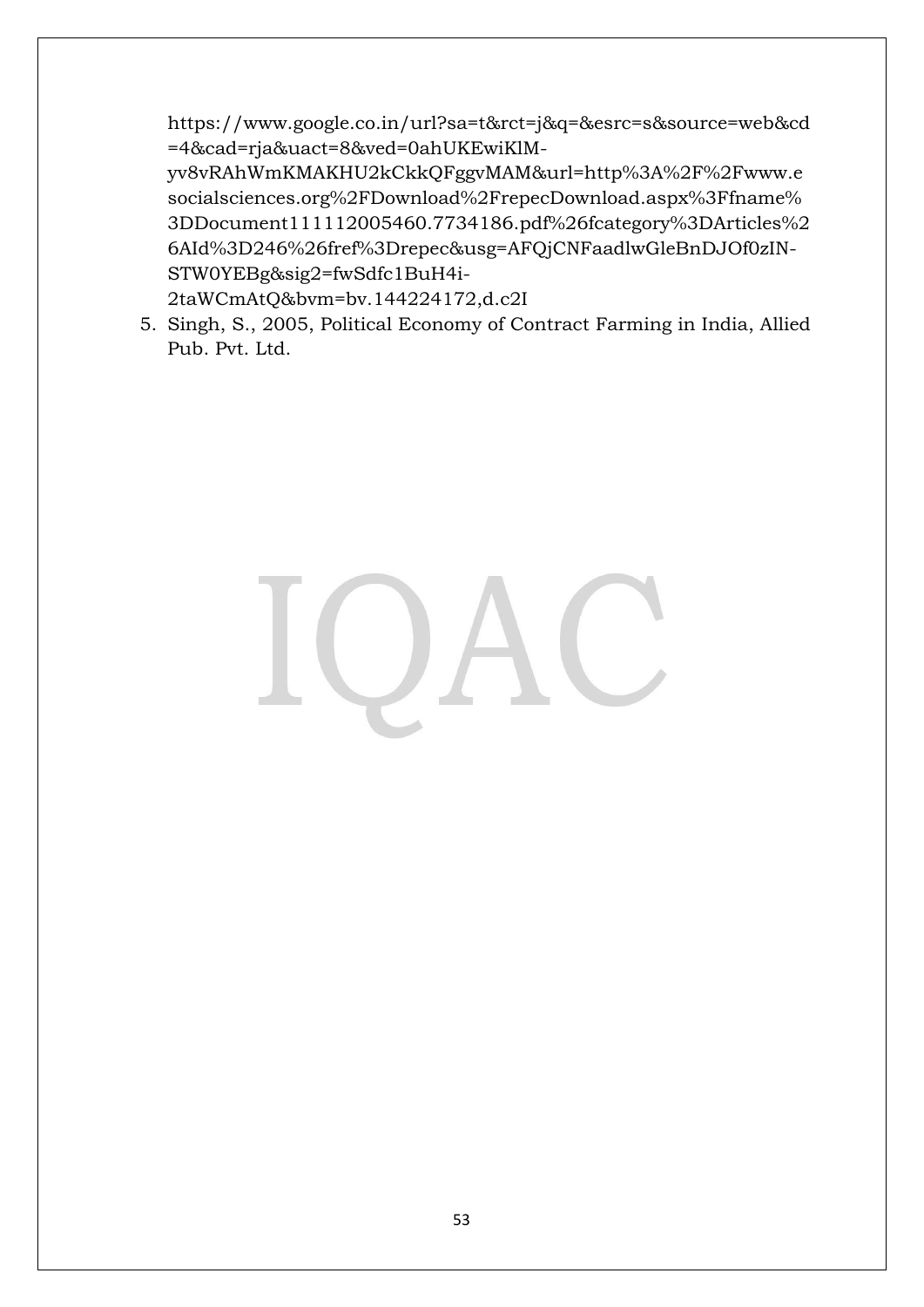**Course Name: Agri-Produce Post Harvest Management**

### **Course Code: ABM.578**

### **Objectives/Learning Outcome**

To impart knowledge regarding proper handling technologies of important cereals, pulses, oilseeds, fruits and vegetables and their postharvest management*.*

### **Course Contents UNIT I (11 hours)**

Importance and scope of post-harvest management of major cereals, pulses, oilseeds, fruits and vegetables in Indian Economy; Production and utilization of major cereals, pulses, oilseeds, fruits and vegetables; Present status of food industry in India and emerging scenario; Factors affecting post-harvest losses;

Processing mills, handling and storage of by-products and their utilization. Storage of milled products; Harvesting and handling of important fruits and vegetables,Field heat of fruits and vegetables, washing, pre-cooling, sorting and grading at farm level, preservation of fruits and vegetables, blanching, commercial canning of fruits and vegetables, minimal processing of fruits and vegetables.

### **UNIT III (10 hours)**

Packaging of processed products; Cold storage of fruits and vegetables, controlled atmosphere packaging of fruits and vegetables, Dehydration of fruits and vegetables;

### **UNIT IV (12 hours)**

Problems in marketing of processed foods, Government Policy; BIS standards for various processed products, Quality standards for domestic and international trade. FSS Act, FPO, Visit to related agro-processing industry.

### **Suggested Readings**

- 1. Chakraverty, A., 1995, Post-harvest Technology of Cereals, Pulses and Oilseeds, Oxford and IBH.
- 2. Morris, L., 1983, Post-harvest Physiology and Crop Preservation, Plenum Press.
- 3. Srivastava, R. P. and Kumar, S., 1994, Fruit and Vegetable Preservation, Principles and Practices, International Book Distr.
- 4. Thompson, A. K., 1996, Post-Harvest Technology of Fruits and Vegetables, Blackwell.
- 5. Verma, L. R. and Joshi, V. K., 2000, Post-Harvest Technology of Fruits and Vegetables, Vols. I-II. Indus Publ.

|  | D | L C |
|--|---|-----|
|  |   |     |

### **UNIT II (12 hours)**